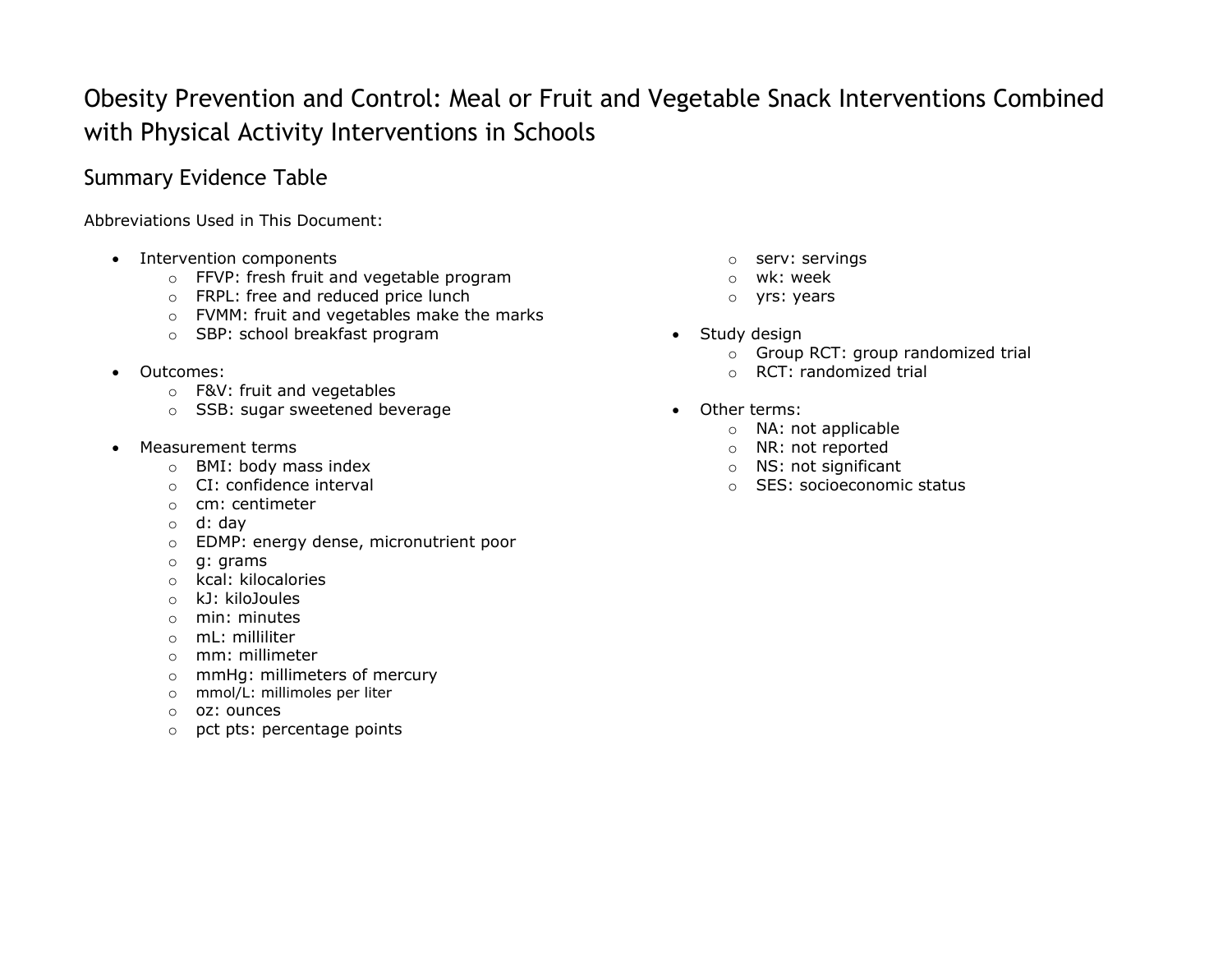| <b>Study</b>                                                                      | <b>Population Characteristics</b>                                                                                                                                                               | <b>Intervention Characteristics</b>                                                                                                                                                                                                                                                                                                                                                                                                                                                                                                                                                                               | <b>Results</b>                                                                                                                                                                                                                                                                                                                                                                                                                                                           |
|-----------------------------------------------------------------------------------|-------------------------------------------------------------------------------------------------------------------------------------------------------------------------------------------------|-------------------------------------------------------------------------------------------------------------------------------------------------------------------------------------------------------------------------------------------------------------------------------------------------------------------------------------------------------------------------------------------------------------------------------------------------------------------------------------------------------------------------------------------------------------------------------------------------------------------|--------------------------------------------------------------------------------------------------------------------------------------------------------------------------------------------------------------------------------------------------------------------------------------------------------------------------------------------------------------------------------------------------------------------------------------------------------------------------|
| <b>Author, Year:</b><br>Angelopoulos, 2009<br><b>Study Design: RCT</b>            | Study population: 5 <sup>th</sup> graders<br>Sample size (analytic): I: 321; C:<br>325                                                                                                          | Location (urbanicity): Ioannina<br>Metropolitan area, Greece (urban, rural)<br>Level of Implementation: School                                                                                                                                                                                                                                                                                                                                                                                                                                                                                                    | <b>BMI z-score</b><br>Intervention: baseline: 0.87 f/u: 0.41<br>Control: baseline: 0.83 f/u: 0.67<br>Summary Effect: -0.30, p=0.07                                                                                                                                                                                                                                                                                                                                       |
| <b>Suitability of Design:</b><br>Greatest<br><b>Quality of Execution:</b><br>Good | <b>Demographics:</b><br>Intervention<br>Mean age: 10.25 yrs<br>Gender: 57.3% female<br>Race/ethnicity: 90.3% Greek, 9.7%                                                                        | <b>Intervention activities:</b><br>Diet: parents were encouraged to<br>increase FV at home. School canteens<br>had fresh fruit and fresh juice                                                                                                                                                                                                                                                                                                                                                                                                                                                                    | Fruit intake (exchanges/d)<br>Intervention: baseline: 1.1 f/u: 1.5<br>Control: baseline: 1.3 f/u: 1.1<br>Summary Effect: 0.6 exchanges/d, p=0.04                                                                                                                                                                                                                                                                                                                         |
|                                                                                   | immigrants<br>SES: economically disadvantaged area children's fun in 2, 45-min PE<br>Control<br>Mean age: 10.29 yrs<br>Gender: 54.2% female<br>Race/ethnicity: 88.0% Greek, 12.0%<br>immigrants | PA: Emphasis was placed on increasing<br>sessions/wk which were delivered on the<br>playground. Activities were of moderate<br>intensity.<br>Education: integrated into existing school   Beverages) (exchanges/d)<br>curriculum, primarily PE and Science and Intervention: baseline: 2.5 f/u: 1.7<br>SES: economically disadvantaged area Environmental classes. Materials were<br>implemented for 1-2 h/wk. Intervention<br>was delivered by school teachers trained<br>by research team. Certain activities<br>were completed at home.<br>Components: meals + $FV$ + PE +<br>education + parental involvement | Vegetable intake (exchanges/d)<br>Intervention: baseline: 1.2 f/u: 1.0<br>Control: baseline: 1.1 f/u: 1.2<br>Summary Effect: -0.2 exchanges/d, p=0.68<br>Low Nutrient Food Intake (Sweets and<br>Control: baseline: 2.6 f/u: 2.8<br>Summary Effect: -1.0 exchanges/d, p=0.04<br>MVPA (min/d)<br>Intervention: baseline: 41.1 f/u: 43.4<br>Control: baseline: 47.7 f/u: 31.3<br>Summary Effect: 18.6 min/d, p=0.04<br>Also, reports <b>SBP</b> (summary effect -3.5 mmHg) |
|                                                                                   |                                                                                                                                                                                                 | Comparison: usual care<br><b>Study Period (baseline to post test):</b><br>Nov-Dec 2004 to Feb - March 2006<br>(interventions Jan 2005-Jan 2006 (12<br>month)                                                                                                                                                                                                                                                                                                                                                                                                                                                      | and DBP (summary effect -2.8 mmHg)<br><b>Paper conclusions:</b> The findings indicate<br>favorable changes in BP and obesity indices after<br>the implementation of a 1-year school-based<br>intervention program.                                                                                                                                                                                                                                                       |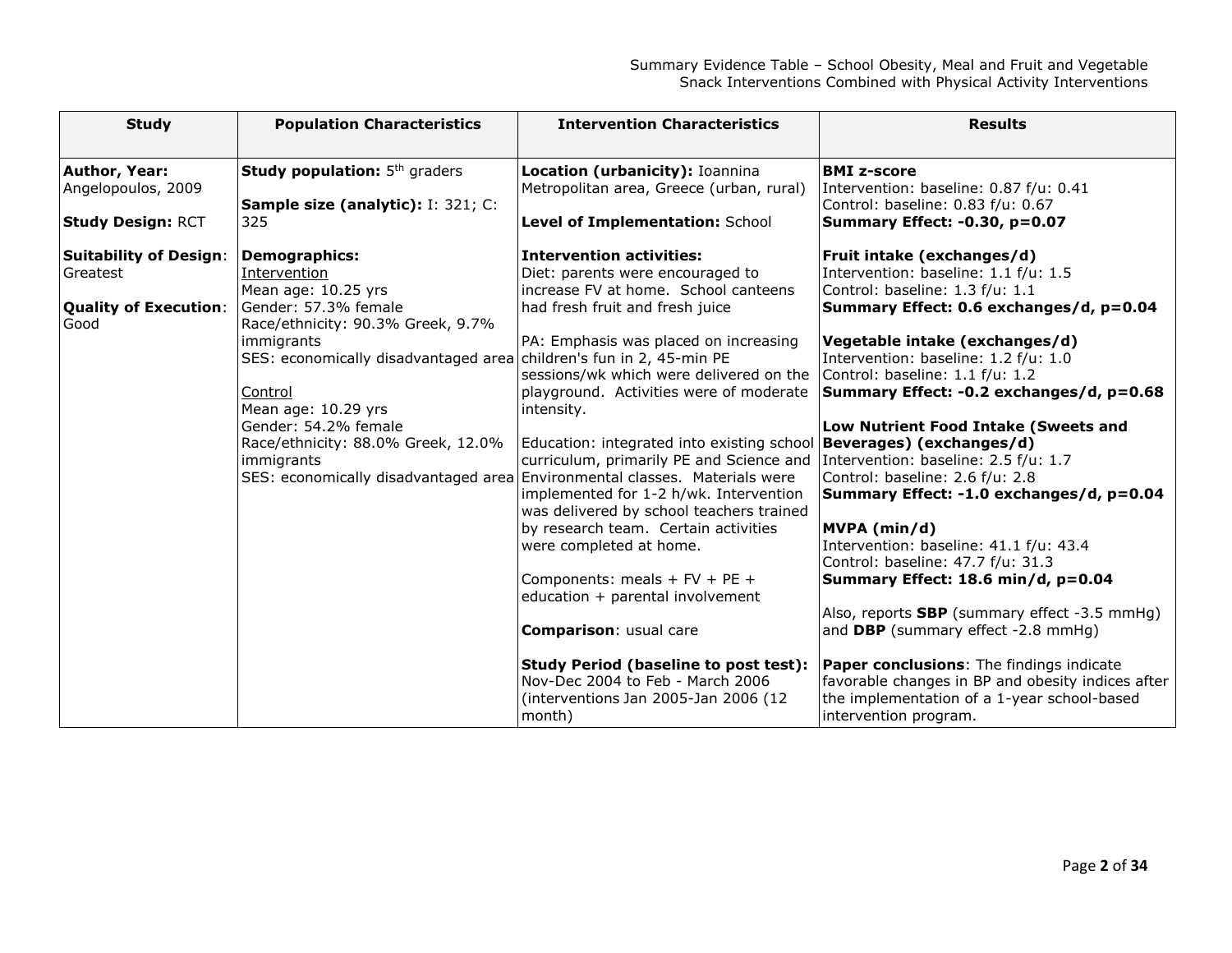| <b>Study</b>                             | <b>Population Characteristics</b>                                       | <b>Intervention Characteristics</b>                                                   | <b>Results</b>                                                                |
|------------------------------------------|-------------------------------------------------------------------------|---------------------------------------------------------------------------------------|-------------------------------------------------------------------------------|
|                                          |                                                                         |                                                                                       |                                                                               |
| Author, Year: Arbeit,<br>1992            | Study population: 4-5th grade<br>students                               | Location (urbanicity): Jefferson Parish, $1$ mile run/walk time (min)<br>LA           |                                                                               |
|                                          |                                                                         |                                                                                       | Boys:                                                                         |
| <b>Study Design: Group</b><br><b>RCT</b> | Sample size (analytic): 280                                             | Level of Implementation: School                                                       | Intervention: baseline: 11.6; f/u: 11.1<br>Control: baseline:13.7 ; f/u: 14.0 |
|                                          | <b>Demographics:</b>                                                    | <b>Intervention activities:</b>                                                       | Summary Effect: -0.9 min, NR                                                  |
| <b>Suitability of Design:</b>            | <b>Intervention and Control</b>                                         | Diet: School lunch program: Heart Smart                                               |                                                                               |
| <b>Greatest</b>                          | Mean age: 4-5 <sup>th</sup> grade students<br>Gender: NR                | school lunch program included providing<br>approximately 1/3 of RDA for total         | Girls:<br>Intervention: baseline: 13.1; f/u: 13.2                             |
| <b>Quality of Execution:</b>             | Race/ethnicity (for public school                                       | energy (about 600 kcal), 20 g of total                                                | Control: baseline: 14.3 ; f/u: 15.9                                           |
| Fair                                     | system): 58% white, 32% black, 2%<br>Hispanic, and 10% other, primarily | fat, 6 g sat fat, and 600 mg or less of<br>sodium. Program extended into              | Summary Effect: -1.4 min, NR                                                  |
|                                          | Vietnamese for the public school                                        | classroom by exposing children to CV                                                  | <b>Overall Summary Effect (weighted): -1.1</b>                                |
|                                          | system                                                                  | healthful food items. A heathy                                                        | min                                                                           |
|                                          | SES: lower to upper-middle income                                       | alternative for most foods was offered.<br>Salad bar with healthy selections.         | Paper conclusions: The Heart Smart Program                                    |
|                                          |                                                                         |                                                                                       | demonstrates the feasibility and utility of a                                 |
|                                          |                                                                         | PA: Superkids-Superfit Exercise Program<br>12 didactic lessons and aerobic activities | comprehensive CV health promotion program in<br>the elementary school.        |
|                                          |                                                                         | administered by physical education staff.                                             |                                                                               |
|                                          |                                                                         | Activities included jogging, power                                                    |                                                                               |
|                                          |                                                                         | walking, and other aerobic activity.                                                  |                                                                               |
|                                          |                                                                         | Education: cardiovascular curriculum                                                  |                                                                               |
|                                          |                                                                         | focused on healthy eating habits and<br>exercise. Teacher-delivered and               |                                                                               |
|                                          |                                                                         | consisted of 15-35 hours per grade.                                                   |                                                                               |
|                                          |                                                                         | Program also had component to deter                                                   |                                                                               |
|                                          |                                                                         | onset of cigarette smoking and other<br>risk-related behaviors.                       |                                                                               |
|                                          |                                                                         |                                                                                       |                                                                               |
|                                          |                                                                         | Components: School meals + PE classes<br>$+$ education                                |                                                                               |
|                                          |                                                                         |                                                                                       |                                                                               |
|                                          |                                                                         | Comparison: usual care                                                                |                                                                               |
|                                          |                                                                         | <b>Study Period:</b> 1985-1986 (9 months)                                             |                                                                               |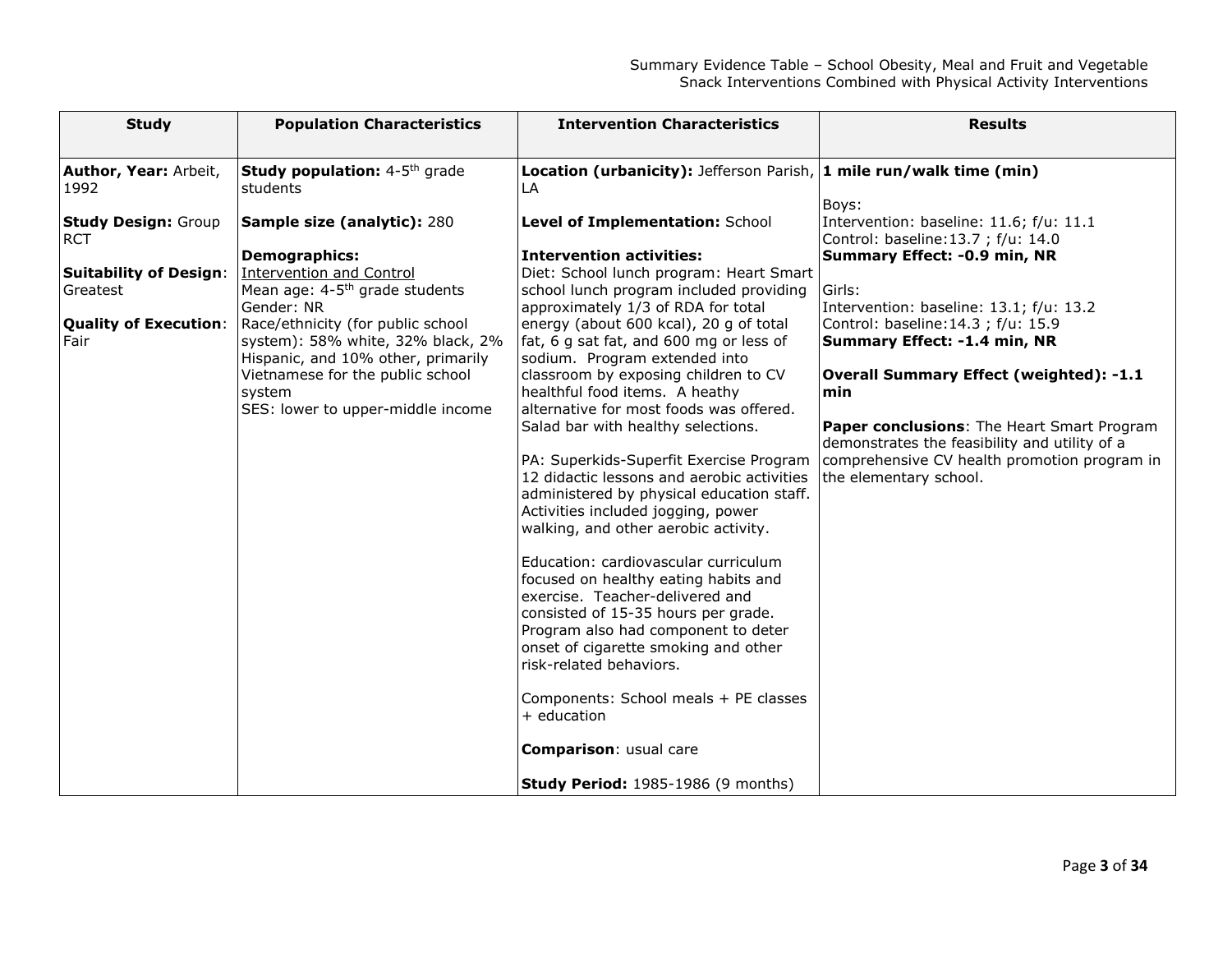| <b>Study</b>                                                                                                                                                            | <b>Population Characteristics</b>                                                                                                                                                                                                                                                                                                                                                          | <b>Intervention Characteristics</b>                                                                                                                                                                                                                                                                                                                                                                                                                                                                                                                                                                                                                                                                                                                                                                                                                                                                                                                                                                                                                                                                                                   | <b>Results</b>                                                                                                                                                                                                                                                                                                                                                                                                                                                                                                                                                                                                                                                                                                                                                                                                                                                                                                                                                                                                                                                                                                    |
|-------------------------------------------------------------------------------------------------------------------------------------------------------------------------|--------------------------------------------------------------------------------------------------------------------------------------------------------------------------------------------------------------------------------------------------------------------------------------------------------------------------------------------------------------------------------------------|---------------------------------------------------------------------------------------------------------------------------------------------------------------------------------------------------------------------------------------------------------------------------------------------------------------------------------------------------------------------------------------------------------------------------------------------------------------------------------------------------------------------------------------------------------------------------------------------------------------------------------------------------------------------------------------------------------------------------------------------------------------------------------------------------------------------------------------------------------------------------------------------------------------------------------------------------------------------------------------------------------------------------------------------------------------------------------------------------------------------------------------|-------------------------------------------------------------------------------------------------------------------------------------------------------------------------------------------------------------------------------------------------------------------------------------------------------------------------------------------------------------------------------------------------------------------------------------------------------------------------------------------------------------------------------------------------------------------------------------------------------------------------------------------------------------------------------------------------------------------------------------------------------------------------------------------------------------------------------------------------------------------------------------------------------------------------------------------------------------------------------------------------------------------------------------------------------------------------------------------------------------------|
| Author, Year: Bugge,<br>2012<br><b>Study Design: group</b><br>non-randomized trial<br><b>Suitability of Design:</b><br>Greatest<br><b>Quality of Execution:</b><br>Good | <b>Study population:</b> 1 <sup>st</sup> grade students <b>Location (urbanicity):</b> Ballerup and<br>Sample size (analytic): 613 (I:362;<br>C: 251<br><b>Demographics:</b><br>Intervention<br>Mean age: 6.8 yrs<br>Gender: 48% female<br>Race/ethnicity: Danish<br>SES: mixed income<br>Control<br>Mean age: 6.7 yrs<br>Gender: 58% female<br>Race/ethnicity: Danish<br>SES: mixed income | Tarnby municipality of Copenhagen,<br>Denmark (suburban)<br>Level of Implementation: District<br>(municipality)<br><b>Intervention activities:</b><br>Diet: School canteens that intended to<br>sell healthy meals and snacks were<br>established over time in the intervention<br>schools with the aim of providing pupils<br>an opportunity to buy nutritious meals in<br>the school hours;<br>PA: Two additional physical education<br>(PE) lessons per week: In all intervention $ CI: -3.64, 0.68\rangle$<br>schools, the two standard PE lessons<br>PE lessons per week (180 min)<br>throughout. Improvement of schoolyard<br>environment: The schoolyard<br>environment was improved to stimulate<br>the children to be more physically active<br>during recess.<br>Education: Health education was<br>incorporated into the general curriculum<br>from the first grade to the third grade.<br>Parents: Parents received regular<br>information concerning a healthy diet<br>from the municipality via newsletters<br>from the school<br>Components: meals + PE + improved<br>schoolyard + education<br>Comparison: usual care | VO2 peak (ml/kg/min)<br>Intervention: weight change: 2.64<br>Control: weighted change: 2.04<br>Adjusted Summary Effect: 0.46 mL/kg/min,<br>$(95\% \text{ CI: } -3.3, 2.4)$<br><b>BMIz</b><br>Intervention: weight change: 0.04<br>Control: weighted change: -0.01<br>Adjusted Summary Effect: +0.03, (95% CI: -<br>$ 0.14, 0.08\rangle$<br><b>Skinfold Thickness (mm)</b><br>Intervention: weight change: 7.52<br>Control: weighted change: 6.00<br>Adjusted Summary Effect: 1.48 mm, (95%<br>per week (90 min) were increased to four Also, reports <b>SBP</b> (adjusted summary effect:<br>-1.60 mmHg) Total Energy Intake (summary<br>effect: 0.0 kcal/d)<br>Paper conclusions: We did not find any effects<br>on PA, VO2 peak, and fatness, and no differences<br>were statistically significant after Bonferroni<br>corrections. Therefore, our results indicate that a<br>doubling of PE exposure and providing training<br>and equipment may not be sufficient to induce<br>major changes in CVD risk factors in healthy<br>populations, at least not when administered as<br>two double lessons per week. |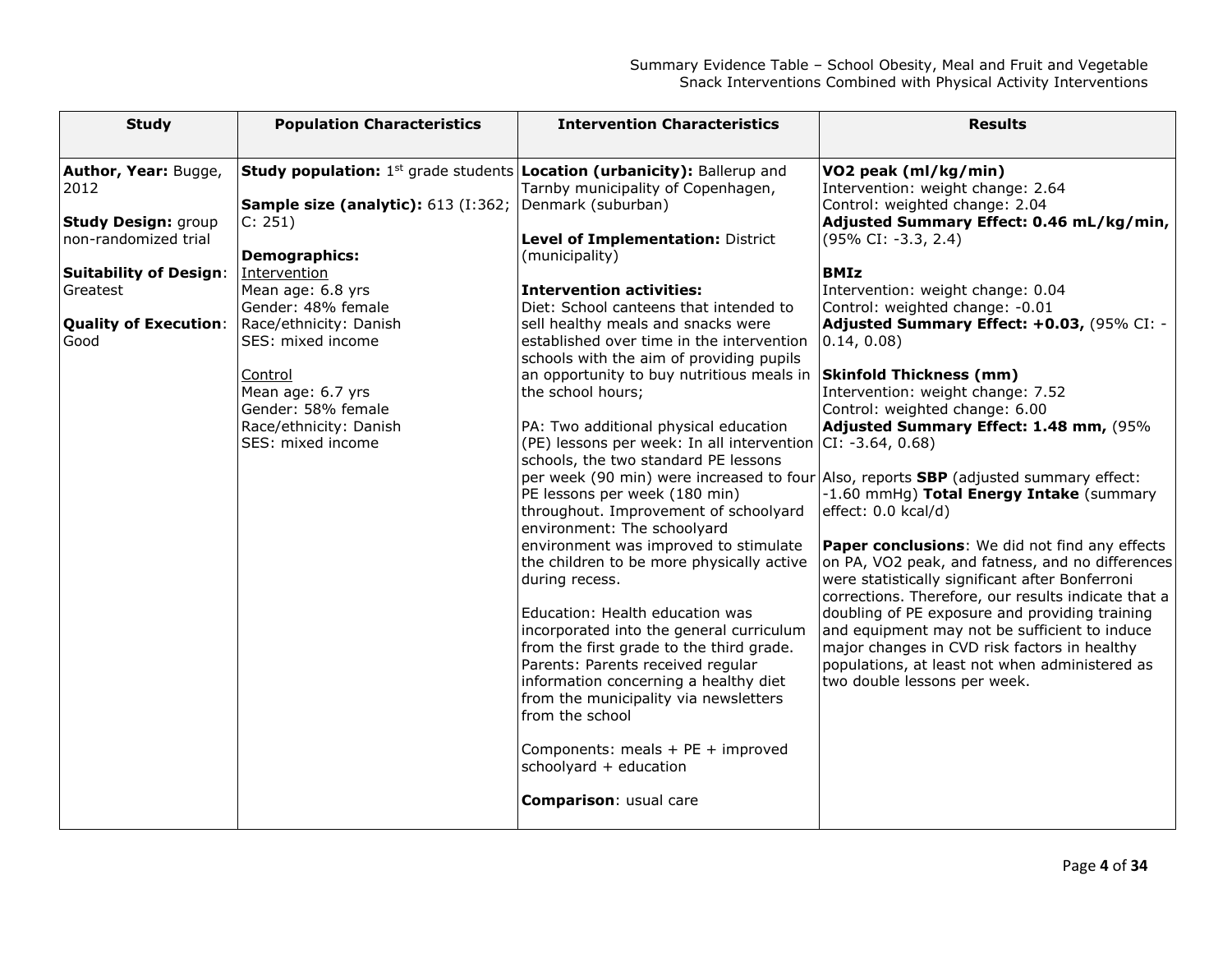| <b>Study</b> | <b>Population Characteristics</b> | <b>Intervention Characteristics</b>                                | <b>Results</b> |
|--------------|-----------------------------------|--------------------------------------------------------------------|----------------|
|              |                                   | <b>Study Period: 2001/02 to 2004/05</b><br>school year (30 months) |                |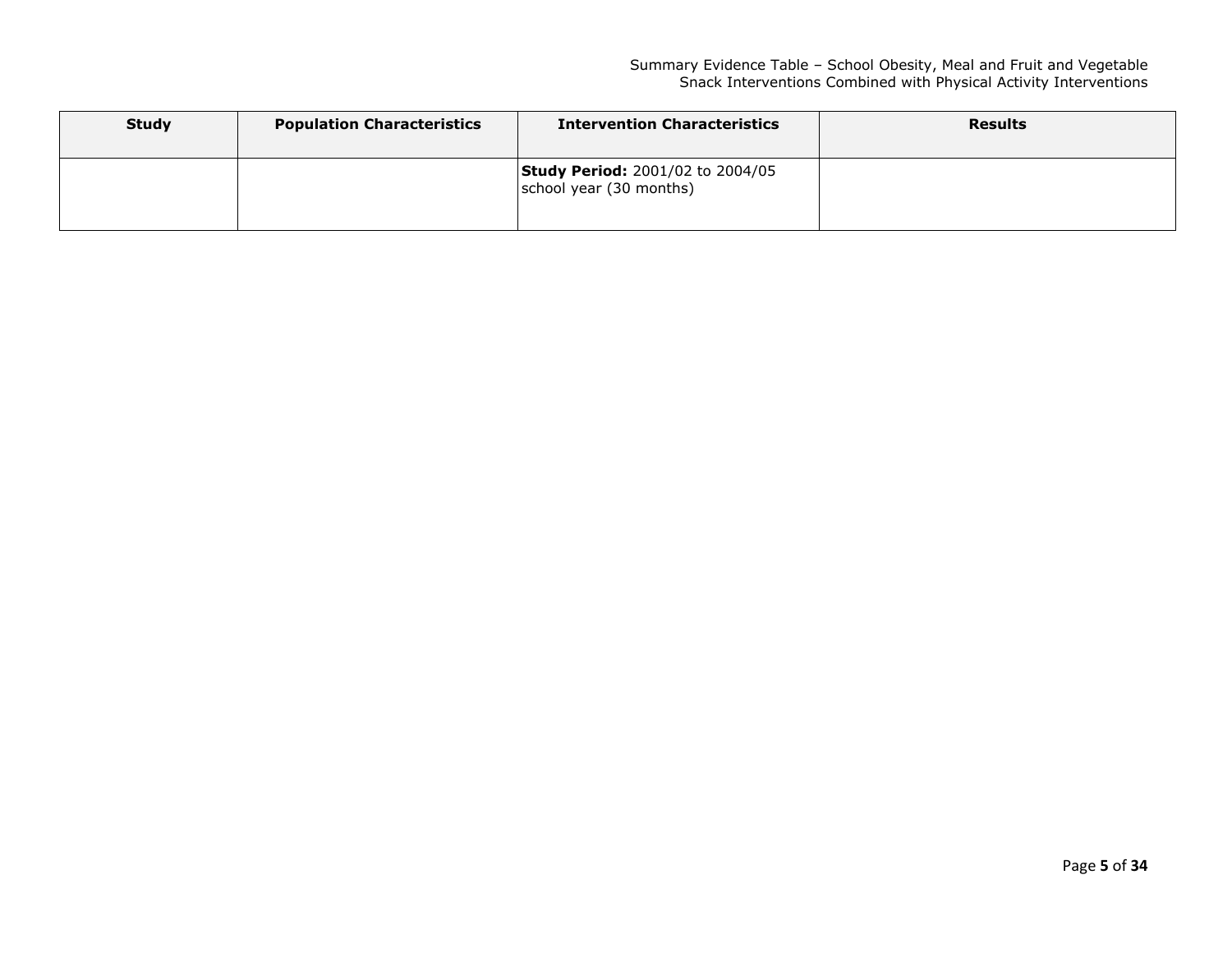| <b>Study</b>                                                                      | <b>Population Characteristics</b>                                                                                                                | <b>Intervention Characteristics</b>                                                                                                                                                                                                                                                                                                                                                                                                                                                                                                                                                                                                                                                                                                                                                                                                                                                                  | <b>Results</b>                                                                                                                                                                                                                                                                                                                                                                                                                                                                                                                                                                                                                                                                                                                                                                                                                                                                                                                                                                                                                                                                 |
|-----------------------------------------------------------------------------------|--------------------------------------------------------------------------------------------------------------------------------------------------|------------------------------------------------------------------------------------------------------------------------------------------------------------------------------------------------------------------------------------------------------------------------------------------------------------------------------------------------------------------------------------------------------------------------------------------------------------------------------------------------------------------------------------------------------------------------------------------------------------------------------------------------------------------------------------------------------------------------------------------------------------------------------------------------------------------------------------------------------------------------------------------------------|--------------------------------------------------------------------------------------------------------------------------------------------------------------------------------------------------------------------------------------------------------------------------------------------------------------------------------------------------------------------------------------------------------------------------------------------------------------------------------------------------------------------------------------------------------------------------------------------------------------------------------------------------------------------------------------------------------------------------------------------------------------------------------------------------------------------------------------------------------------------------------------------------------------------------------------------------------------------------------------------------------------------------------------------------------------------------------|
| Author, Year:<br>Caballero, 2003<br><b>Study Design: group</b><br><b>RCT</b>      | Study population: 3rd-5th grade<br>students<br>Sample size (analytic): 1409<br>(I:727, C: 682)                                                   | <b>Location (urbanicity):</b> White Mountain<br>Apache and San Carlos Apache, Navajo,<br>Sicangu Lakota and Oglala Lakota, and<br>the Tohono O'odham Nation and Gila<br>River Indian (NR)                                                                                                                                                                                                                                                                                                                                                                                                                                                                                                                                                                                                                                                                                                            | <b>Percent Body Fat</b><br>Intervention: baseline: 32.8% f/u: 40.3%<br>Control: baseline: 33.3% f/u: 40.0%<br>Summary Effect: -0.8 pct pts, NS                                                                                                                                                                                                                                                                                                                                                                                                                                                                                                                                                                                                                                                                                                                                                                                                                                                                                                                                 |
| <b>Suitability of Design:</b><br>Greatest<br><b>Quality of Execution:</b><br>Fair | <b>Demographics:</b><br><b>Intervention and Control</b><br>Mean age: 7.6 yrs<br>Gender: NR<br>Race/ethnicity: 100% American<br>Indian<br>SES: NR | Level of Implementation: American<br><b>Indian Nations</b><br><b>Intervention activities:</b><br>Diet (food service): school meals (lunch<br>and breakfast) - reduced % of energy<br>from fat to $\leq$ 30%, aim to increase lower<br>fat-foods and increase FV<br>PA: increase energy expenditure in PE, 3,<br>30 min PE sessions/week during school<br>(The PE program was based on the<br>SPARK with and American Indian Games<br>module), exercise breaks (2-10 min)<br>during classroom time, guided recess<br>Family: keep families involved, send<br>home information, family fun nights<br>Education: curriculum on healthy eating<br>and increased PA. Two 45-min lessons<br>12 week during the 3rd and 4th grades.<br>This was decreased to 8 week during 5th<br>grade.<br>Components: lunch + breakfast + PA<br>breaks + $PE$ + parental support +<br>education<br>Comparison: usual care | <b>Overweight/Obesity Prevalence</b><br>Intervention: baseline: 47% f/u: 53%<br>Control: baseline: 48% f/u: 56%<br>Summary Effect: -2 pct pts, NS<br><b>Physical Activity: Motion sensor (average</b><br>vector magnitude/min)<br>Intervention: baseline: 282.04 f/u: 267.22<br>Control: baseline: 303.13 f/u: 246.79<br><b>Summary Effect: 20.43, p=0.31</b><br>Also, reports Total Energy Intake (summary<br>effect: 265 kcal/d)<br>Paper conclusions: The study showed that<br>properly trained teachers can achieve significant<br>changes in the health related knowledge and<br>behaviors of 7-10-y-old children with the use of<br>a culturally appropriate classroom curriculum.<br>The intervention showed positive but no<br>statistically significant trend in the level of<br>were delivered by teachers each week for physical activity during school time. The lack of<br>effect of the intervention on %BF suggests that<br>more intense or longer interventions may be<br>needed to modify the continuing trend toward<br>higher adiposity in this population. |
|                                                                                   |                                                                                                                                                  | Study Period: fall 1997-spring 2000<br>(fall $2^{nd}$ grade – spring $5^{th}$ grade)                                                                                                                                                                                                                                                                                                                                                                                                                                                                                                                                                                                                                                                                                                                                                                                                                 |                                                                                                                                                                                                                                                                                                                                                                                                                                                                                                                                                                                                                                                                                                                                                                                                                                                                                                                                                                                                                                                                                |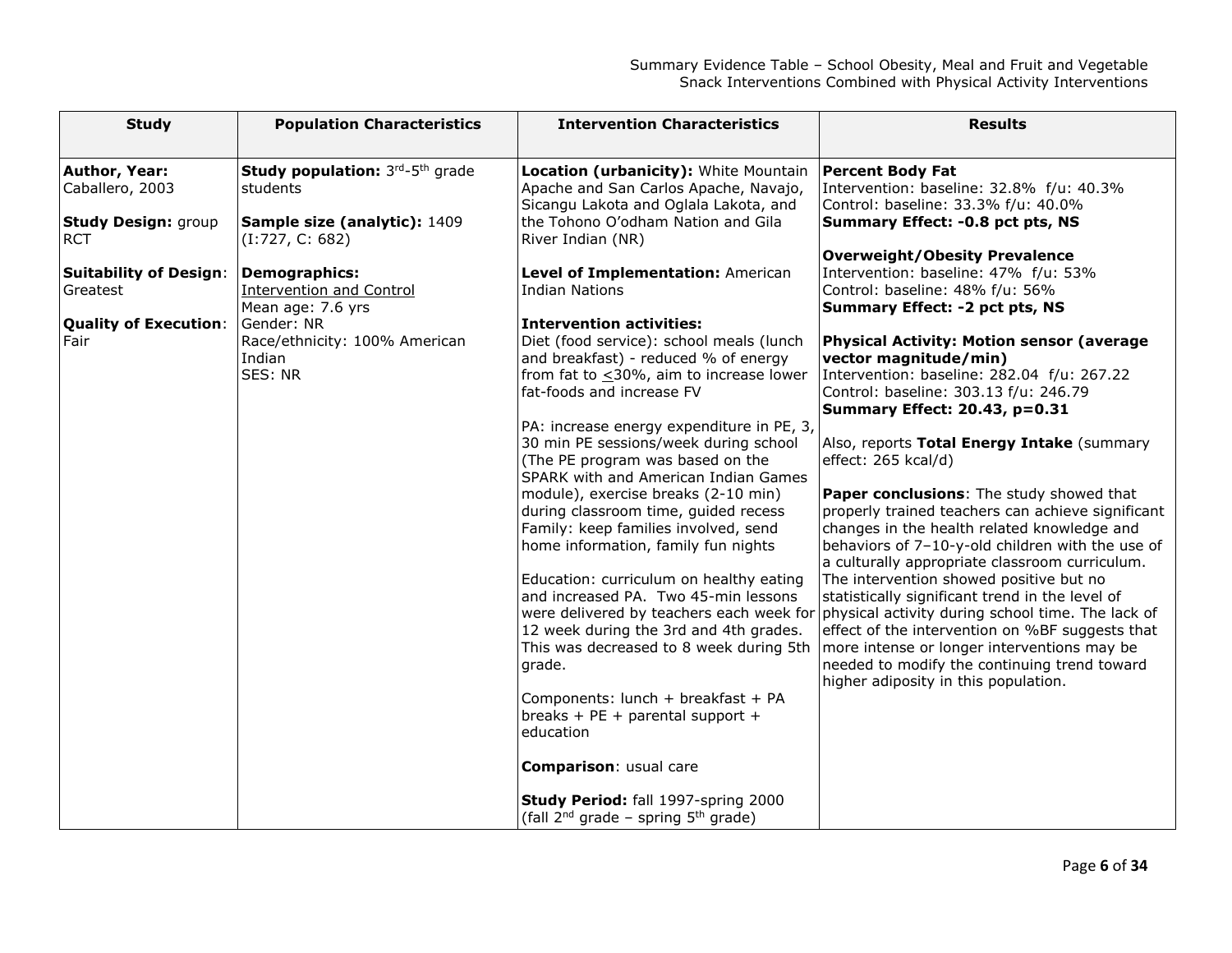| <b>Study</b>                   | <b>Population Characteristics</b>                              | <b>Intervention Characteristics</b>                                       | <b>Results</b>                                                                           |
|--------------------------------|----------------------------------------------------------------|---------------------------------------------------------------------------|------------------------------------------------------------------------------------------|
|                                |                                                                |                                                                           |                                                                                          |
| Author, Year:<br>Coleman, 2005 | <b>Study population:</b> $3^{rd}$ - $5^{th}$ grade<br>students | Location (urbanicity): El Paso, TX and<br>Las Cruces, NM (NR)             | Yards run in 9 minutes:<br>Girls                                                         |
|                                |                                                                |                                                                           | Intervention: change in min 9 run: 101 yds                                               |
| <b>Study Design: Other</b>     | Sample size (analytic): 744                                    | Level of Implementation: School                                           | Control: change in min 9 run: 92 yds                                                     |
| design with concurrent         |                                                                |                                                                           | Summary Effect: 9 yds, p<0.05                                                            |
| comparison                     | <b>Demographics:</b>                                           | <b>Intervention activities: CATCH</b>                                     |                                                                                          |
|                                | Intervention                                                   | Diet: worked with food services to                                        | <b>Boys</b>                                                                              |
| <b>Suitability of Design:</b>  | Mean age: 8.3 yr                                               | decrease the fat content of school meals                                  | Intervention: change in min 9 run: 126 yds                                               |
| Greatest                       | Gender: 49% female                                             | to less than 30% of total calories,                                       | Control: change in min 9 run: 111 yds                                                    |
|                                | Race/ethnicity: 93% Hispanic schools                           | sodium content to between 600 and                                         | Summary Effect: 15 yds, p<0.05                                                           |
| <b>Quality of Execution:</b>   | SES: >80% free or reduced lunch                                | 1000 mg, and saturated fat to less than                                   |                                                                                          |
| Fair                           |                                                                | 10% of total calories.                                                    | <b>Overweight/Obesity Prevalence</b>                                                     |
|                                | Control                                                        |                                                                           | Girls                                                                                    |
|                                | Mean age: 8.3 yr                                               | PE: increase time spent in MVPA to more   Intervention: baseline: 30%     |                                                                                          |
|                                | Gender: 47% female                                             | than 40% of class time, and 20% spent                                     | Control: baseline: 26%                                                                   |
|                                | Race/ethnicity: 93% Hispanic schools                           | in vigorous physical activity. Schools also Summary Effect: -11.0 pct pts |                                                                                          |
|                                | SES: >80% free or reduced lunch                                | provided money for purchasing small                                       |                                                                                          |
|                                |                                                                | equipment for PE.                                                         | <b>Boys</b>                                                                              |
|                                |                                                                |                                                                           | Intervention: baseline: 40%                                                              |
|                                |                                                                | Education: classroom curriculum Eat                                       | Control: baseline: 40%                                                                   |
|                                |                                                                | Smart Manual.                                                             | Summary Effect: -8.0 pct pts                                                             |
|                                |                                                                | Families: provided information on                                         | <b>Overall Summary Effect (weighted): -9.4</b>                                           |
|                                |                                                                | healthier lifestyles.                                                     | pct pts                                                                                  |
|                                |                                                                | Comparison:                                                               | <b>Paper conclusions:</b> The El Paso CATCH                                              |
|                                |                                                                |                                                                           | Control schools did not receive any of the intervention successfully slowed the epidemic |
|                                |                                                                | El Paso CATCH program materials and                                       | increase in risk of overweight or overweight seen                                        |
|                                |                                                                | did not attend any of the training for                                    | in control school children. Children in El Paso                                          |
|                                |                                                                | the program. However, they received                                       | CATCH schools began the program with rates of                                            |
|                                |                                                                | \$1000 at the beginning of each school                                    | risk of overweight or overweight higher than the                                         |
|                                |                                                                | year as an incentive for participation.                                   | national rates for Hispanic children and ended                                           |
|                                |                                                                |                                                                           | the program below national rates for Hispanic                                            |
|                                |                                                                | Components: meals + PE + education +                                      | children. In contrast, children in comparison                                            |
|                                |                                                                | family                                                                    | control schools ended the study period with rates                                        |
|                                |                                                                |                                                                           | of risk of overweight or overweight that were                                            |
|                                |                                                                | <b>Study Period:</b> 1998-2001 (30 months)                                | higher than national rates for Hispanic children.                                        |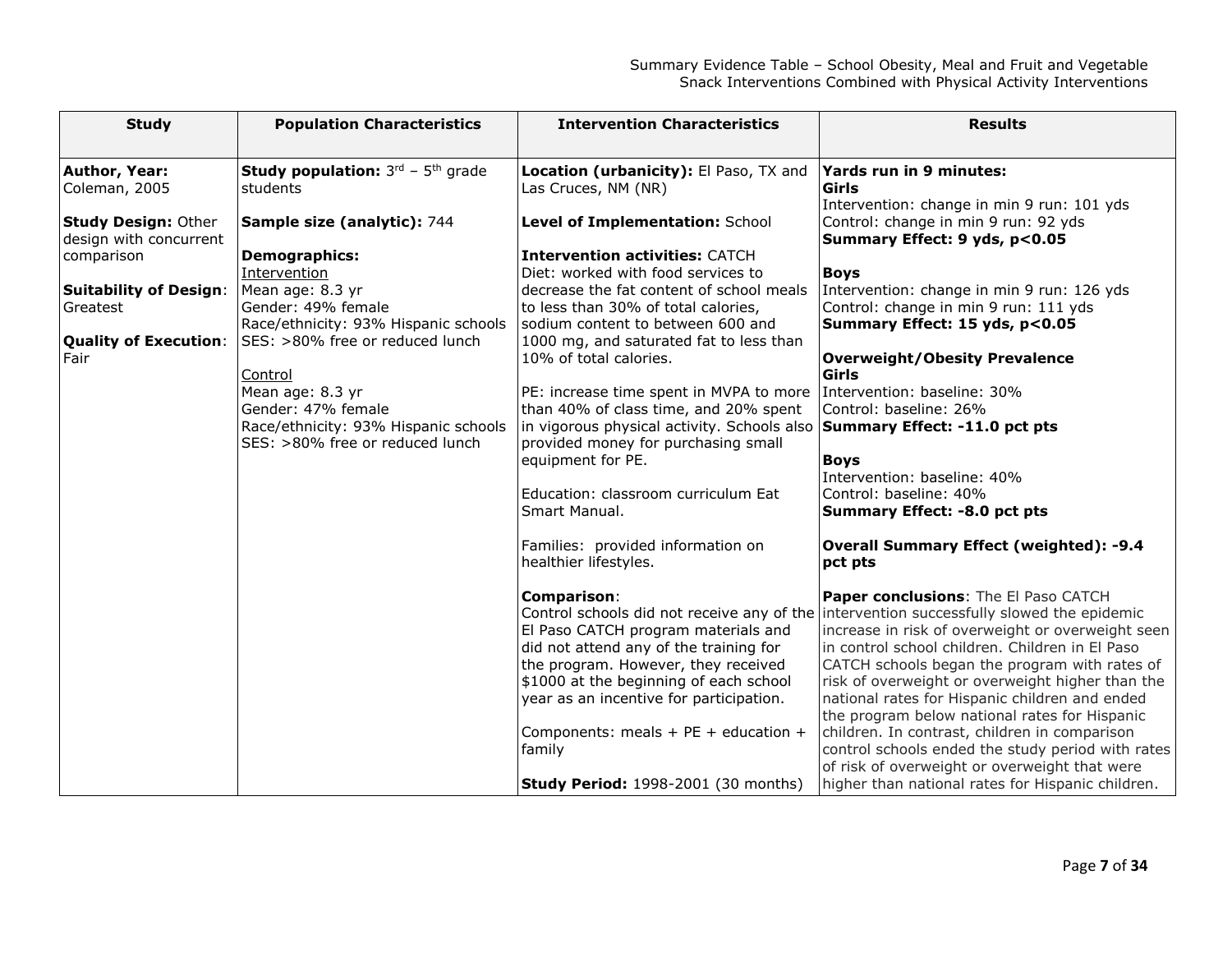| <b>Study</b>                             | <b>Population Characteristics</b>         | <b>Intervention Characteristics</b>                                               | <b>Results</b>                                                              |
|------------------------------------------|-------------------------------------------|-----------------------------------------------------------------------------------|-----------------------------------------------------------------------------|
|                                          |                                           |                                                                                   |                                                                             |
| Author, Year: Crespo,                    | Study population: Kindergarten-2nd        | Location (urbanicity): San Diego, CA                                              | <b>BMIz</b>                                                                 |
| 2012                                     | grade students                            | (urban)                                                                           | Intervention baseline: 0.87; f/u: 0.99<br>Control baseline: 1.00; f/u: 0.97 |
| <b>Study Design: group</b><br><b>RCT</b> | Sample size (analytic): 262               | Level of Implementation: School                                                   | Beta: -0.02, p=0.5                                                          |
|                                          | <b>Demographics:</b>                      | <b>Intervention activities:</b>                                                   | <b>Overweight/Obesity Prevalence</b>                                        |
| <b>Suitability of Design:</b>            | Mean age: 6.0yrs                          | Dietary: Salad bars at every school                                               | Intervention baseline: 47.0%; f/u: 55.0%                                    |
| Greatest                                 | Gender: 50% female                        | during lunchtime, nutrition education,                                            | Control baseline: 49.0%; f/u: 48.0%                                         |
| <b>Quality of Execution:</b>             | Race/ethnicity: Predominantly<br>Hispanic | community component of a promotora<br>trained in nut and Pa, healthier children's | Summary Effect: 9.0 pct pts, NR                                             |
| Good                                     | SES: 35% at poverty level                 | menus at local restaurants                                                        | <b>Overweight Prevalence</b>                                                |
|                                          |                                           |                                                                                   | Intervention baseline: 19.0%; f/u: 20.0%                                    |
| This is part of the larger               |                                           | Physical activity: Recess, physical                                               | Control baseline: 18.0%: 13.0%                                              |
| Aventuras Para Ninos                     |                                           | education classes, and playgrounds were                                           | Summary Effect: 6.0 pct pts, NR                                             |
| study. For this review,                  |                                           | restructured to promote more active                                               |                                                                             |
| only the<br>School/Community             |                                           | leisure time among the students in the<br>school.                                 | <b>Obesity Prevalence</b><br>Intervention baseline: 28.0%; f/u: 35.0%       |
| Intervention arm met                     |                                           |                                                                                   | Control baseline: 31.0%; f/u: 35.0%                                         |
| inclusion criteria.                      |                                           | Components: lunch + water + classroom                                             | Summary Effect: 3.0 pct pts, NR                                             |
|                                          |                                           | food rules + PE + recess + PA breaks +                                            |                                                                             |
|                                          |                                           | education + marketing                                                             | Fruit and Vegetable Intake (servings/d)                                     |
|                                          |                                           |                                                                                   | Intervention baseline: 1.69; f/u: 1.84                                      |
|                                          |                                           | <b>Comparison:</b> received usual care                                            | Control baseline: 1.80; f/u: 2.27<br>Beta: -0.07 p=0.5                      |
|                                          |                                           | Study Period: 2003-04 school year to                                              |                                                                             |
|                                          |                                           | 2005-06 school year (24 months)                                                   | <b>Sugar Sweetened Beverage Intake</b>                                      |
|                                          |                                           |                                                                                   | (servings/d)                                                                |
|                                          |                                           |                                                                                   | Intervention baseline: 0.83; f/u: 0.67                                      |
|                                          |                                           |                                                                                   | Control baseline: 0.88; f/u: 0.39                                           |
|                                          |                                           |                                                                                   | Beta: -0.13 p=0.4                                                           |
|                                          |                                           |                                                                                   | Low Nutrient Food Intake (Snacks)                                           |
|                                          |                                           |                                                                                   | Intervention baseline: 1.39; f/u: 1.02                                      |
|                                          |                                           |                                                                                   | Control baseline: 1.51; f/u: 1.04                                           |
|                                          |                                           |                                                                                   | Beta: -0.08 p=0.7                                                           |
|                                          |                                           |                                                                                   |                                                                             |
|                                          |                                           |                                                                                   | <b>Water Intake</b><br>Intervention baseline: 2.51; f/u: 3.23               |
|                                          |                                           |                                                                                   | Control baseline: 2.44; f/u: 2.87                                           |
|                                          |                                           |                                                                                   | Beta: 0.03 p=0.8                                                            |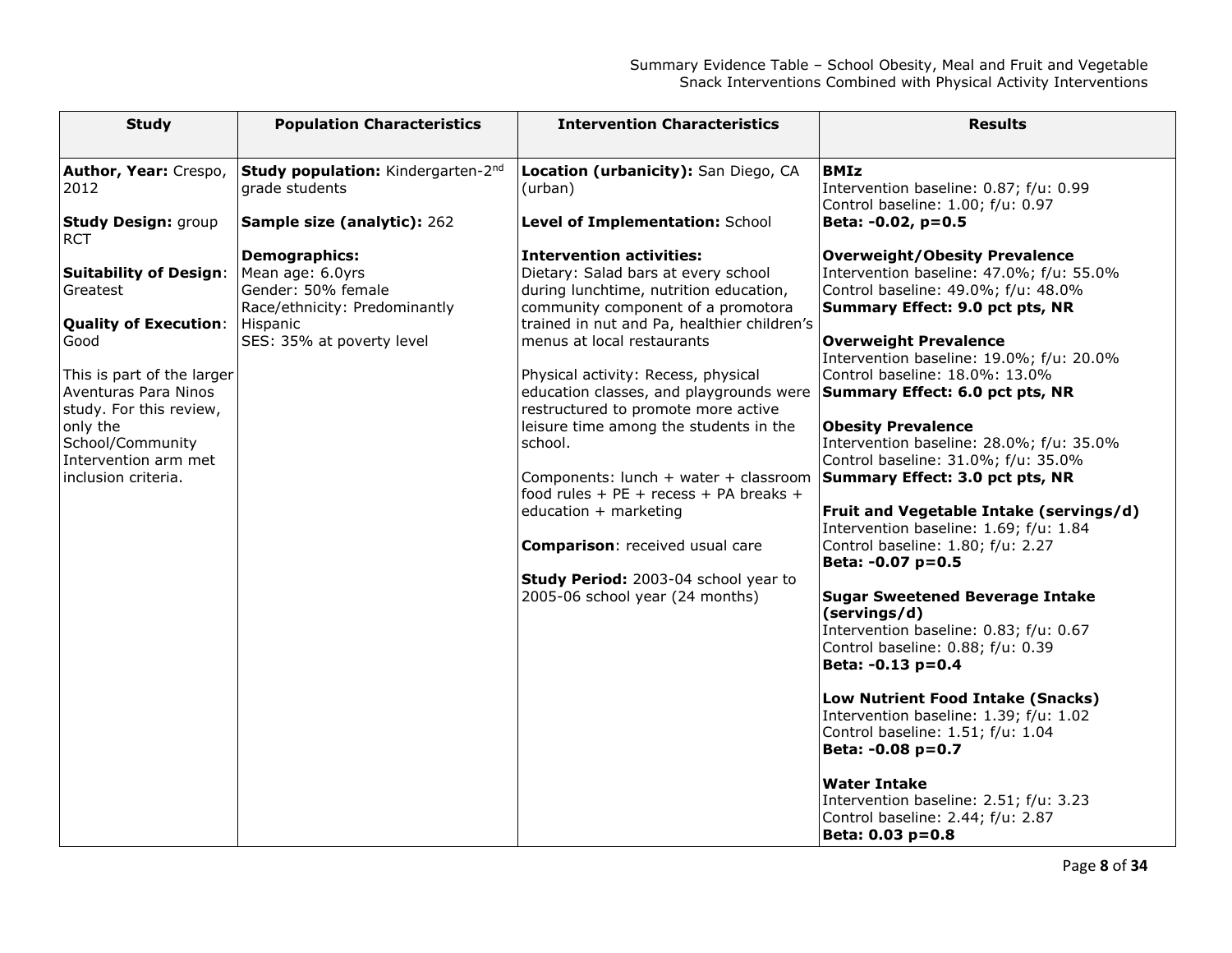| <b>Study</b> | <b>Population Characteristics</b> | <b>Intervention Characteristics</b> | <b>Results</b>                                                                                                                                       |
|--------------|-----------------------------------|-------------------------------------|------------------------------------------------------------------------------------------------------------------------------------------------------|
|              |                                   |                                     | PA Scale (child PA compared to other<br>children)<br>Intervention baseline: 2.97; f/u: 3.06<br>Control baseline: 3.00; f/u: 3.28<br>Beta: 0.09 p=0.2 |
|              |                                   |                                     | <b>Paper conclusions:</b> The intervention was<br>efficacious at changing some child obesity-<br>related health behaviors.                           |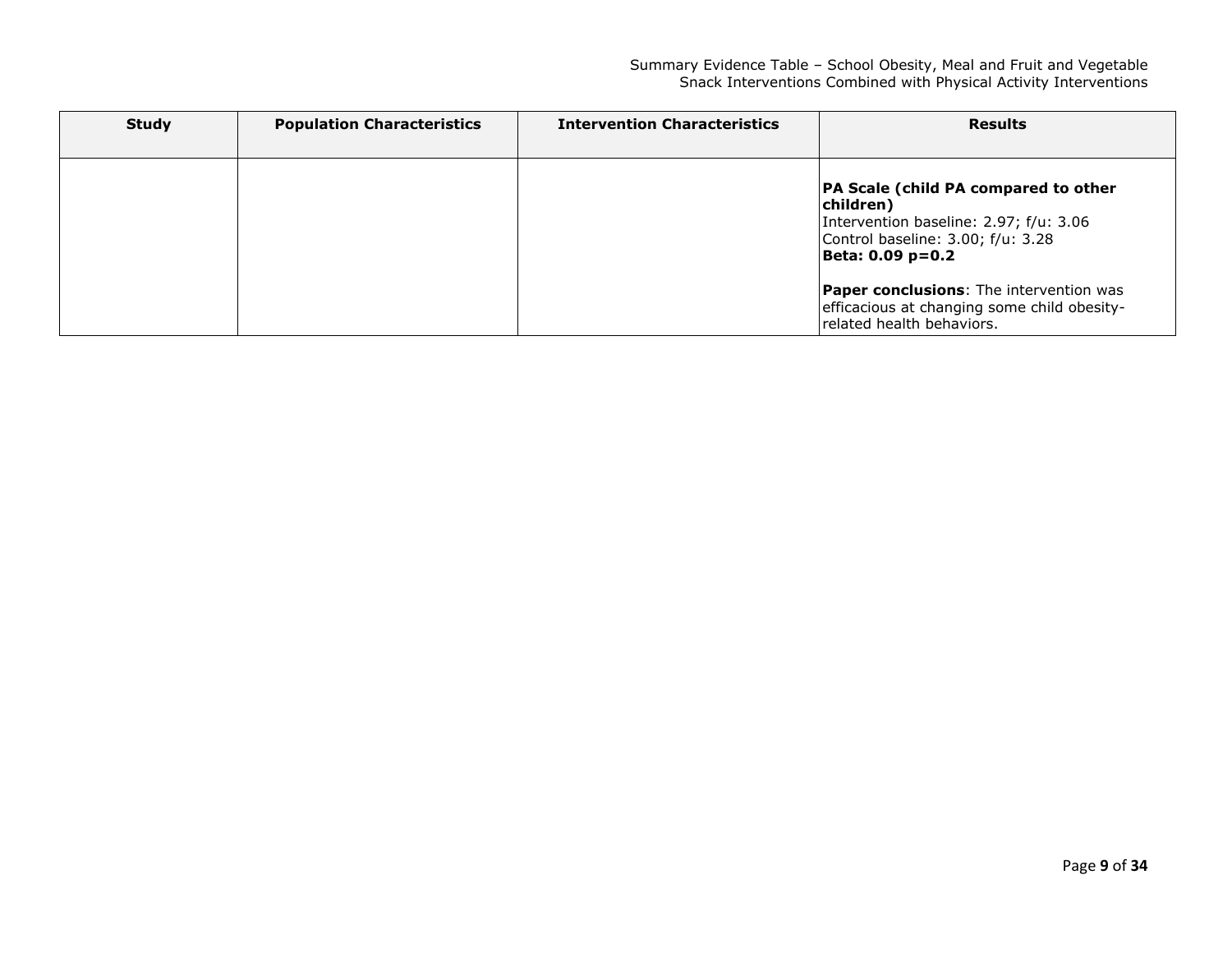| <b>Study</b>                                   | <b>Population Characteristics</b>                                                                                                                                                                                                                                                                                                           | <b>Intervention Characteristics</b>                                                                                                                                                                                                                                                                                                                                                                                                                  | <b>Results</b>                                                                                                                                                                                                                                                                                                                                                                                                                                                                                            |
|------------------------------------------------|---------------------------------------------------------------------------------------------------------------------------------------------------------------------------------------------------------------------------------------------------------------------------------------------------------------------------------------------|------------------------------------------------------------------------------------------------------------------------------------------------------------------------------------------------------------------------------------------------------------------------------------------------------------------------------------------------------------------------------------------------------------------------------------------------------|-----------------------------------------------------------------------------------------------------------------------------------------------------------------------------------------------------------------------------------------------------------------------------------------------------------------------------------------------------------------------------------------------------------------------------------------------------------------------------------------------------------|
| Author, Year:<br>Grydeland, 2014               | Study population: 6th grade<br>students                                                                                                                                                                                                                                                                                                     | Location (urbanicity): Southeastern<br>Norway (NR)                                                                                                                                                                                                                                                                                                                                                                                                   | <b>BMIz</b><br><b>Total Sample</b>                                                                                                                                                                                                                                                                                                                                                                                                                                                                        |
| <b>Study Design: group</b><br>randomized trial | Sample size: 1324                                                                                                                                                                                                                                                                                                                           | Level of Implementation: School                                                                                                                                                                                                                                                                                                                                                                                                                      | Intervention: change in BMIz: -0.04<br>Control: change in BMIz: -0.01<br>Summary Effect: -0.03, p=0.23                                                                                                                                                                                                                                                                                                                                                                                                    |
| <b>Suitability of Design:</b><br>Greatest      | <b>Demographics:</b><br>Intervention<br>Mean age: 11.2 years<br>Gender: 50% female                                                                                                                                                                                                                                                          | <b>Intervention activities:</b><br>Diet: monthly nutrition education<br>lessons, fruit and vegetable breaks<br>(parents provided FV), posters promoting Control: change in BMIz: 0.03                                                                                                                                                                                                                                                                | Girls<br>Intervention: change in BMIz: -0.08                                                                                                                                                                                                                                                                                                                                                                                                                                                              |
| <b>Quality of Execution:</b><br>Fair           | Race/ethnicity: NR but Norwegian<br>SES: parental education used as<br>proxy (26.7% <12 years, 36.7% 13-<br>16 years, 36.7% > 16 years)<br>Control<br>Mean age: 11.2 years<br>Gender: 48% female<br>Race/ethnicity: NR but Norwegian<br>SES: parental education used as<br>proxy (30.9% <12 years, 36.2% 13-<br>16 years, 32.9% > 16 years) | key messages, computer tailored<br>individual advice<br>PA: PA education, active commuting<br>campaigns, sports equipment for recess<br>activities, 10-minute physical activity<br>breaks conducted in regular classrooms,<br>provided pedometers<br>Parents: sent fact sheets and brochures<br>home to parents<br>Components: FV + active commuting<br>campaign + PA equipment + PA breaks<br>+ education<br><b>Comparison:</b> received usual care | Summary Effect: -0.83, p=0.003<br>Boys<br>Intervention: change in BMIz: -0.01<br>Control: change in BMIz: -0.05<br>Summary Effect: 0.04, p=0.32<br>Fruit and vegetable intake (times/d)<br>Intervention: baseline: 20.7; f/u: 21.8<br>Control: baseline: 20.9; f/u: 20.1<br>Relative change: 9.1%<br>SSB (dL/d) (Soft drinks + Fruit drinks)<br>Intervention: baseline: 5.4; f/u: 4.2<br>Control: baseline: 5.6; f/u: 5.1<br>Relative change: -13.3% (soft drinks<br>$p=0.41$ and fruit drinks $p=0.02$ ) |
|                                                |                                                                                                                                                                                                                                                                                                                                             | Study Period: September 2007 - May<br>2009                                                                                                                                                                                                                                                                                                                                                                                                           | MVPA (min/d):<br>Intervention: baseline 63; f/u: 67<br>Control: baseline: 68; f/u: 71<br>Summary effect: 2.0 min/d, (p=0.45)<br>Paper conclusions: Intervention had greater<br>impact on physical activity and weight-related<br>outcomes for girls compared to boys. Favorable<br>results were seen for fruit and sugar-sweetened<br>fruit drinks for children in intervention group.                                                                                                                    |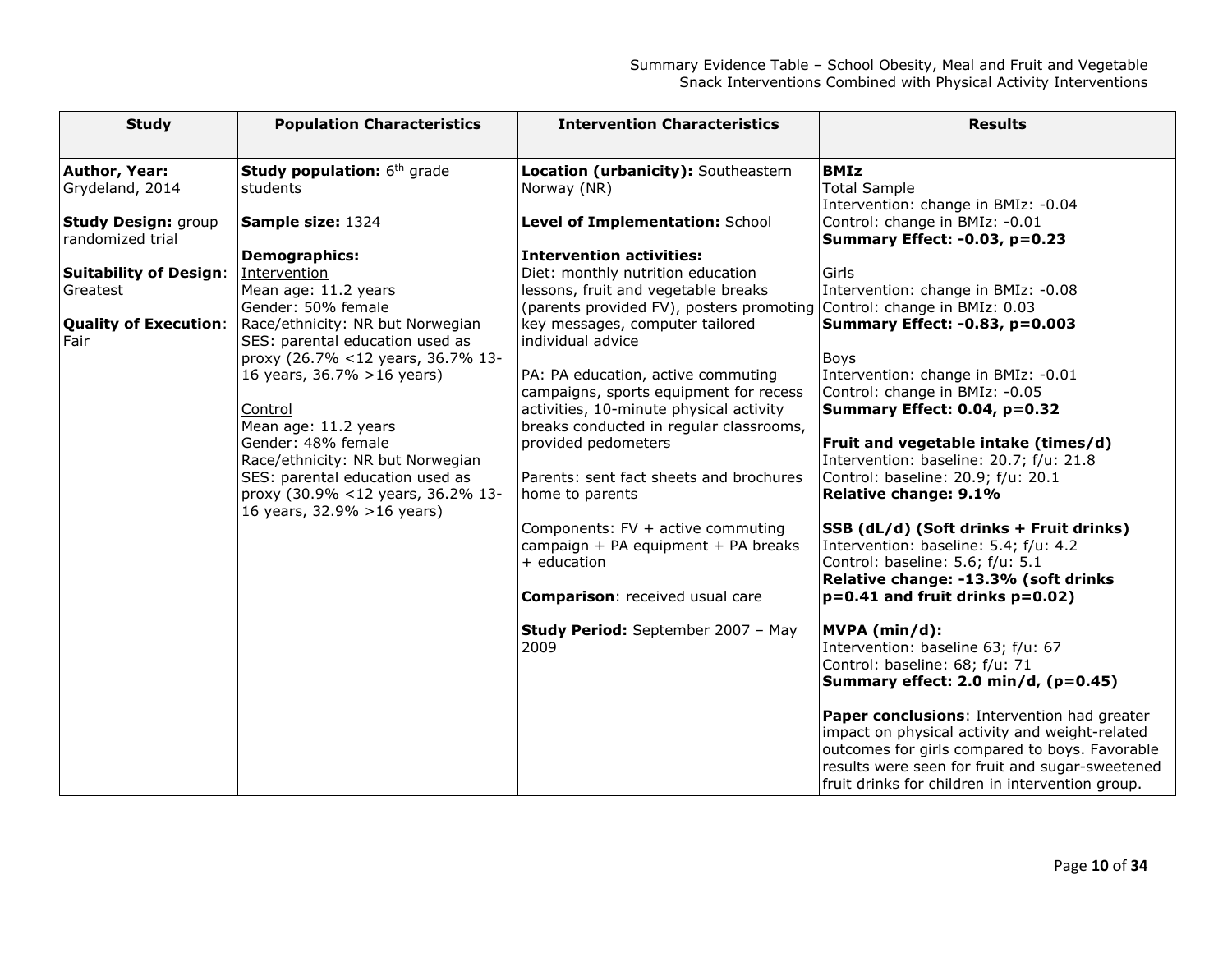| <b>Study</b>                     | <b>Population Characteristics</b>                              | <b>Intervention Characteristics</b>                                                | <b>Results</b>                                            |
|----------------------------------|----------------------------------------------------------------|------------------------------------------------------------------------------------|-----------------------------------------------------------|
| Author, Year:<br>Hoelscher, 2010 | <b>Study population:</b> $3^{rd}$ - $5^{th}$ grade<br>students | Location (urbanicity): Travis Co, TX<br>(NR)                                       | <b>Overweight and Obesity Prevalence</b><br>Total sample  |
| (CATCH Basic Plus)               | Sample size (analytic): 699                                    | Level of Implementation: School                                                    | baseline: 42; f/u: 40.7<br>Summary Effect: -1.3, p=0.33   |
| <b>Study Design: Before-</b>     |                                                                |                                                                                    |                                                           |
| after                            | <b>Demographics:</b>                                           | <b>Intervention activities:</b>                                                    | <b>Boys</b>                                               |
|                                  | Intervention                                                   | Diet: The original CATCH curriculum was                                            | baseline: 45.3; f/u: 43.4                                 |
| <b>Suitability of Design:</b>    | Mean age: 10.0 yrs                                             | updated with the 2005 US Dietary                                                   | Summary Effect: -1.9, p=0.33                              |
| Least                            | Gender: 54% female<br>Race/ethnicity: 61% Hispanic; 15%        | Guidelines. Increase FV intake and<br>decrease SSB intake, increase CATCH GO Girls |                                                           |
| <b>Quality of Execution:</b>     | African American; 23% White/Other                              | foods and healthy meal patterns. Social                                            | baseline: 39.3; f/u: 38.0                                 |
| Good                             | SES: 90.0% economically                                        | marketing strategies were included such                                            | Summary Effect: -1.3, p=0.37                              |
|                                  | disadvantaged                                                  | as morning messages, CATCH signage,                                                |                                                           |
|                                  |                                                                | messages on school menus.                                                          | <b>Obesity Prevalence</b>                                 |
|                                  |                                                                | PA: increase MVPA in school PE and                                                 | Total sample                                              |
|                                  |                                                                | activity breaks. Decrease sedentary<br>time, specifically TV viewing               | baseline: 23.9; f/u: 22.0<br>Summary Effect: -1.9, p=0.21 |
|                                  |                                                                |                                                                                    |                                                           |
|                                  |                                                                | Components: school lunch + marketing                                               | Boys                                                      |
|                                  |                                                                | and promotion+ staff involvement + $PA$                                            | baseline: 29.0; f/u: 25.4                                 |
|                                  |                                                                | breaks + PE policy + education                                                     | Summary Effect: -3.6, p=0.16                              |
|                                  |                                                                | <b>Comparison: NA</b>                                                              | Girls                                                     |
|                                  |                                                                |                                                                                    | baseline: 19.7; f/u: 19.3                                 |
|                                  |                                                                | <b>Study Period: 2007-2008</b>                                                     | Summary Effect: -0.4, p=0.44                              |
|                                  |                                                                |                                                                                    | <b>Overweight Prevalence</b>                              |
|                                  |                                                                |                                                                                    | Total sample                                              |
|                                  |                                                                |                                                                                    | baseline: 18.1; f/u: 18.7                                 |
|                                  |                                                                |                                                                                    | <b>Summary Effect: -0.6, NR</b>                           |
|                                  |                                                                |                                                                                    | <b>Boys</b>                                               |
|                                  |                                                                |                                                                                    | baseline: 16.3; f/u: 18.0                                 |
|                                  |                                                                |                                                                                    | <b>Summary Effect: 1.7, NR</b>                            |
|                                  |                                                                |                                                                                    | Girls                                                     |
|                                  |                                                                |                                                                                    | baseline: 19.6; f/u: 18.7                                 |
|                                  |                                                                |                                                                                    | <b>Summary Effect: -0.9, NR</b>                           |
|                                  |                                                                |                                                                                    |                                                           |
|                                  |                                                                |                                                                                    | FV (times/d)                                              |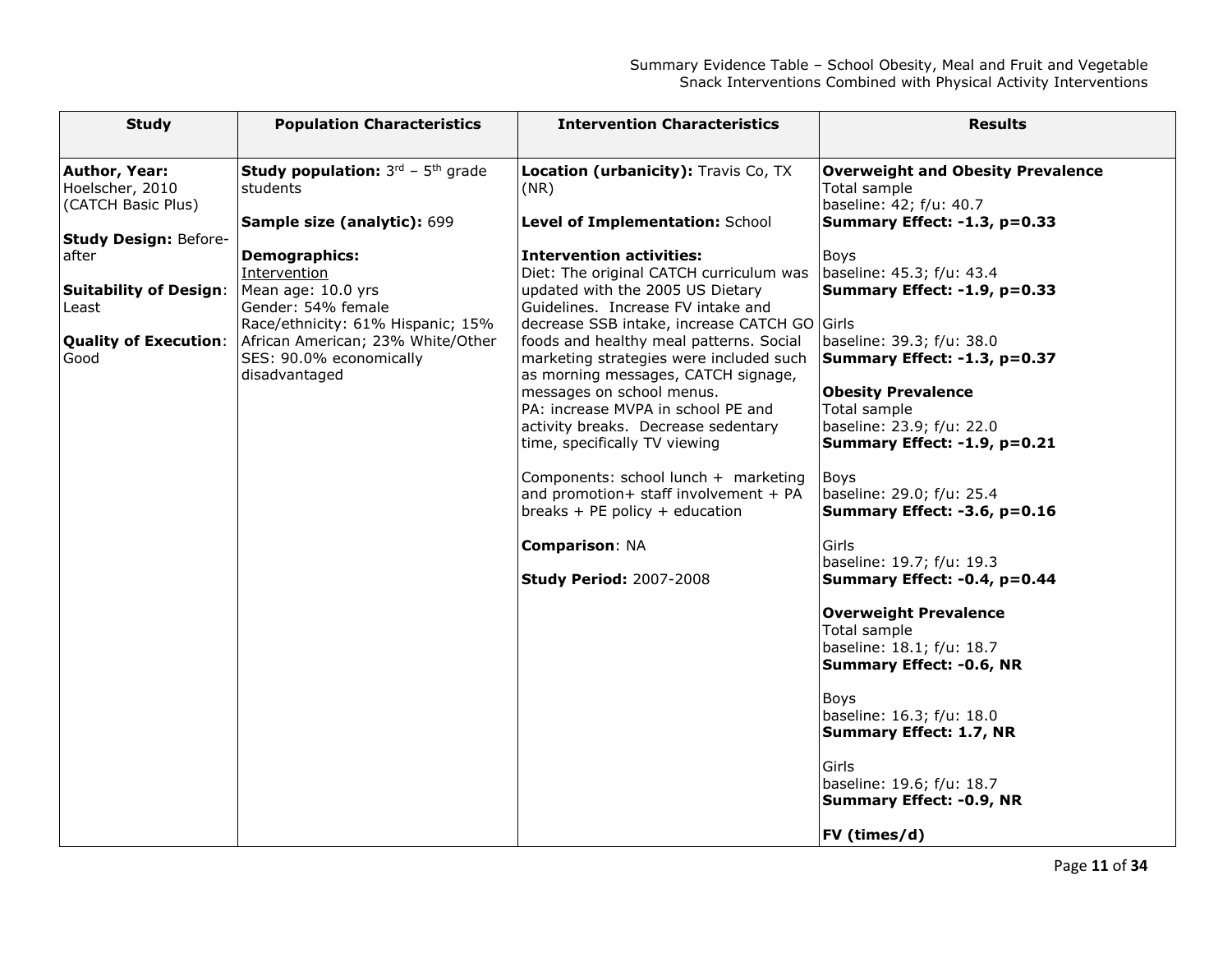| <b>Study</b> | <b>Population Characteristics</b> | <b>Intervention Characteristics</b> | <b>Results</b>                                                                                                                                                                               |
|--------------|-----------------------------------|-------------------------------------|----------------------------------------------------------------------------------------------------------------------------------------------------------------------------------------------|
|              |                                   |                                     | Baseline: 4.0; f/u: 4.1<br>Summary effect: 0.1, p=0.38                                                                                                                                       |
|              |                                   |                                     | SSB (times/d)<br>Baseline: 1.3; f/u: 1.5<br>Summary effect: 0.2, p=0.002                                                                                                                     |
|              |                                   |                                     | <b>Unhealthy food index</b><br>Baseline: 5.0; f/u: 5.7<br>Summary effect: 0.7, p=0.001                                                                                                       |
|              |                                   |                                     | <b>Healthy food index</b><br>Baseline: 8.2; f/u: 8.5<br>Summary effect: 0.3, p=0.11                                                                                                          |
|              |                                   |                                     | <b>Mean Percent of Class time Spent in MVPA</b><br>Baseline: 43.1; f/u: 47.2<br>Summary effect: 4.1 pct pts, NR                                                                              |
|              |                                   |                                     | <b>Mean Percent of Class time Spent in VPA</b><br>Baseline: 10.3; f/u: 17.0<br>Summary effect: 6.7 pct pts, NR                                                                               |
|              |                                   |                                     | <b>Paper conclusions: Results from this study</b><br>indicate the need for community level emphasis<br>and involvement in school-based interventions that<br>target underserved populations. |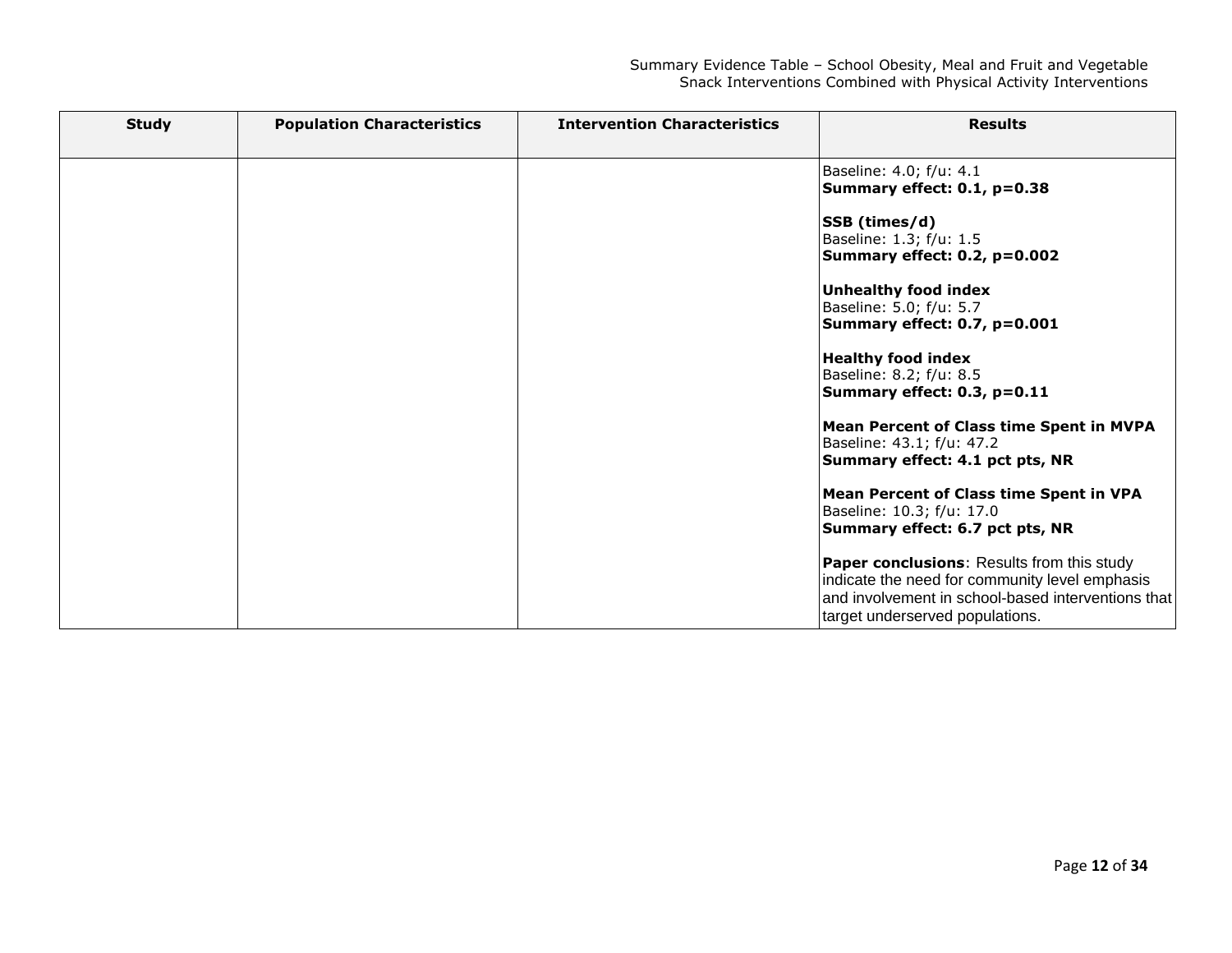| <b>Study</b>                                                                                                            | <b>Population Characteristics</b>                                                                                                                                                      | <b>Intervention Characteristics</b>                                                                                                                                                                                                                                                                                                                                                                                                                                                                                                                                                                                                                                                                                                                                                                                                                                                                                                                                                                                                                                         | <b>Results</b>                                                                                                                                                                                                                                                                                                                                                                                                                                                                                                                                                            |
|-------------------------------------------------------------------------------------------------------------------------|----------------------------------------------------------------------------------------------------------------------------------------------------------------------------------------|-----------------------------------------------------------------------------------------------------------------------------------------------------------------------------------------------------------------------------------------------------------------------------------------------------------------------------------------------------------------------------------------------------------------------------------------------------------------------------------------------------------------------------------------------------------------------------------------------------------------------------------------------------------------------------------------------------------------------------------------------------------------------------------------------------------------------------------------------------------------------------------------------------------------------------------------------------------------------------------------------------------------------------------------------------------------------------|---------------------------------------------------------------------------------------------------------------------------------------------------------------------------------------------------------------------------------------------------------------------------------------------------------------------------------------------------------------------------------------------------------------------------------------------------------------------------------------------------------------------------------------------------------------------------|
| Author, Year:<br>Hoelscher, 2010<br>(CATCH Basic Plus and<br>Community)                                                 | Study population: 3rd-5th grade<br>students<br>Sample size (analytic): 471                                                                                                             | Location (urbanicity): Travis Co, TX<br>(NR)<br>Level of Implementation: School                                                                                                                                                                                                                                                                                                                                                                                                                                                                                                                                                                                                                                                                                                                                                                                                                                                                                                                                                                                             | <b>Overweight and Obesity prevalence</b><br>Total sample<br>baseline: 47.4; f/u: 39.1<br><b>Summary Effect: -8.3, p=0.005</b>                                                                                                                                                                                                                                                                                                                                                                                                                                             |
| <b>Study Design: Before-</b><br>after<br><b>Suitability of Design:</b><br>Least<br><b>Quality of Execution:</b><br>Good | <b>Demographics:</b><br>Mean age: 9.85 yrs<br>Gender: 51% female<br>Race/ethnicity: 69% Hispanic; 14%<br>African American; 17% White/Other<br>SES: 88.6% economically<br>disadvantaged | <b>Intervention activities:</b><br>Diet: The CATCH curriculum was updated baseline: 51.0; f/u: 43.2<br>with the 2005 US Dietary Guidelines.<br>Increase FV intake and decrease SSB<br>intake, increase CATCH GO foods and<br>healthy meal patterns. Social marketing<br>strategies were included such as morning<br>messages, CATCH signage, messages on<br>school menus. Also formed a community<br>partner to school-based CATCH. An<br>activity from the CATCH Community Café   baseline: 32.7; f/u: 30.1<br>menu was selected each semester.<br>Activities included: taste of healthful<br>foods, implementation of school<br>gardening programs.<br>PA: increase MVPA in school PE and<br>activity breaks. Decrease sedentary<br>time, specifically TV viewing, PA breaks<br>during class time, after-school PA<br>programs.<br>Components: school lunch + marketing<br>and promotion+ staff involvement + PE<br>ed + PA breaks +PE policy + taste test +<br>school gardens + afterschool PA +<br>education<br><b>Comparison: NA</b><br><b>Study Period: 2007-2008</b> | Boys<br>Summary Effect: -7.8, p=0.047<br>Girls<br>baseline: 44.0; f/u: 35.0<br>Summary Effect: -9.0, p=0.020<br><b>Obesity prevalence</b><br>Total sample<br><b>Summary Effect: -2.6, =0.09</b><br>Boys<br>baseline: 32.7; f/u: 30.1<br>Summary Effect: -2.6, p=0.27<br>Girls<br>baseline: 23.2; f/u: 18.4<br>Summary Effect: -4.8, p=0.09<br><b>Overweight prevalence</b><br>Total sample<br>baseline:; f/u:<br><b>Summary Effect:</b><br><b>Boys</b><br>baseline:; f/u:<br><b>Summary Effect:</b><br>Girls<br>baseline:; f/u:<br><b>Summary Effect:</b><br>FV (times/d) |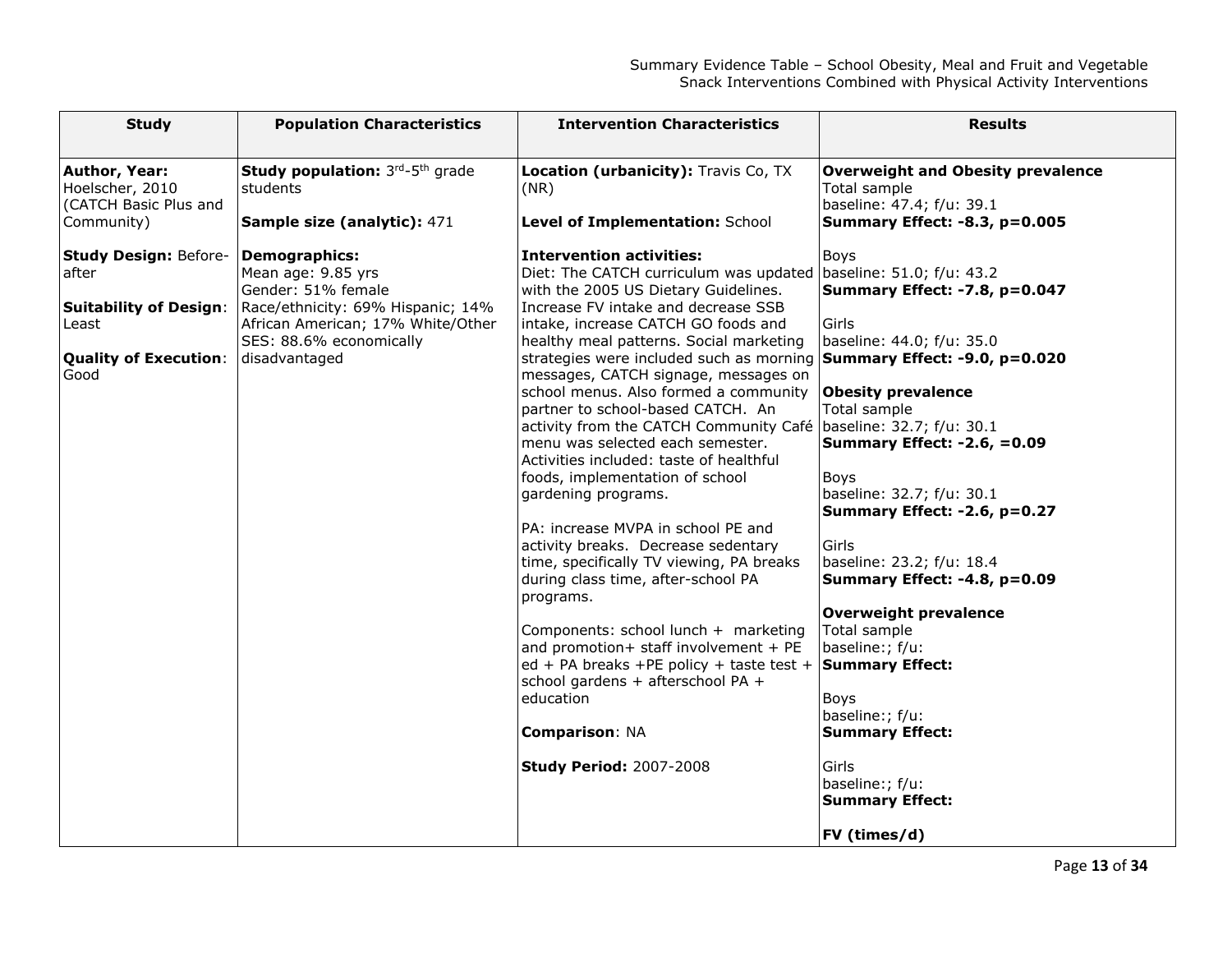| <b>Study</b> | <b>Population Characteristics</b> | <b>Intervention Characteristics</b> | <b>Results</b>                                                                                                                                                                        |
|--------------|-----------------------------------|-------------------------------------|---------------------------------------------------------------------------------------------------------------------------------------------------------------------------------------|
|              |                                   |                                     | Baseline: 3.8; f/u: 4.2<br>Summary effect: 0.4, p=0.01                                                                                                                                |
|              |                                   |                                     | SSB (times/d)<br>Baseline: 1.4; f/u: 1.5<br>Summary effect: 0.1, p=0.17                                                                                                               |
|              |                                   |                                     | Unhealthy food index<br>Baseline: 5.3; f/u: 5.4<br>Summary effect: 0.1, p=0.35                                                                                                        |
|              |                                   |                                     | <b>Healthy food index</b><br>Baseline: 8.1; f/u: 8.5<br>Summary effect: 0.4, p=0.09                                                                                                   |
|              |                                   |                                     | <b>Mean Percent of Class time Spent in MVPA</b><br>Baseline:; f/u:<br>Summary effect: pct pts, NR                                                                                     |
|              |                                   |                                     | <b>Mean Percent of Class time Spent in VPA</b><br>Baseline:; f/u:<br>Summary effect: pct pts, NR                                                                                      |
|              |                                   |                                     | Paper conclusions: Results from this study<br>indicate the need for community level emphasis<br>and involvement in school-based interventions<br>that target underserved populations, |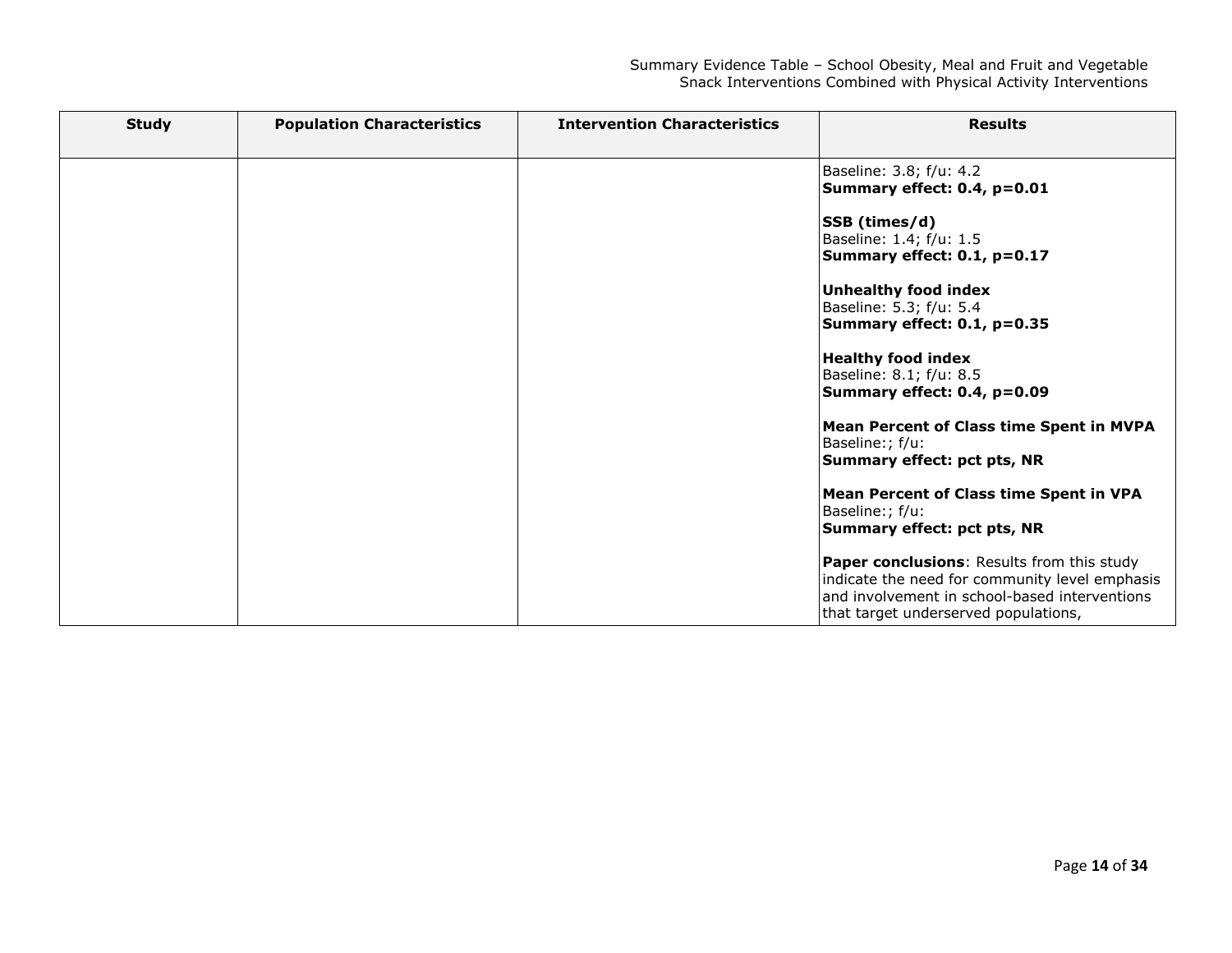| <b>Study</b>                                 | <b>Population Characteristics</b>                                                                                                                         | <b>Intervention Characteristics</b>                                                                                                                                       | <b>Results</b>                                                                                                                         |
|----------------------------------------------|-----------------------------------------------------------------------------------------------------------------------------------------------------------|---------------------------------------------------------------------------------------------------------------------------------------------------------------------------|----------------------------------------------------------------------------------------------------------------------------------------|
| Author, Year: Hollar,                        | <b>Study population: elementary</b>                                                                                                                       | Location (urbanicity): Osceola County, BMIz                                                                                                                               |                                                                                                                                        |
| 2010                                         | students                                                                                                                                                  | Florida (NR)                                                                                                                                                              | <b>Boys</b>                                                                                                                            |
| Study Design: non-<br>randomized group trial | Sample size (analytic): 2494                                                                                                                              | Level of Implementation: School                                                                                                                                           | Intervention: baseline: 0.73; f/u:0.72<br>Control: baseline: 0.77 ; f/u: 0.87<br><b>Summary Effect: -0.11, NS</b>                      |
|                                              | Demographics:                                                                                                                                             | <b>Intervention activities:</b>                                                                                                                                           |                                                                                                                                        |
| <b>Suitability of Design:</b><br>greatest    | Mean age: 8yrs (range: 6-13)<br>Gender: 51% female<br>Race/ethnicity: 35.5% White, 7.8%<br><b>Quality of Execution:</b> African American, 42.8% Hispanic, | Diet: Provision of nutritious ingredients<br>and whole foods (acquired via existing<br>public school food distribution networks<br>implementing USDA NSLP) in breakfasts, | Girls<br>Intervention: baseline: 0.57; f/u: 0.54<br>Control: baseline: 0.78; f/u: 0.78<br>Summary Effect: -0.03, p=0.003               |
| good                                         | 8.4% Other                                                                                                                                                | lunches, and extended day snacks, which                                                                                                                                   |                                                                                                                                        |
|                                              | SES: NR                                                                                                                                                   | modeled nutrition education in the                                                                                                                                        | <b>Systolic Blood Pressure</b>                                                                                                         |
|                                              |                                                                                                                                                           | classrooms; the incorporation of a                                                                                                                                        | <b>Boys</b>                                                                                                                            |
|                                              |                                                                                                                                                           | holistic curricula that taught children,<br>parents, and school staff about good                                                                                          | Intervention: baseline: 101.2; f/u: 100.3<br>Control: baseline: 101.5; f/u: 101.3                                                      |
|                                              |                                                                                                                                                           | nutrition, healthful lifestyle management, Summary Effect: -0.72, p=0.3<br>and school gardens                                                                             |                                                                                                                                        |
|                                              |                                                                                                                                                           |                                                                                                                                                                           | Girls                                                                                                                                  |
|                                              |                                                                                                                                                           | Physical Activity: Increased opportunities Intervention: baseline: 100.1; f/u: 98.5                                                                                       |                                                                                                                                        |
|                                              |                                                                                                                                                           | for physical activity during the school day Control: baseline: 99.8; f/u: 100.0<br>in ways that were feasible. The amount                                                 | Summary Effect: -1.8, p=0.2                                                                                                            |
|                                              |                                                                                                                                                           | and types of physical activity varied                                                                                                                                     |                                                                                                                                        |
|                                              |                                                                                                                                                           | among intervention schools throughout<br>the study schools were encouraged to                                                                                             | <b>Diastolic Blood Pressure</b><br>Boys                                                                                                |
|                                              |                                                                                                                                                           | implement daily physical activity in the                                                                                                                                  | Intervention: baseline: 61.0; f/u: 60.0                                                                                                |
|                                              |                                                                                                                                                           | classroom using a 10- to 15-minute                                                                                                                                        | Control: baseline: 60.6; f/u: 60.3                                                                                                     |
|                                              |                                                                                                                                                           | desk-side physical activity program.<br>Schools also were asked to implement                                                                                              | Summary Effect: -0.6, p=0.8                                                                                                            |
|                                              |                                                                                                                                                           | structured physical activity during recess                                                                                                                                | Girls                                                                                                                                  |
|                                              |                                                                                                                                                           | time, as much as possible. Other physical Intervention: baseline: 61.3; f/u: 60.0                                                                                         |                                                                                                                                        |
|                                              |                                                                                                                                                           | activities, such as walking clubs,<br>encouraged children and adults to walk                                                                                              | Control: baseline: 60.6; f/u: 60.6<br>Summary Effect: -1.8, p<0.05                                                                     |
|                                              |                                                                                                                                                           | before the start of each school day                                                                                                                                       |                                                                                                                                        |
|                                              |                                                                                                                                                           |                                                                                                                                                                           | <b>Paper conclusions:</b>                                                                                                              |
|                                              |                                                                                                                                                           | + PA breaks + education + parental                                                                                                                                        | Components: lunch and breakfast change School-based obesity prevention interventions<br>that include changes to school-provided meals, |
|                                              |                                                                                                                                                           | support                                                                                                                                                                   | nutrition and healthful lifestyle education, and                                                                                       |
|                                              |                                                                                                                                                           | Comparison: usual care                                                                                                                                                    | physical activity components show promise in<br>improving health, particularly among<br>elementary-school aged girls.                  |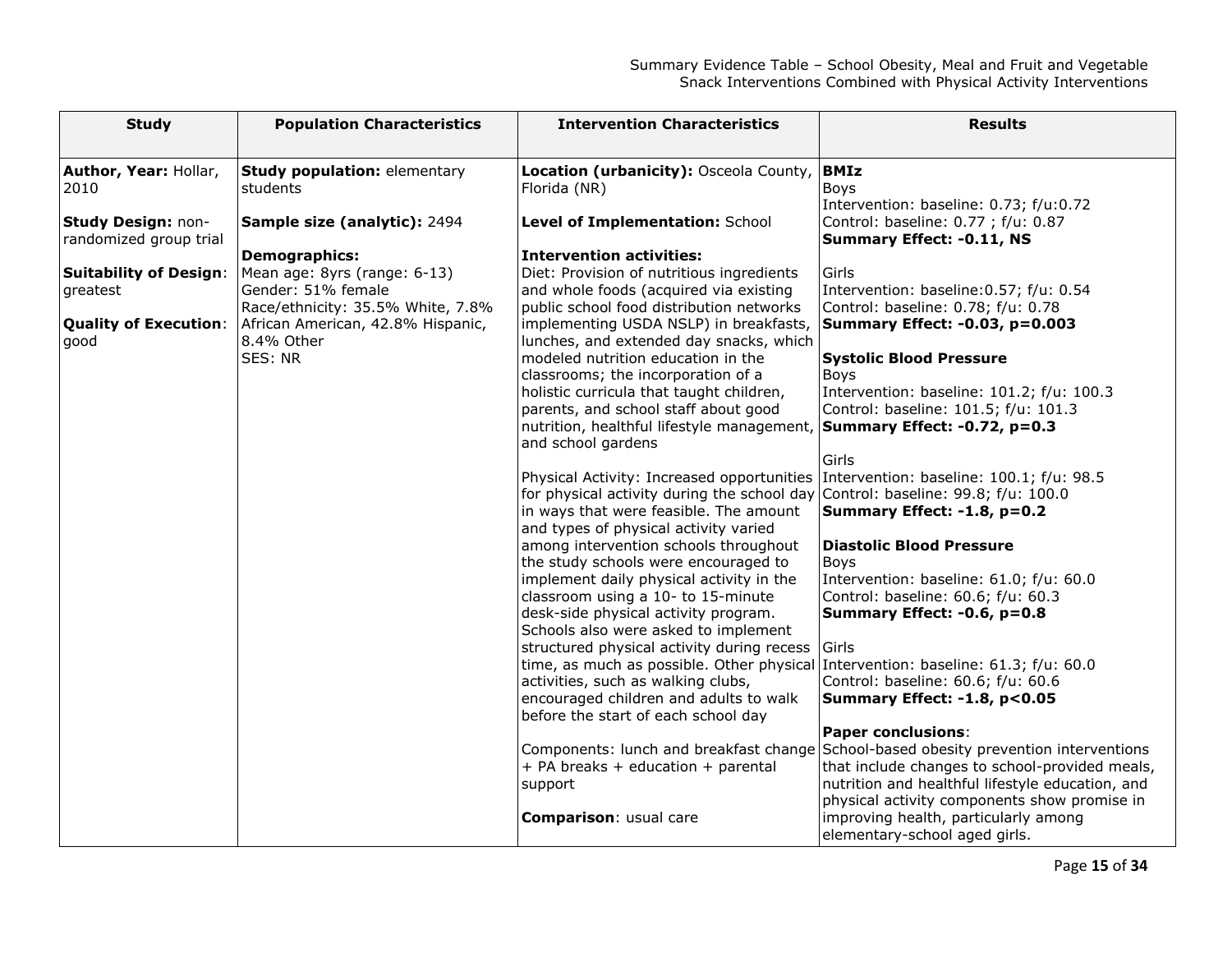| <b>Study</b> | <b>Population Characteristics</b> | <b>Intervention Characteristics</b>           | <b>Results</b> |
|--------------|-----------------------------------|-----------------------------------------------|----------------|
|              |                                   | <b>Study Period:</b> Fall 2004 to Spring 2006 |                |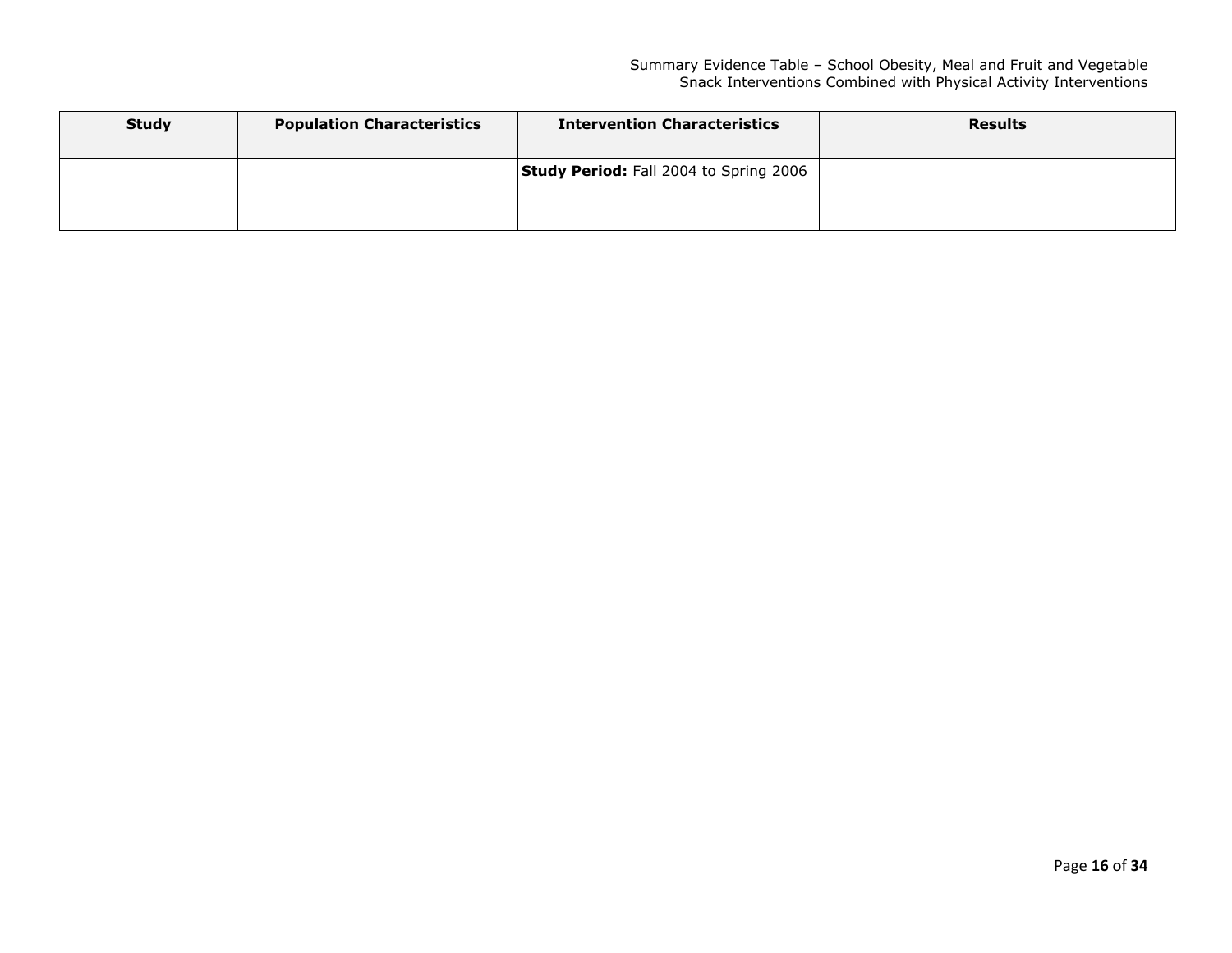| <b>Study</b>                                                                                                                                                                         | <b>Population Characteristics</b>                                                                                                                                                                                                                                                                                                                                                       | <b>Intervention Characteristics</b>                                                                                                                                                                                                                                                                                                                                                                                                                                                                                                                                                                                  | <b>Results</b>                                                                                                                                                                                                                                                                                                                                                                                                                                                                                                                                                                                                                                                                                                                                                                         |
|--------------------------------------------------------------------------------------------------------------------------------------------------------------------------------------|-----------------------------------------------------------------------------------------------------------------------------------------------------------------------------------------------------------------------------------------------------------------------------------------------------------------------------------------------------------------------------------------|----------------------------------------------------------------------------------------------------------------------------------------------------------------------------------------------------------------------------------------------------------------------------------------------------------------------------------------------------------------------------------------------------------------------------------------------------------------------------------------------------------------------------------------------------------------------------------------------------------------------|----------------------------------------------------------------------------------------------------------------------------------------------------------------------------------------------------------------------------------------------------------------------------------------------------------------------------------------------------------------------------------------------------------------------------------------------------------------------------------------------------------------------------------------------------------------------------------------------------------------------------------------------------------------------------------------------------------------------------------------------------------------------------------------|
| Author, Year:<br>Hrafnkelsson 2014<br><b>Study Design: Group</b><br>randomized trial<br><b>Suitability of Design:</b><br>greatest<br>Quality of Execution: SES: not reported<br>Fair | Study population: 2 <sup>nd</sup> graders<br>Sample size (analytic): 268<br><b>Demographics:</b><br>Intervention<br>Mean age: 7.4 years<br>Gender: not reported<br>Race/ethnicity: not reported<br>Control<br>Mean age: 7.3 years<br>Gender: not reported<br>Race/ethnicity: not reported<br>SES: not reported<br>Note: groups were paired in terms of<br>social background of students | Location (urbanicity): Iceland (NR)<br>Level of Implementation: School<br><b>Intervention activities:</b><br>Diet: nutrition education using selected<br>educational strategies and encouraging<br>the offering of fruits and vegetables in<br>school canteens.<br>Physical Activity: increased opportunities<br>for physical activity during PE lessons,<br>recess and also during classes where<br>physical activity was to be integrated into <b>Summary Effect: -5.0 g/d, NS</b><br>various subjects within the general<br>curriculum.<br>Comparison: usual care<br>Study Period: Fall 2006 through Fall<br>2008 | % Body fat<br>Intervention: baseline: 23.9%; f/u:NR<br>Control: baseline: 24.8% ; f/u: NR<br><b>Summary Effect: 0.14, NS</b><br>Fruit and Vegetable Intake (g/d)<br>Intervention: baseline: 129.8 f/u: 199.7<br>Control: baseline: 173.0 ; f/u: 139.2<br>Summary Effect: 103.7g/d p<0.05<br>Sugar-Sweetened Beverage Intake (g/d)<br>Intervention: baseline: 66.7 f/u: 111.7<br>Control: baseline: 70.0 ; f/u: 120.0<br>Low Nutrient Food Intake (Combined Biscuits<br>and Cakes, Chips and French fries, and Candy<br>Results)<br>Biscuits and Cakes (g/d)<br>Intervention: baseline: 26.7; f/u: 41.0<br>Control: baseline: 47.7; f/u: 35.2<br>Summary Effect: -26.8 g/d<br>Chips and French fries (g/d)<br>Intervention: baseline: 1.2; f/u: 3.2<br>Control: baseline: 0.0; f/u: 9.2 |
|                                                                                                                                                                                      |                                                                                                                                                                                                                                                                                                                                                                                         |                                                                                                                                                                                                                                                                                                                                                                                                                                                                                                                                                                                                                      | Summary Effect: -7.2 g/d, NS<br>Candy $(g/d)$<br>Intervention: baseline: 6.5; f/u: 0.0<br>Control: baseline: 12.3; f/u: 11.7<br>Summary Effect: -5.9 g/d, NS<br><b>Overall Summary Effect for Low Nutrient</b><br>Food Intake: -39.9 g/d, NR<br>Cardiorespiratory Fitness (watts/kg)<br>Intervention: baseline: NR; f/u: 2.8<br>Control: baseline: NR; f/u: 2.5<br>Summary Effect: 0.29 watts/kg NS                                                                                                                                                                                                                                                                                                                                                                                    |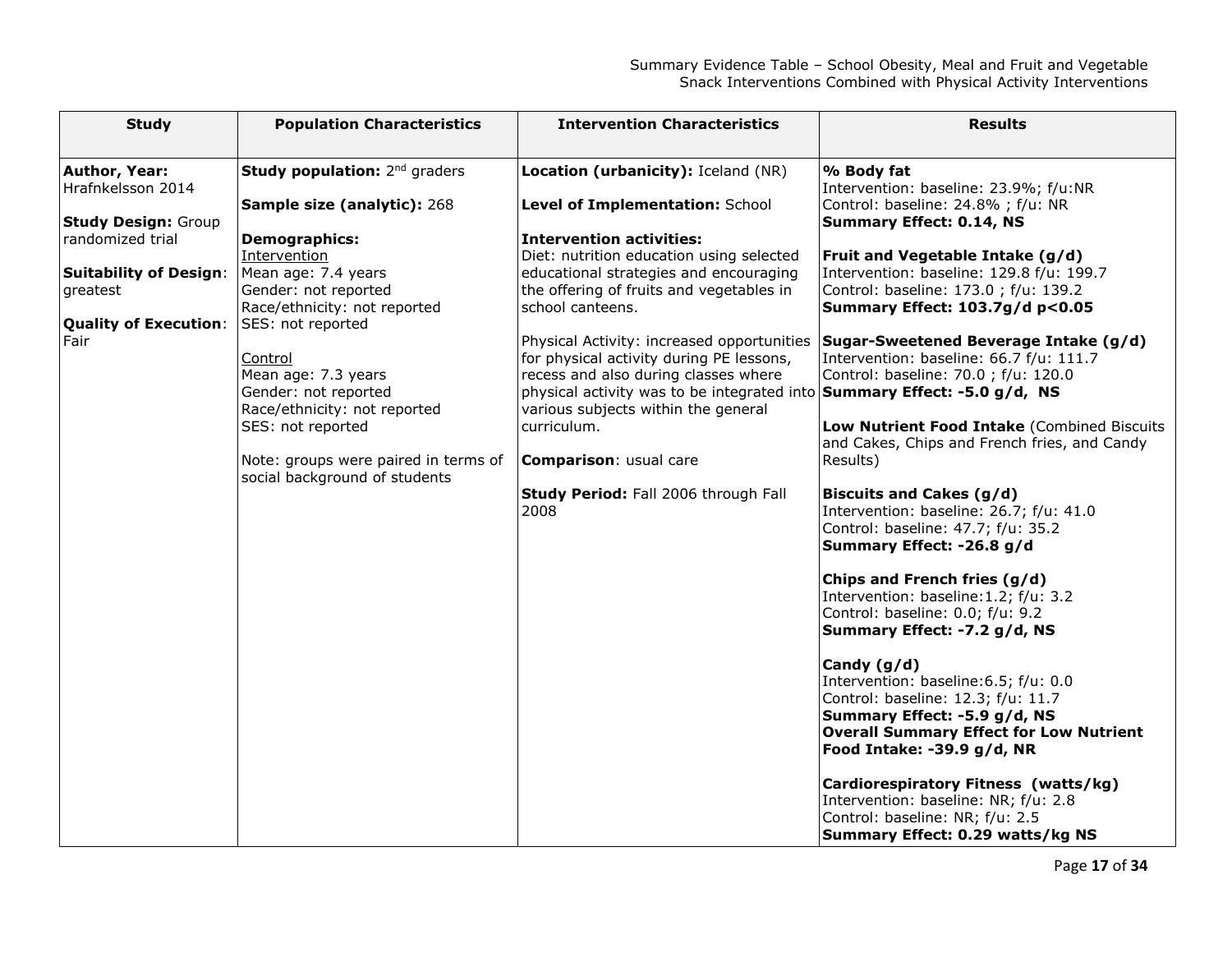| <b>Study</b> | <b>Population Characteristics</b> | <b>Intervention Characteristics</b> | <b>Results</b>                                                                                                                                                                                                                                                      |
|--------------|-----------------------------------|-------------------------------------|---------------------------------------------------------------------------------------------------------------------------------------------------------------------------------------------------------------------------------------------------------------------|
|              |                                   |                                     | <b>Systolic Blood Pressure (mmHg)</b><br>Intervention: baseline: 98.1; f/u: 100.4<br>Control: baseline: 99.3; f/u: 106.0<br><b>Summary Effect: -4.4</b><br>Diastolic Blood Pressure (mmHg)                                                                          |
|              |                                   |                                     | Intervention: baseline: 59.8; f/u: 62.7<br>Control: baseline: 63.3; f/u: 71.7<br><b>Summary Effect: -5.5</b><br>Total Cholesterol (mmol/L)<br>Intervention: baseline: 4.53; f/u: 4.59<br>Control: baseline: 4.29; f/u: 4.28<br><b>Summary Effect: 0.07</b>          |
|              |                                   |                                     | Total Energy Intake (kcal/d)<br>Intervention: baseline: 1652.9; f/u: 1841.6<br>Control: baseline: 1657.9; f/u 1871.3<br><b>Summary Effect: -24.7</b>                                                                                                                |
|              |                                   |                                     | Paper conclusions: We conclude that having<br>teachers integrate PA and nutrition into the daily<br>routine at school can have a positive effect on<br>children's PA and possibly BP but not significant<br>effects on BMI or other cardiovascular risk<br>factors. |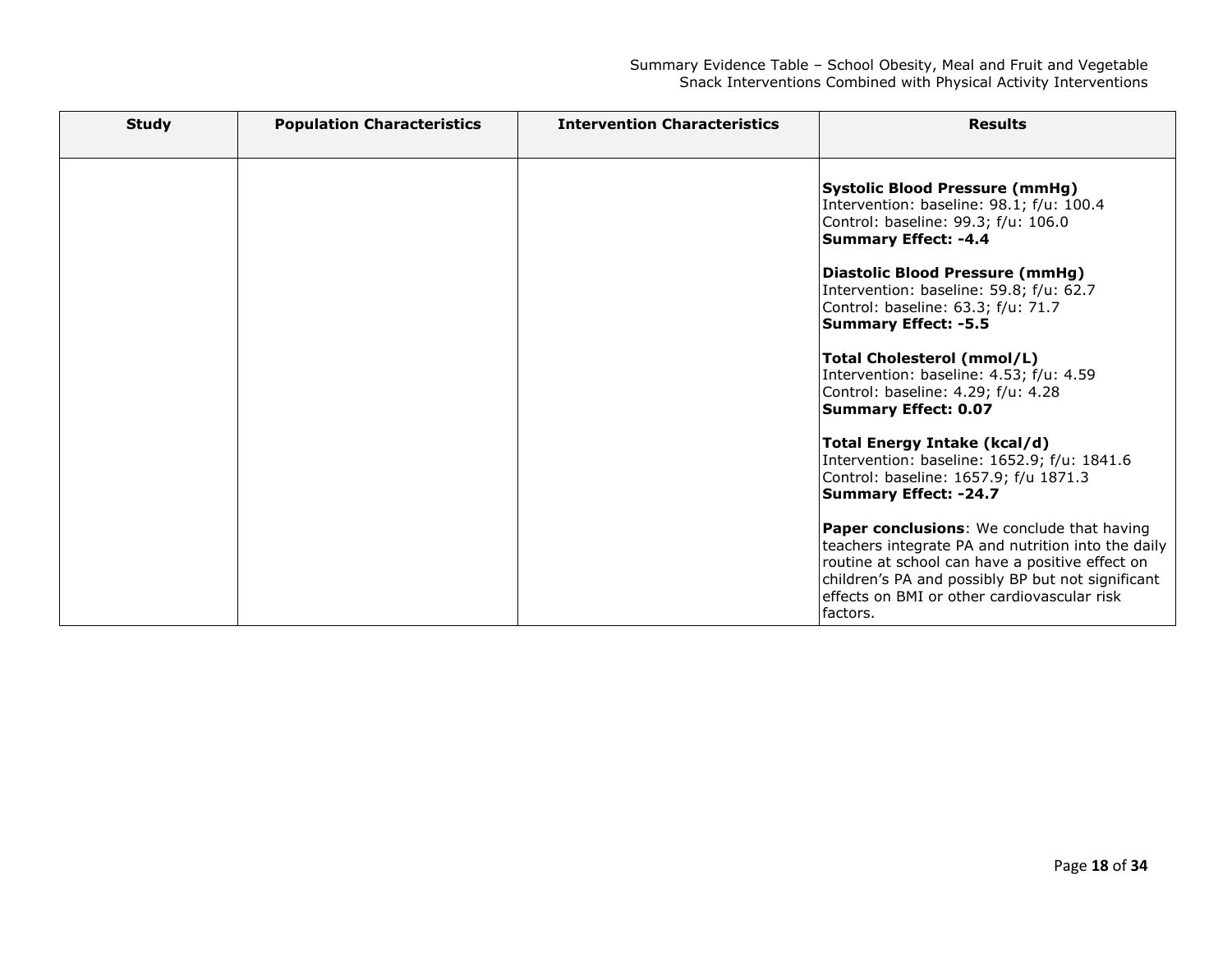| <b>Author, Year:</b> Luepker, Study population: $3^{rd}$ - $5^{th}$ grade<br>Location (urbanicity): La Jolla, CA;<br>Triceps SF (mm)                            |  |
|-----------------------------------------------------------------------------------------------------------------------------------------------------------------|--|
| students<br>Intervention: baseline: 12.4 f/u: 15.2<br>1996<br>Minneapolis, MN; Houston, TX; New                                                                 |  |
| Orleans, LA (NR)<br>Control: baseline: 12.5 f/u: 15.3<br>Sample size (analytic): 4,019<br>Adjusted Summary Effect: 0.1 mm, p=0.70<br><b>Study Design:</b> Group |  |
| randomized<br>Level of Implementation: District                                                                                                                 |  |
| <b>Demographics:</b><br>Subscapular SF (mm)                                                                                                                     |  |
| Mean age: 8.76 yrs<br>Intervention activities: Child and<br>Intervention: baseline: 8.2 f/u: 11.02<br><b>Suitability of Design:</b>                             |  |
| Gender: 48.2% female<br>Control: baseline: 8.4 f/u: 11.2<br>Adolescent Trial for Cardiovascular<br>Greatest                                                     |  |
| Race/ethnicity: 69.1% white, 13.2%<br>Health (CATCH)<br>Adjusted Summary Effect: 0.1 mm, p=0.64                                                                 |  |
| African American, 3.8% other, 13.9%<br><b>Quality of Execution:</b><br>Diet: Eat Smart was the food service                                                     |  |
| Fair<br>Hispanic<br>intervention which tried to provide tasty<br>Total energy intake (MJ/day)                                                                   |  |
| SES: NR<br>Intervention: baseline: 8.55 f/u: 8.68<br>meals lower in fat, saturate fat, and                                                                      |  |
| sodium. Food service personnel<br>Control: baseline: 8.49 f/u: 9.08                                                                                             |  |
| participated in 1-day training at<br>Adjusted Summary Effect: -0.46MJ/d,                                                                                        |  |
| beginning of each school year.<br>$p = 0.01$                                                                                                                    |  |
| Physical Activity: Increased amount of                                                                                                                          |  |
| MVPA during PE class at school to 40% of<br>Energy expenditure (kJg/kg)                                                                                         |  |
| Intervention: baseline: 9.2 f/u: 10.3<br>the PE class. PE specialist and teachers                                                                               |  |
| had 1 to 1.5 days of training each year.<br>Control: baseline: 9.1 f/u: 9.6<br>Adjusted Summary Effect: -0.46, p=0.01                                           |  |
| Classroom curriculum - included                                                                                                                                 |  |
| Adventures of Hearty Heart and Friends,<br>MVPA (% of PE class)                                                                                                 |  |
| Go for Health -4 and -5. They also had 4<br>Effect: F=2.17, p=.02                                                                                               |  |
| session tobacco cessation program.                                                                                                                              |  |
| They consisted of 15, 24, and 16 lessons<br>MVPA (% of PE class)                                                                                                |  |
| during 5, 12, and 8 weeks in grades 3, 4,<br>Effect: F2.35, p=0.04                                                                                              |  |
| and 5. Each session was 30-40 min and                                                                                                                           |  |
| <b>Systolic Blood Pressure</b><br>focused on eating patterns and physical                                                                                       |  |
| activity patterns. Classroom teachers<br>Intervention: baseline: 105.2; f/u: 110.0                                                                              |  |
| attended 1 - 1.5 days of training.<br>Control: baseline: 104.8; f/u: 109.8                                                                                      |  |
| Home - activity packets sent home and<br>Summary Effect: 0, p=0.97                                                                                              |  |
| required adult participation, 19 packets                                                                                                                        |  |
| over 3 years. During 3rd and 4th grade<br><b>Diastolic Blood Pressure</b>                                                                                       |  |
| students invited family members to<br>Intervention: baseline: 53.5; f/u:56.0                                                                                    |  |
| family fun nights (dance performance,<br>Control: baseline: 53.5; f/u: 55.6                                                                                     |  |
| healthy snacks, recipes, etc)<br>Summary Effect: 0.3, p=0.24                                                                                                    |  |
| Total Cholesterol (mg/dL)<br>Components: Diet and PA education, PE,                                                                                             |  |
| meals<br>Intervention: baseline: 169.9; f/u: 168.7                                                                                                              |  |
| Control: baseline: 170.7; f/u: 169.5                                                                                                                            |  |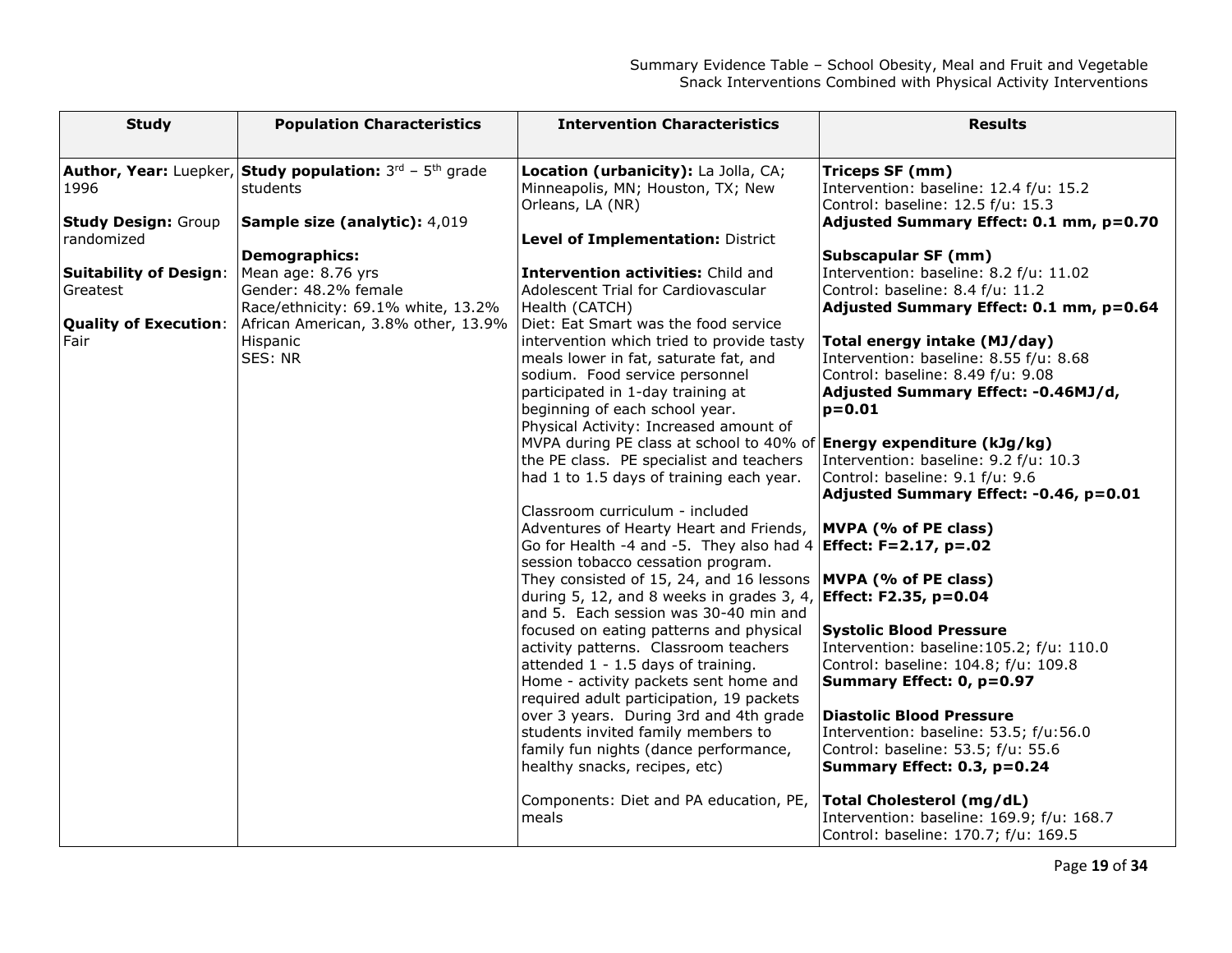| <b>Study</b> | <b>Population Characteristics</b> | <b>Intervention Characteristics</b>           | <b>Results</b>                                                                                                                                                                                                    |
|--------------|-----------------------------------|-----------------------------------------------|-------------------------------------------------------------------------------------------------------------------------------------------------------------------------------------------------------------------|
|              |                                   | <b>Comparison: usual care</b>                 | Summary Effect: -0.01, p=0.68                                                                                                                                                                                     |
|              |                                   | <b>Study Period:</b> fall 1991 to spring 1994 | <b>Paper conclusions:</b> CATCH provides an<br>important model of a school-based health<br>promotion program for the primary prevention of<br>CVD that should be feasible and effective for<br>America's schools. |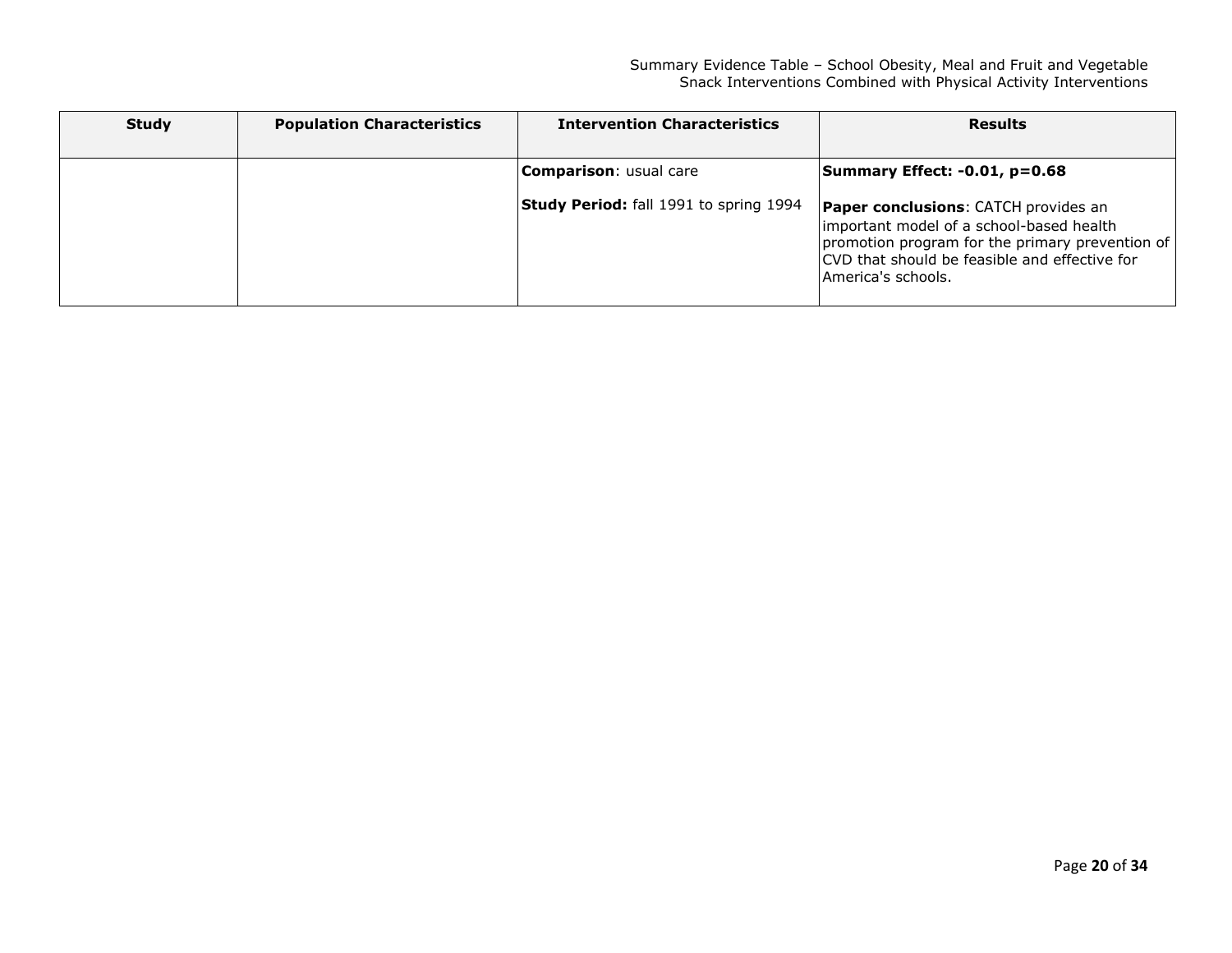| <b>Population Characteristics</b><br><b>Intervention Characteristics</b><br><b>Results</b><br><b>Study</b>                                                                                                                        |  |
|-----------------------------------------------------------------------------------------------------------------------------------------------------------------------------------------------------------------------------------|--|
| Author, Year: Madsen, Study population: 3rd-5th graders<br>Location (urbanicity): California<br><b>BMIz</b><br>2015<br>(urban)<br>Intervention: baseline: 1.03 f/u: 0.93<br>Sample size: 676<br>Control: baseline: 0.87 f/u: 0.86 |  |
| Adjusted Summary Effect: -0.07 (-0.14,<br><b>Study Design: group</b><br>Level of Implementation: School<br><b>RCT</b><br>Demographics:<br>0.00)                                                                                   |  |
| Intervention<br><b>Intervention activities:</b>                                                                                                                                                                                   |  |
| <b>Suitability of Design:</b><br>Mean age: NR<br>Diet: Each school year, the Registered<br>Fruit consumed at lunch (cups)                                                                                                         |  |
| Gender: 48.9% female<br>Dietitian (RD) coach delivered a 12-week   Intervention: baseline: 0.4 f/u: 0.3<br>greatest                                                                                                               |  |
| Control: baseline: 0.2 f/u: 0.2<br>Race/ethnicity: 6.7% White, 9.0%<br>nutrition and energy balance education                                                                                                                     |  |
| <b>Quality of Execution:</b><br>Adjusted Summary Effect: 0.0 (-0.1, 0.1)<br>Black, 52.9% Latino, 14.6%<br>curriculum that included food tastings,                                                                                 |  |
| Multiracial, 7.4% Asian, 9.4% Other<br>PA games to reinforce nutrition<br>good                                                                                                                                                    |  |
| SES: "low-income"<br>messages, and strategies to help<br>Vegetables consumed at lunch (cups)                                                                                                                                      |  |
| students meet their nutrition and PA<br>Intervention: baseline: 0.2 f/u: 0.1                                                                                                                                                      |  |
| Control: baseline: 0.3 f/u: 0.2<br>goals. RD coaches also worked with a<br>Control                                                                                                                                                |  |
| Mean age: NR<br>Adjusted Summary Effect: -0.0 (-0.2, 0.1)<br>team of school staff and parents to                                                                                                                                  |  |
| Gender: 54.4% female<br>implement classroom wellness policies                                                                                                                                                                     |  |
| and make improvements in school food,<br>Race/ethnicity: 6.1% White, 11.7%<br>Drinking SSB yesterday (# times)                                                                                                                    |  |
| including increased offerings of fruits and Intervention: baseline: $1.1 f/u: 1.0$<br>Black, 45.7% Latino, 12.6%                                                                                                                  |  |
| Control: baseline: 1.1 f/u: 1.1<br>Multiracial, 15.7% Asian, 8.3% Other<br>vegetables. During the second year of                                                                                                                  |  |
| SES: "low-income"<br>the program, EB4K with Play funding<br>Adjusted Summary Effect: -1.0 (-0.24, 0.1)                                                                                                                            |  |
| purchased packaging equipment for the                                                                                                                                                                                             |  |
| district's central kitchen that enabled<br>Eating salty or sweet snacks yesterday (#                                                                                                                                              |  |
| larger portions of FVs to be served in<br>times)                                                                                                                                                                                  |  |
| schools districtwide<br>Intervention: baseline: 1.7 f/u: 1.6                                                                                                                                                                      |  |
| Control: baseline: 1.7 f/u: 1.6                                                                                                                                                                                                   |  |
| Physical Activity: The Playworks coach<br>Adjusted Summary Effect: -0.0 (-0.0, 0.0)                                                                                                                                               |  |
| structured recess activities before and<br>during school hours to encourage active<br>School-day MVPA (min)                                                                                                                       |  |
| participation from all students. The<br>Intervention: baseline: 22.1 f/u: 21.3                                                                                                                                                    |  |
| Playworks coach also led a PA session<br>Control: baseline: 21.8 f/u: 21.0                                                                                                                                                        |  |
| with individual classes every other week.<br>Adjusted Summary Effect: -0.1 (-4.5,4.3)                                                                                                                                             |  |
| Classroom teachers were trained to                                                                                                                                                                                                |  |
| implement Playworks games and<br>Mile run time (min)                                                                                                                                                                              |  |
| Intervention: baseline: 12.9 f/u: 11.5<br>classroom management strategies in                                                                                                                                                      |  |
| Control: baseline: 12.8 f/u: 11.6<br>their physical education (PE) sessions                                                                                                                                                       |  |
| with students (classroom teachers were<br>Adjusted Summary Effect: -0.2 (-0.8, 0.4)                                                                                                                                               |  |
| responsible for leading PE in this                                                                                                                                                                                                |  |
| district). Last, Playworks coaches led four <b>Paper conclusions</b> : The present evaluation                                                                                                                                     |  |
| afterschool sports leagues throughout<br>suggests that this intervention improves dietary                                                                                                                                         |  |
| each year. Each league lasted for 5                                                                                                                                                                                               |  |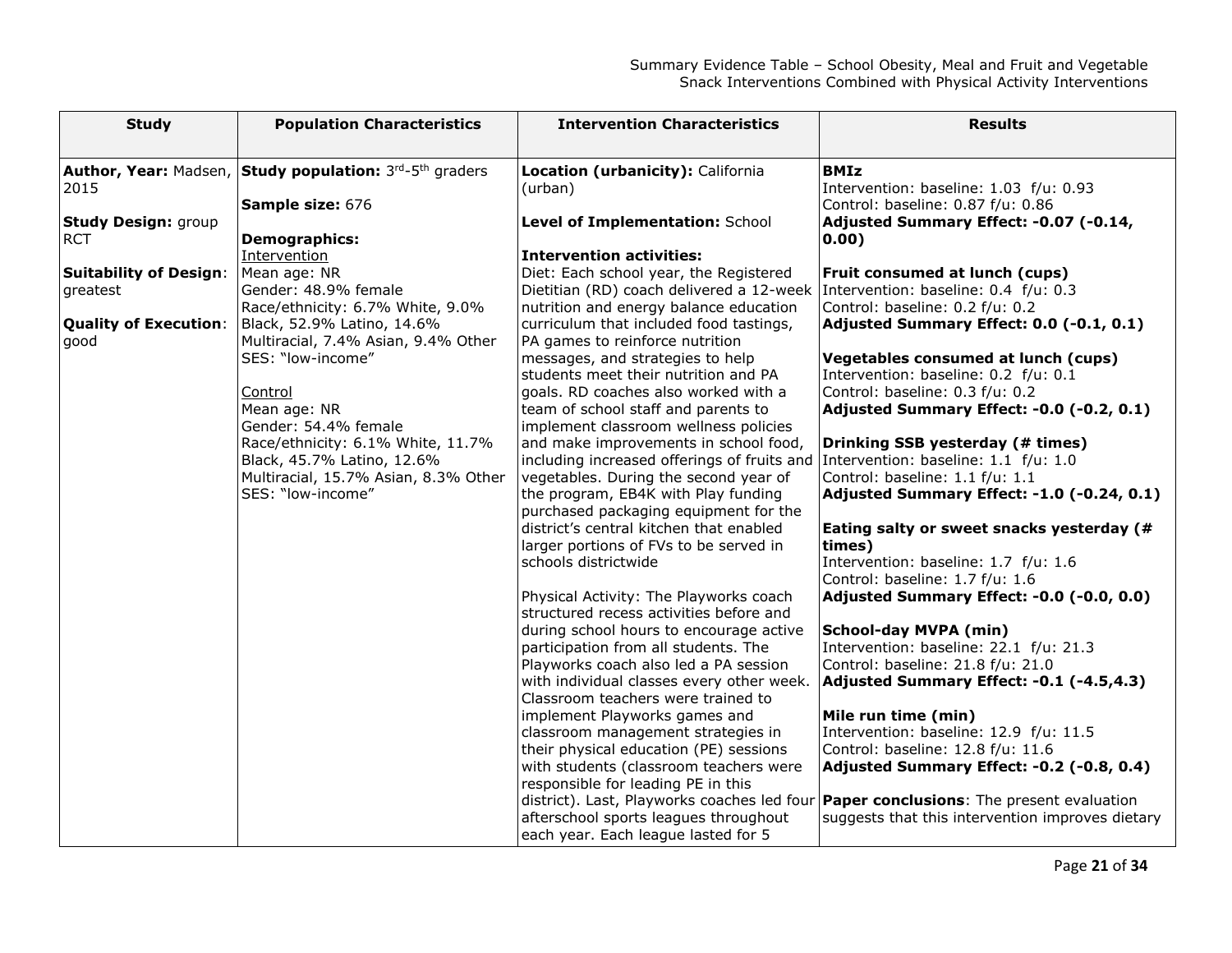| <b>Study</b> | <b>Population Characteristics</b> | <b>Intervention Characteristics</b>                                                                                             | <b>Results</b>                                                                                       |
|--------------|-----------------------------------|---------------------------------------------------------------------------------------------------------------------------------|------------------------------------------------------------------------------------------------------|
|              |                                   |                                                                                                                                 |                                                                                                      |
|              |                                   | lweeks and accommodated 12 different<br>students per team.                                                                      | [knowledge and may have a positive impact on PA]<br>and adiposity, particularly in younger children. |
|              |                                   | Components: diet education + PA<br>$education + lunch + cafeteria marketing$<br>$+$ recess + parental support + peer<br>support |                                                                                                      |
|              |                                   | <b>Comparison:</b> wait list control                                                                                            |                                                                                                      |
|              |                                   | <b>Study Period:</b> Fall 2011-Spring 2013                                                                                      |                                                                                                      |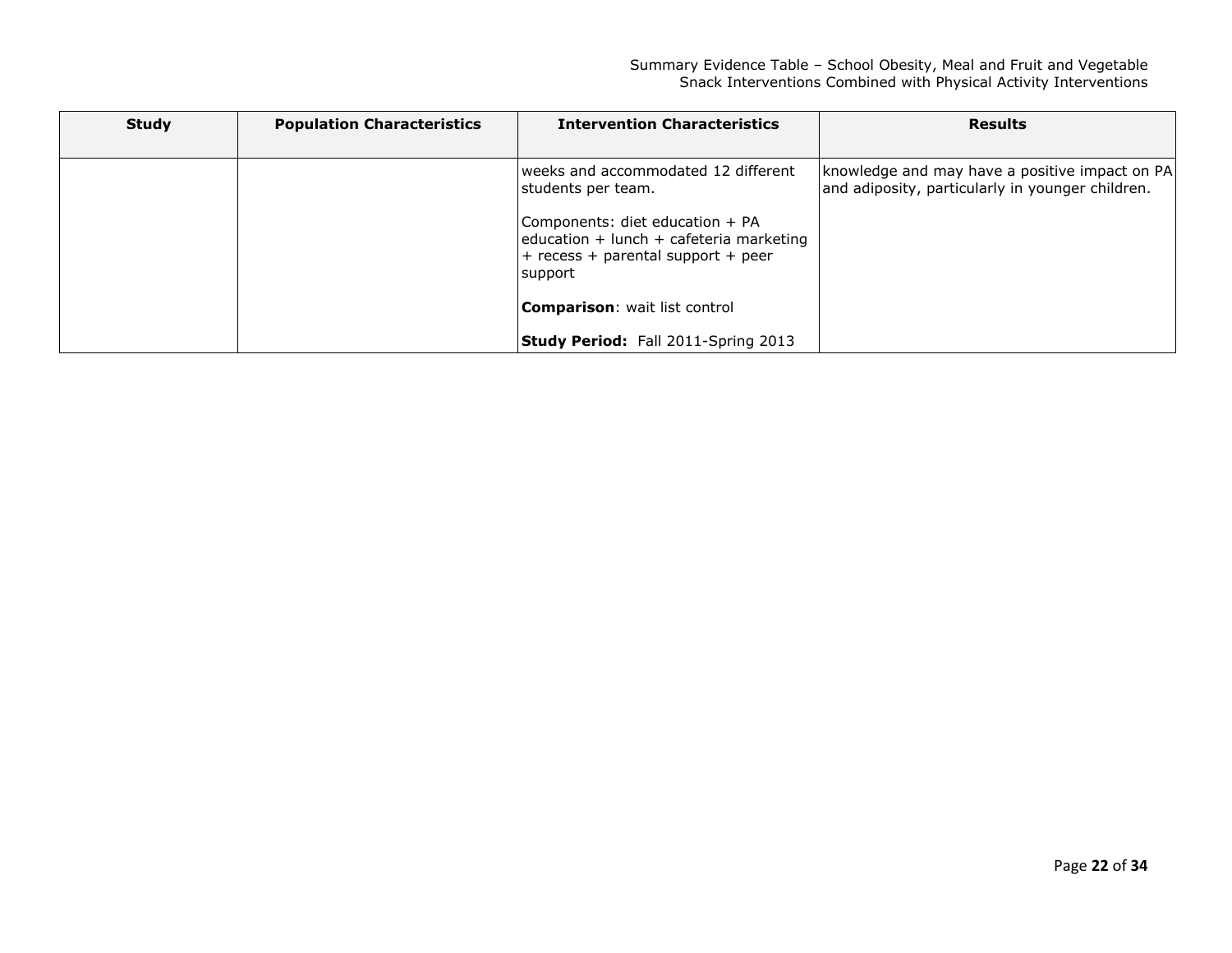| <b>Study</b>                                                                                                                                                     | <b>Population Characteristics</b>                                                                                                                                                  | <b>Intervention Characteristics</b>                                                                                                                                                                                                                                                                                                                                                                                                                                                                                                                                                                                                                                                                                                                                                                                                                                                                                                                                                                                                                                                                                                                                                                                                    | <b>Results</b>                                                                                                                                                                                                                                                                                                                                                                                                                                                                                                                                                                                             |
|------------------------------------------------------------------------------------------------------------------------------------------------------------------|------------------------------------------------------------------------------------------------------------------------------------------------------------------------------------|----------------------------------------------------------------------------------------------------------------------------------------------------------------------------------------------------------------------------------------------------------------------------------------------------------------------------------------------------------------------------------------------------------------------------------------------------------------------------------------------------------------------------------------------------------------------------------------------------------------------------------------------------------------------------------------------------------------------------------------------------------------------------------------------------------------------------------------------------------------------------------------------------------------------------------------------------------------------------------------------------------------------------------------------------------------------------------------------------------------------------------------------------------------------------------------------------------------------------------------|------------------------------------------------------------------------------------------------------------------------------------------------------------------------------------------------------------------------------------------------------------------------------------------------------------------------------------------------------------------------------------------------------------------------------------------------------------------------------------------------------------------------------------------------------------------------------------------------------------|
| Author, Year: Naul,<br>2012 (Germany)<br><b>Study Design: before-</b><br>after<br><b>Suitability of Design:</b><br>least<br><b>Quality of Execution:</b><br>fair | <b>Study population: elementary</b><br>students<br>Sample size (analytic): 261<br><b>Demographics:</b><br>Mean age: 7.2y<br>Gender: NR<br>Race/ethnicity: German sample<br>SES: NR | Location (urbanicity): Germany<br>(urban)<br>Level of Implementation: District<br>(municipality)<br><b>Intervention activities:</b><br>Diet: As a part of the general and social<br>studies class, and as additional events in<br>the afternoon and early evening, there<br>will also be separate and joint cookery<br>courses and 'school fruit events' for the<br>schoolchildren and their parents.<br>Similarly, during break periods, many<br>schools organized and prepared a<br>'healthy breakfast' together with<br>teachers.<br>PA: In addition to existing PE classes, at<br>the beginning of the project, all the first-<br>year students received individually<br>tailored support during the third school<br>sport period. In addition, on two<br>afternoons a week, all pupils were<br>offered further differentiated courses<br>provided by local sports clubs in order to<br>continue to encourage individuals'<br>exercise skills and healthy behavior. Each<br>school was cooperating with at least one<br>sports club in the municipality.<br>Walking school bus was also offered.<br>Components: Diet ed + PA ed + lunch +<br>$FV + PA$ breaks + PE + walk/bike to<br>school<br><b>Comparison: no control group</b> | <b>Overweight/Obesity Prevalence (BMI-for-</b><br>age 80 <sup>th</sup> percentile or above)<br>baseline: 7.3%<br>f/u: 5.4%<br>Summary Effect: -1.9 pct pts<br>Cardiorespiratory Fitness (6 min run (m))<br>baseline: 876.1<br>f/u: 944.4<br>Summary Effect: 68.3m, p=0.001<br>20-m sprint (sec)<br>baseline: 4.6<br>f/u: 4.4<br>Summary Effect: -0.2 s, p=0.001<br>Paper conclusions: First results indicate the<br>possibility to counteract obesity and to increase<br>levels of physical fitness and motor development<br>by a multi-component program and a multi-<br>sector approach of intervention. |
|                                                                                                                                                                  |                                                                                                                                                                                    | <b>Study Period: Fall 2006-Fall 2007</b>                                                                                                                                                                                                                                                                                                                                                                                                                                                                                                                                                                                                                                                                                                                                                                                                                                                                                                                                                                                                                                                                                                                                                                                               |                                                                                                                                                                                                                                                                                                                                                                                                                                                                                                                                                                                                            |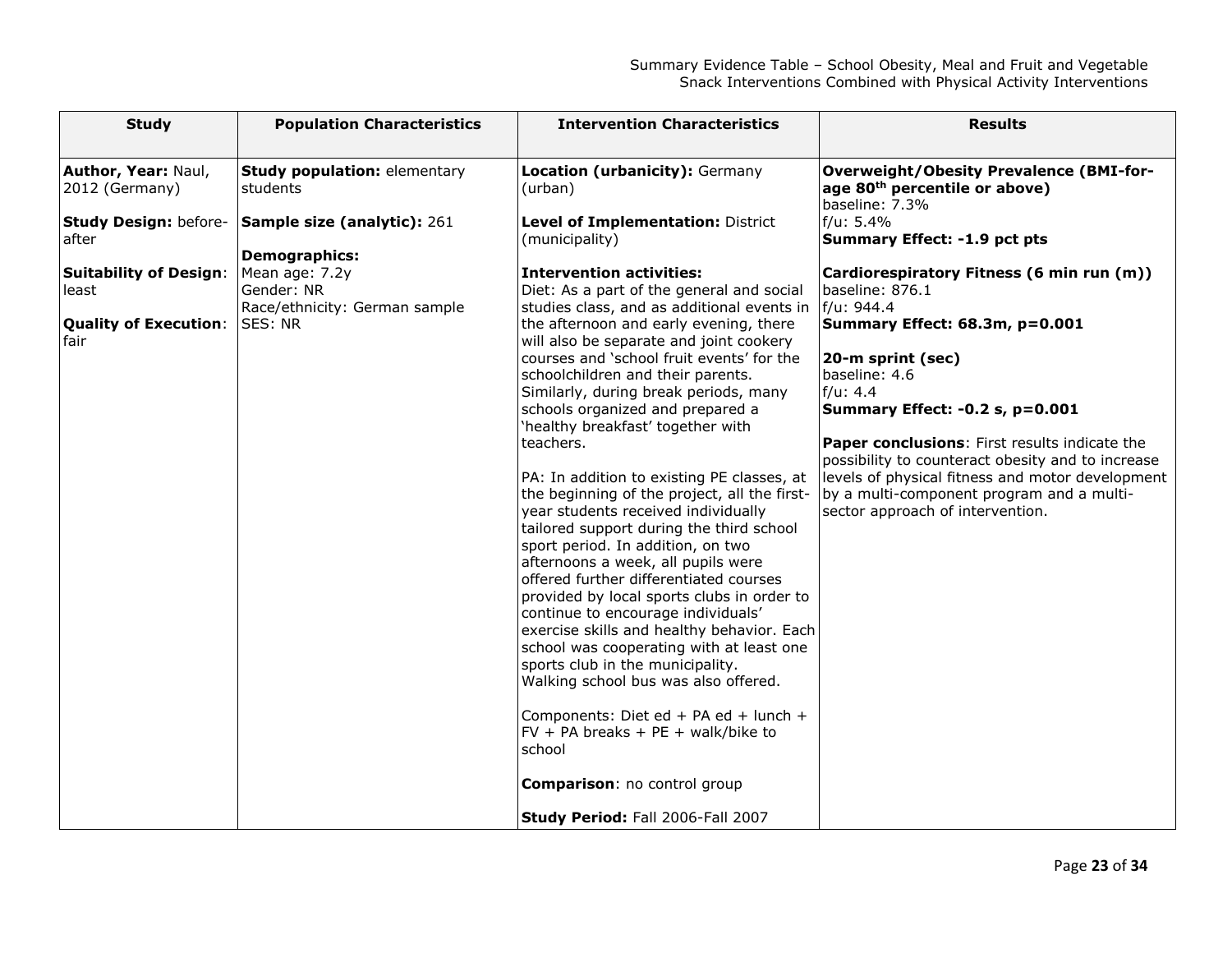| <b>Study</b>                                                                                                                                      | <b>Population Characteristics</b>                                                                                                                                                           | <b>Intervention Characteristics</b>                                                                                                                                                                                                                                                                                                                                                                                                                                                                                                                                                                                                                                                                                                                                                                                                                                                                                                                                                                                                                                  | <b>Results</b>                                                                                                                                                                                                                                                                                                                                                                                                                                                                                                                                                                                                          |
|---------------------------------------------------------------------------------------------------------------------------------------------------|---------------------------------------------------------------------------------------------------------------------------------------------------------------------------------------------|----------------------------------------------------------------------------------------------------------------------------------------------------------------------------------------------------------------------------------------------------------------------------------------------------------------------------------------------------------------------------------------------------------------------------------------------------------------------------------------------------------------------------------------------------------------------------------------------------------------------------------------------------------------------------------------------------------------------------------------------------------------------------------------------------------------------------------------------------------------------------------------------------------------------------------------------------------------------------------------------------------------------------------------------------------------------|-------------------------------------------------------------------------------------------------------------------------------------------------------------------------------------------------------------------------------------------------------------------------------------------------------------------------------------------------------------------------------------------------------------------------------------------------------------------------------------------------------------------------------------------------------------------------------------------------------------------------|
| Author, Year: Naul,<br>2012 (the Netherlands) students<br>after<br><b>Suitability of Design:</b><br>least<br><b>Quality of Execution:</b><br>fair | <b>Study population: elementary</b><br>Study Design: before- Sample size (analytic): 296<br><b>Demographics:</b><br>Mean age: 7.0y<br>Gender: NR<br>Race/ethnicity: Dutch sample<br>SES: NR | Location (urbanicity): the Netherlands<br>(urban)<br>Level of Implementation: District<br>(municipality)<br><b>Intervention activities:</b><br>Diet: As a part of the general and social<br>studies class, and as additional events in<br>the afternoon and early evening, there<br>will also be separate and joint cookery<br>courses and 'school fruit events' for the<br>schoolchildren and their parents.<br>Similarly, during break periods, many<br>schools organized and prepared a<br>'healthy breakfast' together with<br>teachers.<br>PA: In addition to existing PE classes, at<br>the beginning of the project, all the first-<br>year students received individually<br>tailored support during the third school<br>sport period. In addition, on two<br>afternoons a week, all pupils were<br>offered further differentiated courses<br>provided by local sports clubs in order to<br>continue to encourage individuals'<br>exercise skills and healthy behavior. Each<br>school was cooperating with at least one<br>sports club in the municipality. | <b>Overweight/Obesity Prevalence (BMI-for-</b><br>age 80 <sup>th</sup> percentile or above)<br>baseline 3.3%<br>f/u 4.2%<br><b>Summary Effect: 0.90 pct pts</b><br>Cardiorespiratory Fitness (6 min run (m))<br>baseline: 873.8<br>f/u: 914.4<br>Summary Effect: 40.6 m, p=0.001<br>20-m sprint (sec)<br>baseline: 4.8<br>f/u: 4.6<br><b>Summary Effect: -0.2 s, p=0.001</b><br>Paper conclusions: First results indicate the<br>possibility to counteract obesity and to increase<br>levels of physical fitness and motor development<br>by a multi-component program and a multi-<br>sector approach of intervention. |
|                                                                                                                                                   |                                                                                                                                                                                             | Walking school bus was also offered.                                                                                                                                                                                                                                                                                                                                                                                                                                                                                                                                                                                                                                                                                                                                                                                                                                                                                                                                                                                                                                 |                                                                                                                                                                                                                                                                                                                                                                                                                                                                                                                                                                                                                         |
|                                                                                                                                                   |                                                                                                                                                                                             | Components: Diet ed + PA ed + lunch +<br>$FV + PA$ breaks + PE + walk/bike to<br>school                                                                                                                                                                                                                                                                                                                                                                                                                                                                                                                                                                                                                                                                                                                                                                                                                                                                                                                                                                              |                                                                                                                                                                                                                                                                                                                                                                                                                                                                                                                                                                                                                         |
|                                                                                                                                                   |                                                                                                                                                                                             | <b>Comparison: no control group</b>                                                                                                                                                                                                                                                                                                                                                                                                                                                                                                                                                                                                                                                                                                                                                                                                                                                                                                                                                                                                                                  |                                                                                                                                                                                                                                                                                                                                                                                                                                                                                                                                                                                                                         |
|                                                                                                                                                   |                                                                                                                                                                                             | <b>Study Period: Fall 2006-Fall 2007</b>                                                                                                                                                                                                                                                                                                                                                                                                                                                                                                                                                                                                                                                                                                                                                                                                                                                                                                                                                                                                                             |                                                                                                                                                                                                                                                                                                                                                                                                                                                                                                                                                                                                                         |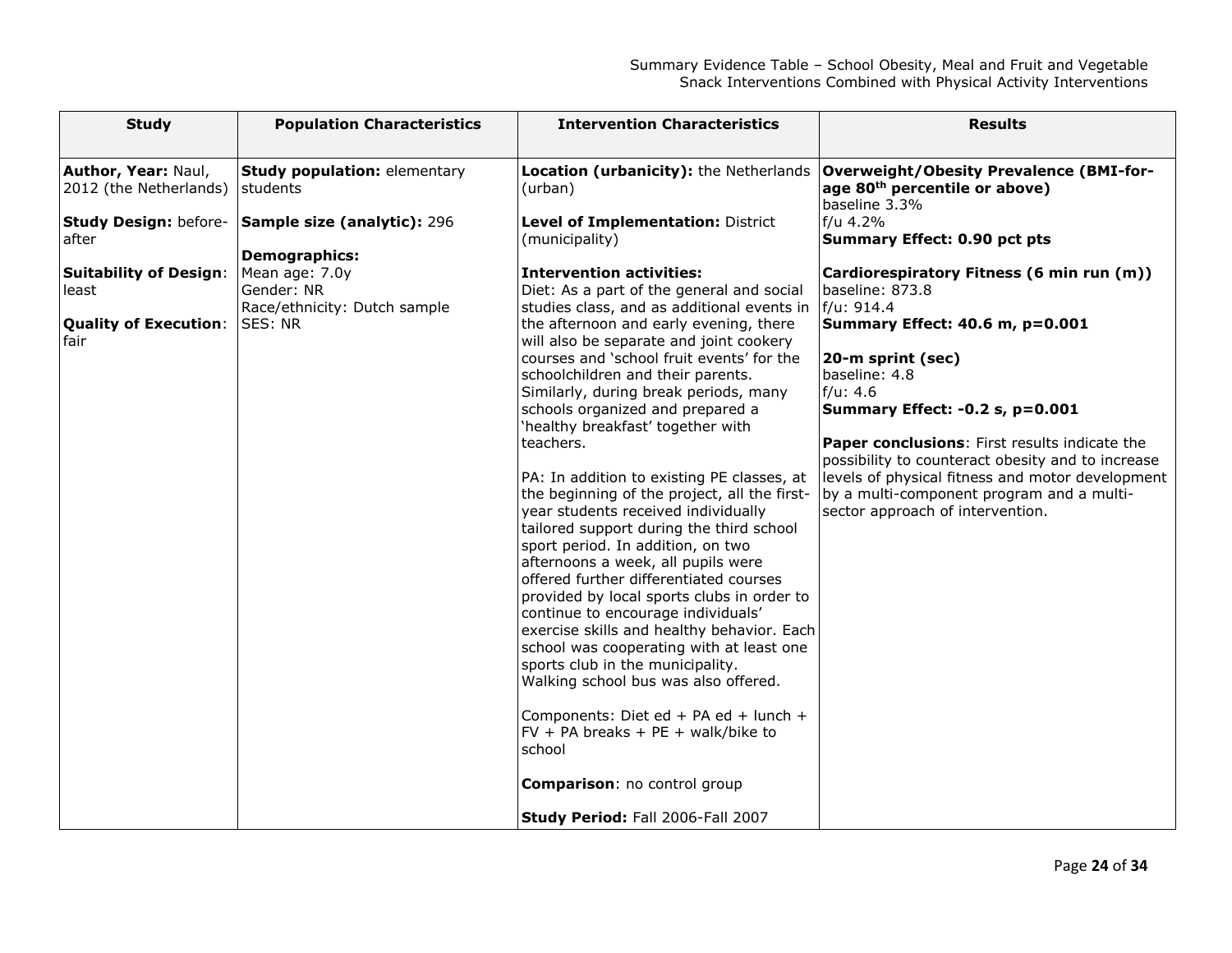| <b>Study</b>                                                    | <b>Population Characteristics</b>                                                                                                                                                                                                                                                                   | <b>Intervention Characteristics</b>                                                                                                                                                                                                                                                                                                                                                                                                                                                                                                                                                                                                                                                                                                                                                                                                                                                                | <b>Results</b>                                                                                                                                                                                                                                                                                                                                                                                                                                  |
|-----------------------------------------------------------------|-----------------------------------------------------------------------------------------------------------------------------------------------------------------------------------------------------------------------------------------------------------------------------------------------------|----------------------------------------------------------------------------------------------------------------------------------------------------------------------------------------------------------------------------------------------------------------------------------------------------------------------------------------------------------------------------------------------------------------------------------------------------------------------------------------------------------------------------------------------------------------------------------------------------------------------------------------------------------------------------------------------------------------------------------------------------------------------------------------------------------------------------------------------------------------------------------------------------|-------------------------------------------------------------------------------------------------------------------------------------------------------------------------------------------------------------------------------------------------------------------------------------------------------------------------------------------------------------------------------------------------------------------------------------------------|
| 2010<br>After<br><b>Suitability of Design:</b><br>Least<br>Fair | Author, Year: Newton, Study population: 2nd-6th graders,<br>private Catholic school<br>Study Design: Before- Sample size (analytic): 55<br>Demographics:<br>Mean age: 9.3yrs<br>Gender: NR<br>Race/ethnicity: 100% Black<br><b>Quality of Execution: SES: NR, but tuition required at</b><br>school | Location (urbanicity): Louisiana (NR)<br>Level of Implementation: School<br>Intervention activities:<br>Diet: modified cafeteria menus to meet<br>dietary goals that were hung in the<br>classroom. Healthy choices were<br>announced on the loudspeaker.<br>Teachers were provided healthy nutrition   f/u (18 mo): 25.3<br>tips.<br>PA: Classrooms provided PA equipment<br>lto be used indoors or outdoors.<br>Teachers were encouraged to provide 5<br>min of PA after every 30 min of<br>instruction and to model daily PA tips<br>that engage students in short bouts of PA<br>school<br>Parent: encourage families to make<br>changes at home to increase PA and<br>healthy food options. Program had<br>website and bimonthly newsletters sent<br>lhome.<br>Components: Diet ed + PA ed + School<br>lunch change + PA equipment + PA<br>breaks + parental support<br><b>Comparison: NA</b> | Note: have boy girl results for %BF<br><b>BMI z-score</b><br>baseline: 0.8<br>f/u (18 mo): 0.8<br>Summary Effect: 0.0, NS<br>%BF<br>baseline: 25.0<br>Summary Effect: 0.3, NS<br><b>SAPAC minutes/day</b><br>baseline: 54.9<br>f/u (18 mo): 86.5<br>Summary Effect: 31.6 minutes/day, NS<br>and discuss was to promote PA outside of <b>Paper conclusions</b> : The program may have<br>resulted in maintenance of percent body fat in<br>boys. |
|                                                                 |                                                                                                                                                                                                                                                                                                     | <b>Study Period: NR (18 month</b><br>(intervention)                                                                                                                                                                                                                                                                                                                                                                                                                                                                                                                                                                                                                                                                                                                                                                                                                                                |                                                                                                                                                                                                                                                                                                                                                                                                                                                 |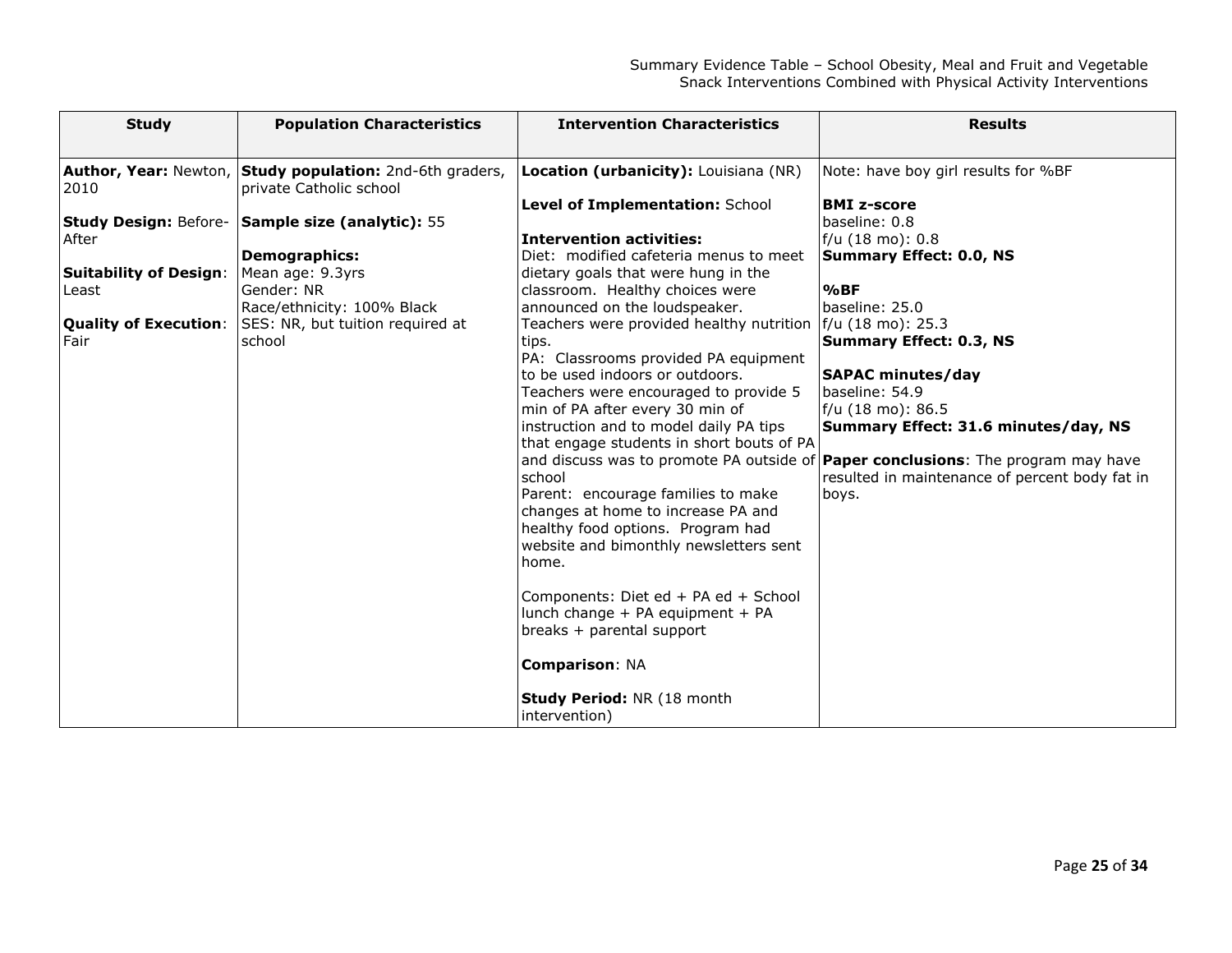| <b>Study</b>                                                                                                                                                                              | <b>Population Characteristics</b>                                                                                                                                                                                           | <b>Intervention Characteristics</b>                                                                                                                                                                                                                                                                                                                                                                                                                                                                                                                                                                                                                                                                                                                                                                                                            | <b>Results</b>                                                                                                                                                                                                                                                                                                                                                                                                                                                                                                                                                                                                                                               |
|-------------------------------------------------------------------------------------------------------------------------------------------------------------------------------------------|-----------------------------------------------------------------------------------------------------------------------------------------------------------------------------------------------------------------------------|------------------------------------------------------------------------------------------------------------------------------------------------------------------------------------------------------------------------------------------------------------------------------------------------------------------------------------------------------------------------------------------------------------------------------------------------------------------------------------------------------------------------------------------------------------------------------------------------------------------------------------------------------------------------------------------------------------------------------------------------------------------------------------------------------------------------------------------------|--------------------------------------------------------------------------------------------------------------------------------------------------------------------------------------------------------------------------------------------------------------------------------------------------------------------------------------------------------------------------------------------------------------------------------------------------------------------------------------------------------------------------------------------------------------------------------------------------------------------------------------------------------------|
| Author, Year: Paradis,<br>2005<br><b>Study Design: Other</b><br>design with concurrent<br>comparison<br><b>Suitability of Design:</b><br>Greatest<br><b>Quality of Execution:</b><br>Fair | <b>Study population:</b> $1^{st}$ - $6^{th}$ grade<br>students<br>Sample size (analytic): 449<br><b>Demographics:</b><br>Mean age: not reported<br>Gender: not reported<br>Race/ethnicity: 100% Mohawk<br>SES: not reported | Location (urbanicity): Mohawk<br>community, Quebec, CA<br>Level of Implementation: District level<br><b>Intervention activities:</b><br>Dietary: Environmental and policy<br>changes include the school nutrition<br>policy that school canteens offer only<br>healthy foods (e.g. low-fat, high fiber)<br>and students are required to bring<br>healthy lunches and snacks.<br>Physical activity: Opportunities for                                                                                                                                                                                                                                                                                                                                                                                                                           | Sum of Tricep Skinfold and Subscapular<br><b>Skinfold</b><br>Intervention baseline: 18.9<br>Control baseline: 19.9<br>Summary Effect: -5.7 (subscapular findings<br>significant)<br><b>Fruit and Vegetable Intake (frequency</b><br>scale)<br>Intervention baseline: 3.05<br>Control baseline: 3.28<br>Summary Effect: -0.43 (NS)<br><b>Sugar Consumption Index (Low Nutrient</b>                                                                                                                                                                                                                                                                            |
|                                                                                                                                                                                           |                                                                                                                                                                                                                             | regular PA for all schools; one school<br>added extra physical education class per<br>week.<br>Health education curriculum delivered in<br>grades 1 through 6 in the community's 2<br>elementary schools (ten 45-minute<br>lessons per year for each grade). The<br>curriculum includes topics on type 2<br>diabetes, healthy nutrition (including<br>traditional foods), physical activity and<br>fitness, and other healthy lifestyles.<br>Community activities include regular use<br>of the local newspaper and radio for<br>advertisement, press coverage of events<br>and reporting of results back to the<br>community, promotional events such as<br>contests and family activities, and<br>collaborations with other community<br>organizations.<br>Components: Diet ed + meals + PE<br>classes + PA policy<br>Comparison: usual care | <b>Food Intake)</b><br>Intervention baseline: 2.34<br>Control baseline: 2.18<br>Summary Effect: +0.11 (NS)<br>$\vert$ 1 mile run/walk time (min)<br>(Cardiorespiratory Fitness)<br>Intervention baseline: 7.53<br>Control baseline: 8.61<br><b>Summary Effect: 2.12 (p&lt;0.01)</b><br>Paper conclusions: The primary study<br>objective to reduce the prevalence of obesity was<br>not achieved (CG staff comment: data not<br>reported). Results from the longitudinal 2-year<br>contrasts suggested that, although BMI was<br>unaffected, both skinfold measures increased<br>less rapidly in the intervention compared with<br>the comparison community. |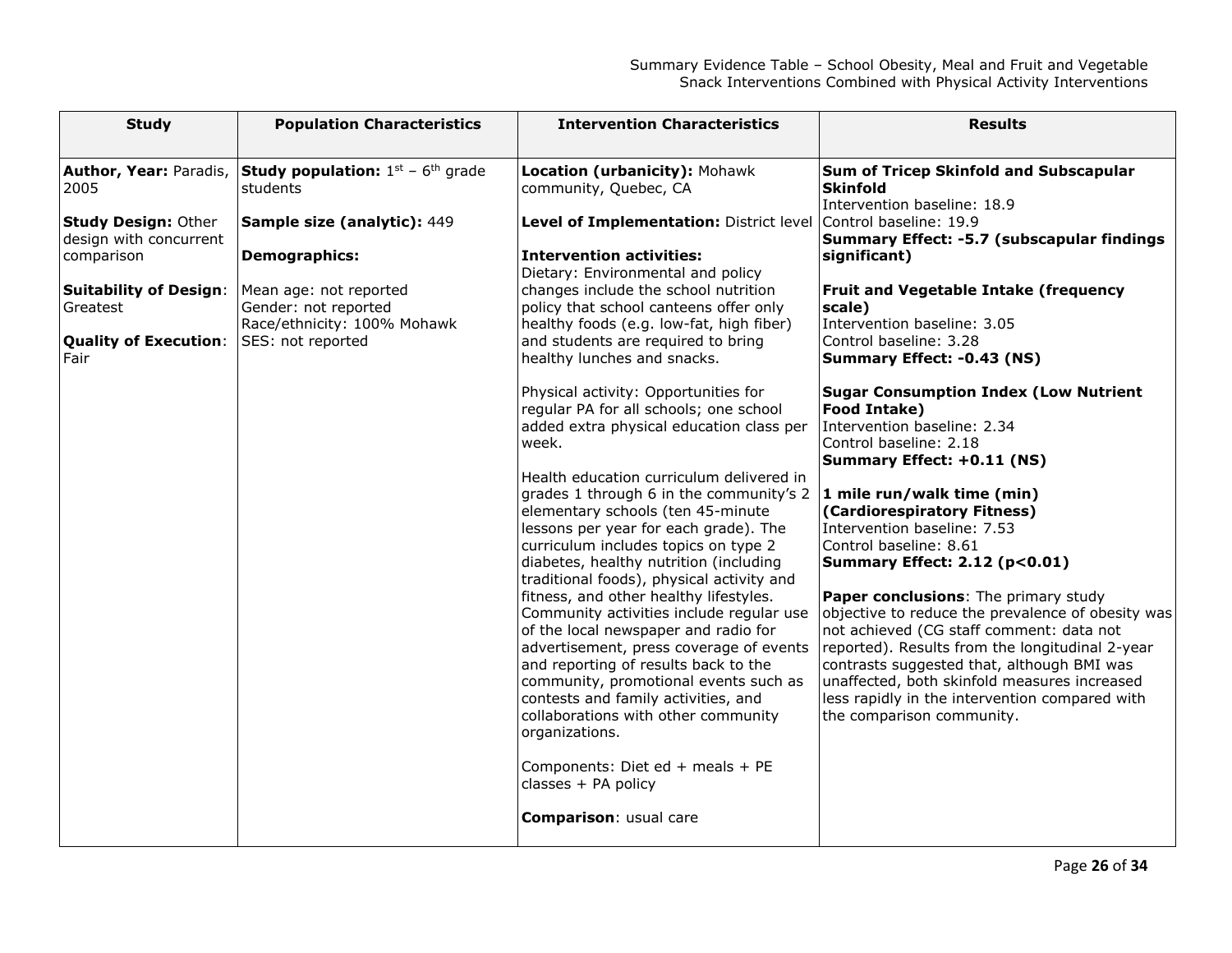| <b>Study</b> | <b>Population Characteristics</b> | <b>Intervention Characteristics</b> | <b>Results</b> |
|--------------|-----------------------------------|-------------------------------------|----------------|
|              |                                   | <b>Study Period: 1994-1996</b>      |                |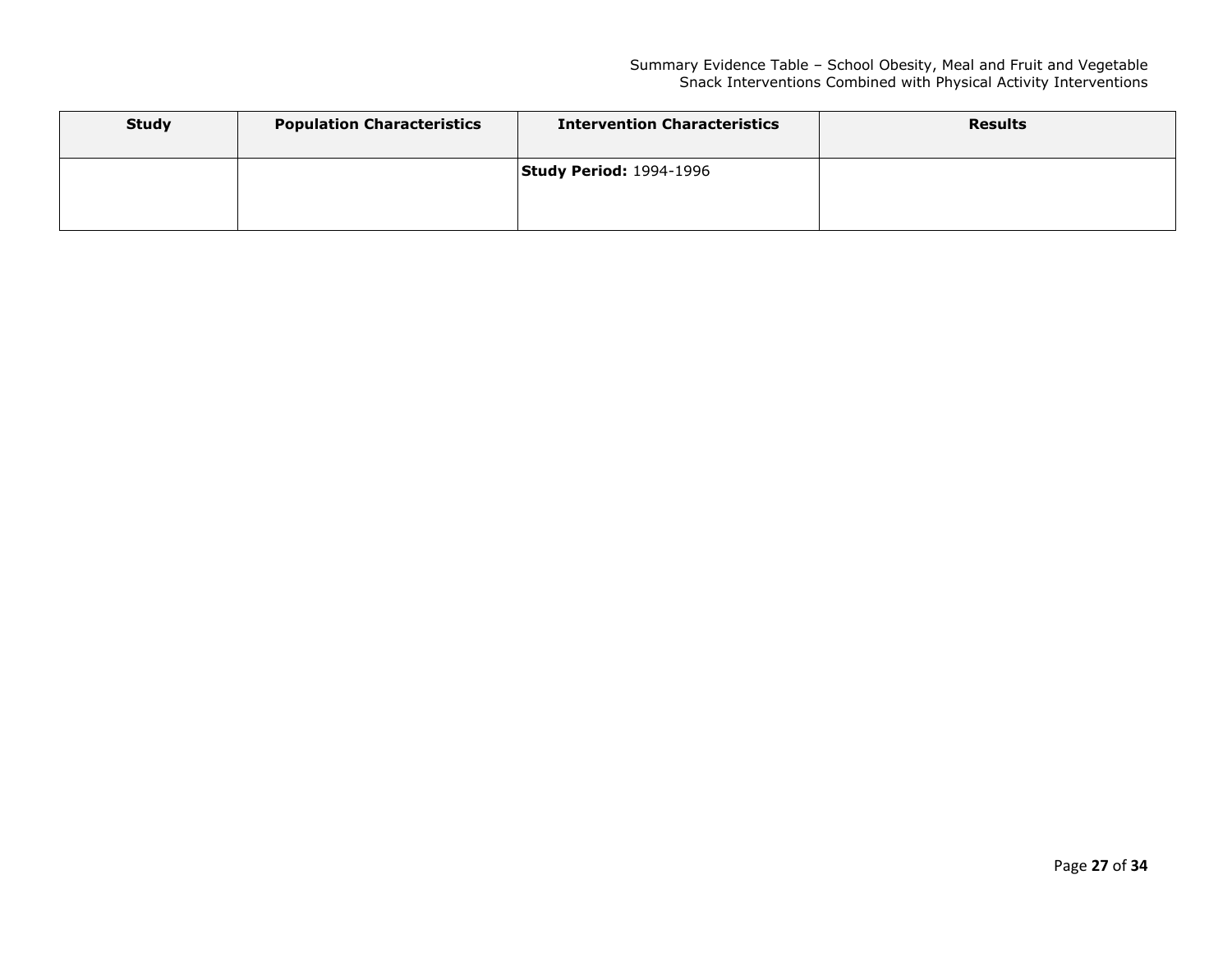| <b>Study</b>                               | <b>Population Characteristics</b>                                                   | <b>Intervention Characteristics</b>                                                                    | <b>Results</b>                                                                                                                                                                                                                                                                                                                                                                                 |
|--------------------------------------------|-------------------------------------------------------------------------------------|--------------------------------------------------------------------------------------------------------|------------------------------------------------------------------------------------------------------------------------------------------------------------------------------------------------------------------------------------------------------------------------------------------------------------------------------------------------------------------------------------------------|
| Author, Year:<br>Resnicow, 1992            | <b>Study population: elementary</b><br>school students in grades 1 through 6        | Location (urbanicity): New York City,<br>NY & Houston, TX (urban)                                      | Fruit and vegetable index (higher value<br>indicates greater consumption):<br>Low exposure: baseline: 6.24; f/u: 5.81                                                                                                                                                                                                                                                                          |
| <b>Study Design:</b><br>prospective cohort | Sample size: 1209                                                                   | Level of Implementation: School                                                                        | Control: baseline: 6.51; f/u: 5.83<br>Relative change: 3.6%                                                                                                                                                                                                                                                                                                                                    |
| study                                      | <b>Demographics:</b><br>Mean age: 10.0 years (at posttest)                          | <b>Intervention activities:</b><br>Diet: nutrition education led by teachers,                          | Moderate exposure: baseline: 6.21; f/u: 5.68<br>Control: baseline: 6.51; f/u: 5.83                                                                                                                                                                                                                                                                                                             |
| <b>Suitability of Design:</b><br>Greatest  | Gender: 57% female<br>Race/ethnicity: 11% white (including                          | increasing the visibility of low-fat milk,<br>offering "heart healthy" options,                        | Relative change: 1.9%<br>High exposure: baseline: 6.05; f/u: 5.87                                                                                                                                                                                                                                                                                                                              |
| <b>Quality of Execution:</b><br>Fair       | Asian), 23% black, 60% Hispanic, 5%<br>other<br>SES: low SES, inner-city population | modifications to cafeteria facilities<br>including the addition of salad bars, food<br>tasting parties | Control: baseline: 6.51; f/u: 5.83<br>Relative change: 7.4%                                                                                                                                                                                                                                                                                                                                    |
|                                            |                                                                                     | PA: student aerobics offered but<br>frequency not reported                                             | Total cholesterol (mg/dl):<br>Low exposure: baseline: 171.6; f/u: 165.0<br>Control: baseline: 165.9; f/u: 168.5<br>Summary effect: -9.2 mg/dl                                                                                                                                                                                                                                                  |
|                                            |                                                                                     | + marketing + cafeteria facilities + taste<br>tests + PA breaks                                        | Components: nutrition ed + school lunch   Moderate exposure: baseline: 168.6; f/u: 165.0<br>Control: baseline: 165.9; f/u: 168.5<br>Summary effect: -2.6 mg/dl                                                                                                                                                                                                                                 |
|                                            |                                                                                     | <b>Comparison:</b> received existing health<br>and science curricula                                   | High exposure: baseline: 165.3; f/u: 157.4<br>Control: baseline: 165.9; f/u: 168.5<br>Summary effect: -10.5 mg/dl                                                                                                                                                                                                                                                                              |
|                                            |                                                                                     | <b>Study Period: February 1988 - June</b><br>1990                                                      | Systolic blood pressure (mm Hg):<br>Low exposure: baseline: 99.9; f/u: 103.8<br>Control: baseline: 101.3; f/u: 106.5<br>Summary effect: -1.3 mm Hg<br>Moderate exposure: baseline: 101.6; f/u: 103.1<br>Control: baseline: 101.3; f/u: 106.5<br>Summary effect: -3.7 mm Hg<br>High exposure: baseline: 102.3; f/u: 102.5<br>Control: baseline: 101.3; f/u: 106.5<br>Summary effect: -5.0 mm Hg |
|                                            |                                                                                     |                                                                                                        | Paper conclusions: There were significant<br>program effects in the favorable direction for<br>total cholesterol and systolic blood pressure, but<br>no program effects for dietary outcomes.                                                                                                                                                                                                  |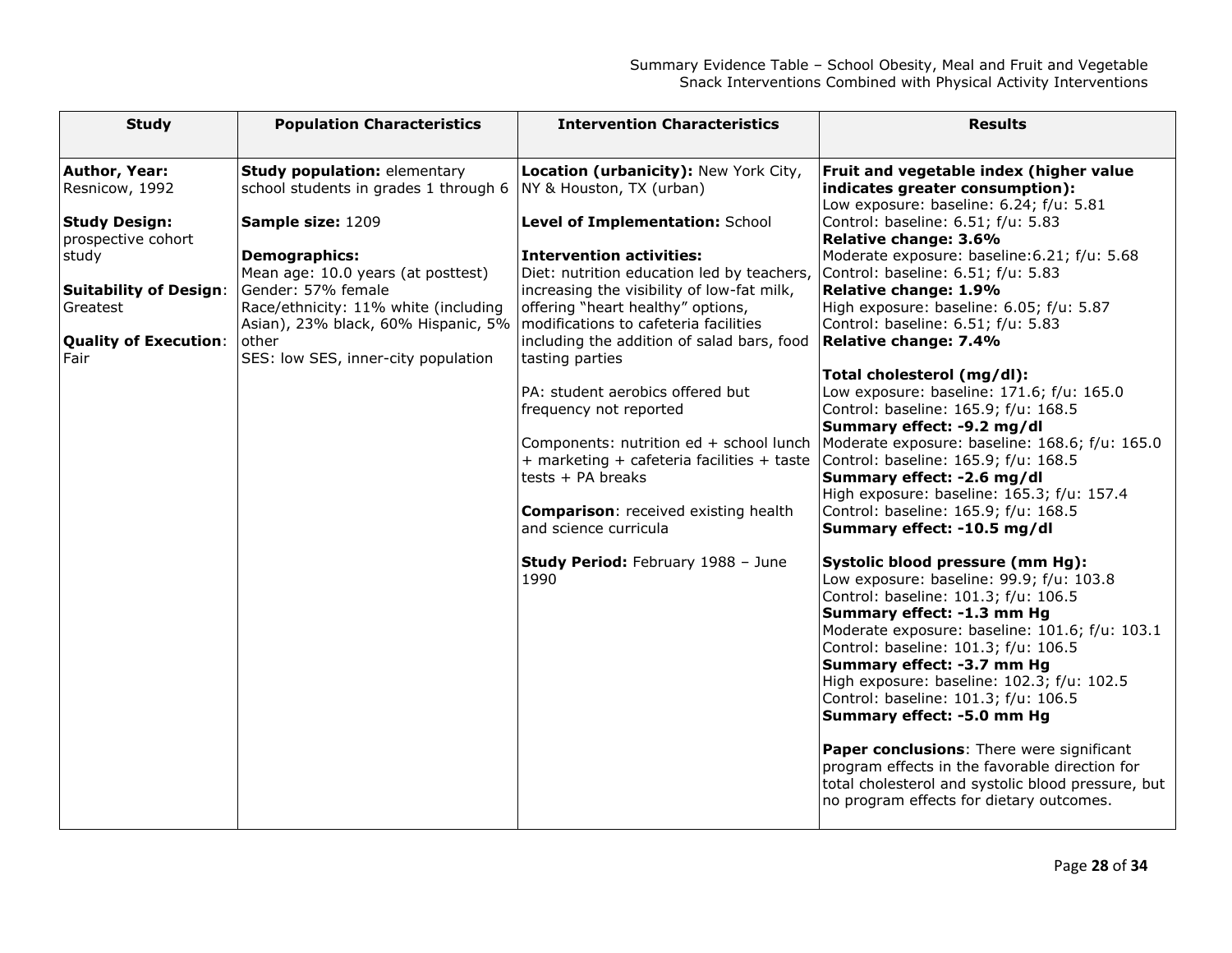| <b>Study</b>                                         | <b>Population Characteristics</b>                                                  | <b>Intervention Characteristics</b>                                                                                                                                                                                                                                                                                                                                       | <b>Results</b>                                                                                                                                                                                                                      |
|------------------------------------------------------|------------------------------------------------------------------------------------|---------------------------------------------------------------------------------------------------------------------------------------------------------------------------------------------------------------------------------------------------------------------------------------------------------------------------------------------------------------------------|-------------------------------------------------------------------------------------------------------------------------------------------------------------------------------------------------------------------------------------|
| Author, Year: Simons-<br>Morton, 1991                | <b>Study population: elementary</b><br>school                                      | Location (urbanicity): Texas (NR)                                                                                                                                                                                                                                                                                                                                         | Total energy intake (kcal/d) (Note: this is<br>posttest data only, no pre-test)                                                                                                                                                     |
| <b>Study Design: Other</b><br>design with concurrent | Sample size: unknown                                                               | Level of Implementation: District<br><b>Intervention activities:</b>                                                                                                                                                                                                                                                                                                      | Intervention: 2094.5 kcal/d<br>Control: 2135.3 kcal/day<br>Difference: -40.8 kcal/day, NR                                                                                                                                           |
| comparison<br><b>Suitability of Design:</b>          | <b>Demographics:</b><br>Mean age: $3^{rd}$ – 4 <sup>th</sup> graders<br>Gender: NR | Diet: Health education plus the school<br>lunch was designed to provide lower-fat,<br>lower-sodium lunches within the context                                                                                                                                                                                                                                             | <b>MVPA</b> (min in PE class):<br>Intervention: baseline: 2.88; f/u: 14.99                                                                                                                                                          |
| Greatest                                             | Race/ethnicity: 62.3% Anglo-<br>American, 20.9% Mexican-American,                  | of the existing school lunch program.<br>Food purchasing, menus, recipes, and                                                                                                                                                                                                                                                                                             | Control: baseline: 0.39; f/u: 3.24<br>Adjusted Summary Effect: 9.86 min in PE                                                                                                                                                       |
| <b>Quality of Execution:</b><br>Fair                 | and 14.8% Afro-American<br>SES: NR                                                 | food preparation practices were modified.<br>Physical Activity: Five, 6- to 8-week                                                                                                                                                                                                                                                                                        | class), NR                                                                                                                                                                                                                          |
|                                                      |                                                                                    | units, designed to encourage enjoyable<br>MVPA among children during PE classes.<br>Each unit included two or three main<br>cardiovascular fitness activities, such as<br>dancing, running, aerobic games, jump<br>rope, and obstacle courses. Each class<br>session consisted of warmup, fitness<br>development, cool down, and skill<br>development or game activities. | <b>Paper conclusions:</b> This efficacy study<br>demonstrates the feasibility of substantially<br>modifying school lunches and school physical<br>education to improve children's diet and physical<br>activity behavior at school. |
|                                                      |                                                                                    | Components: diet ed + PA ed + school<br>meals $+$ PE classes                                                                                                                                                                                                                                                                                                              |                                                                                                                                                                                                                                     |
|                                                      |                                                                                    | <b>Comparison:</b> usual care                                                                                                                                                                                                                                                                                                                                             |                                                                                                                                                                                                                                     |
|                                                      |                                                                                    | <b>Study Period:</b> 3 yrs (dates NR)                                                                                                                                                                                                                                                                                                                                     |                                                                                                                                                                                                                                     |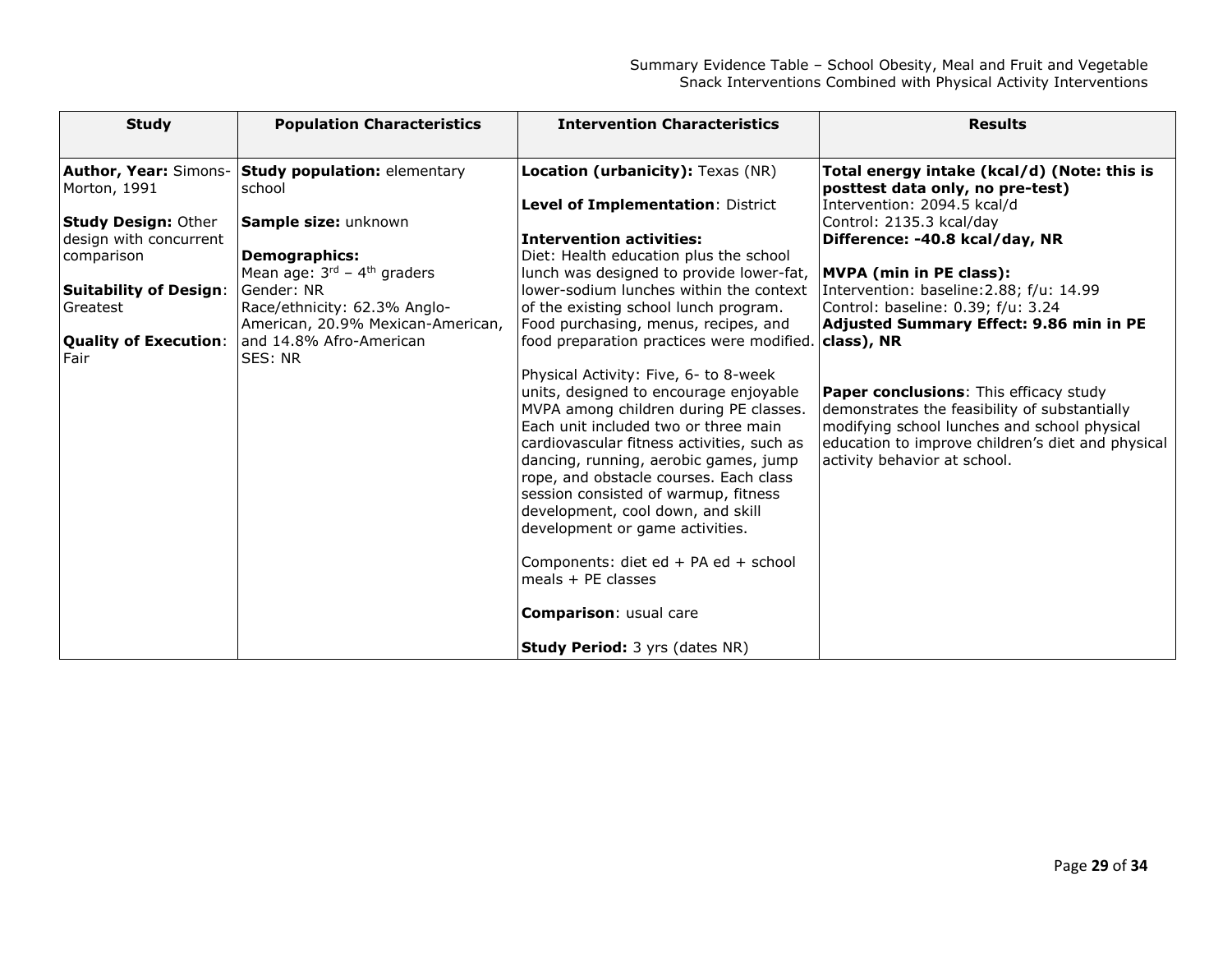| <b>Study</b>                             | <b>Population Characteristics</b>                          | <b>Intervention Characteristics</b>                            | <b>Results</b>                                                                                               |
|------------------------------------------|------------------------------------------------------------|----------------------------------------------------------------|--------------------------------------------------------------------------------------------------------------|
| <b>Author, Year: Taylor</b><br>2008      | <b>Study population: elementary</b><br>school              | Location (urbanicity): Otago, New<br>Zealand (suburban, rural) | <b>BMIz</b><br>Intervention: baseline: 0.62 FU:<br>Control: baseline: 0.79 FU: 0.47; FU: 0.90                |
| <b>Study Design: group</b><br><b>RCT</b> | <b>Sample size: 469</b>                                    | Level of Implementation: School                                | Absolute difference (95% CI): -0.30 (0.36,<br>$-0.25)$                                                       |
|                                          | <b>Demographics:</b>                                       | <b>Intervention activities:</b>                                |                                                                                                              |
| <b>Suitability of Design:</b>            |                                                            | Diet: free fruit provided for 6 months of                      | Prevalence of overweight/obesity combined                                                                    |
| Greatest                                 | Intervention                                               | the intervention                                               | Intervention: baseline: 31% FU: 28%                                                                          |
|                                          | Age: 7.7 yrs                                               |                                                                | Control: baseline: 30% FU: 50%                                                                               |
| <b>Quality of Execution:</b><br>Good     | Gender: 44.8% female<br>Race/ethnicity: 82.6% white, 16.5% | Physical activity: Regular breaks and<br>encouragement of PA   | Absolute difference: -5.0%                                                                                   |
|                                          | Maori, <1% Pacific Islander                                |                                                                | Fruit and vegetable servings/d                                                                               |
|                                          | SES: NR                                                    | Components: Diet ed + PA ed + water +                          | Intervention: baseline: 7.3; f/u:                                                                            |
|                                          | Overweight: 32.4%                                          | $FV + PA$ breaks + PA equipment                                | Control: baseline: 7.2; f/u:                                                                                 |
|                                          |                                                            |                                                                | Absolute difference: 1.1 servings/d                                                                          |
|                                          | <b>Comparison</b>                                          |                                                                |                                                                                                              |
|                                          | Age: 7.7 yrs                                               | <b>Comparison:</b> Control schools received                    | Sugar-sweetened Beverage servings/d                                                                          |
|                                          | Gender: 50.7% female                                       | payment of 500-1000 for purchase of                            | Intervention: baseline: 4.8; f/u: 4.6                                                                        |
|                                          | Race/ethnicity: 82.6% white, 16.5%                         | school equipment                                               | Control: baseline: 4.8; f/u: 6.0                                                                             |
|                                          | Maori, <1% Pacific Islander                                |                                                                | Absolute difference: -1.2 (-2.3, -0.2) p=0.02                                                                |
|                                          | SES: NR                                                    | Study Period: 2 years: 8/2003 to                               |                                                                                                              |
|                                          | Overweight: C: 42.5%                                       | 9/2005                                                         | Water servings/d                                                                                             |
|                                          |                                                            |                                                                | Intervention: baseline: 5.7; f/u: 7.8                                                                        |
|                                          |                                                            |                                                                | Control: baseline: 5.1; f/u: 6.9                                                                             |
|                                          |                                                            |                                                                | Absolute difference: 0.7 (-0.1, 1.3), p=0.07                                                                 |
|                                          |                                                            |                                                                | MVPA (min/d)                                                                                                 |
|                                          |                                                            |                                                                | Intervention: baseline: nr                                                                                   |
|                                          |                                                            |                                                                | lControl: baseline: nr                                                                                       |
|                                          |                                                            |                                                                | Absolute difference: 26 min/d, p<0.05                                                                        |
|                                          |                                                            |                                                                | Papers conclusions: Continued benefits to<br>weight-related outcomes remained 2 years after<br>lintervention |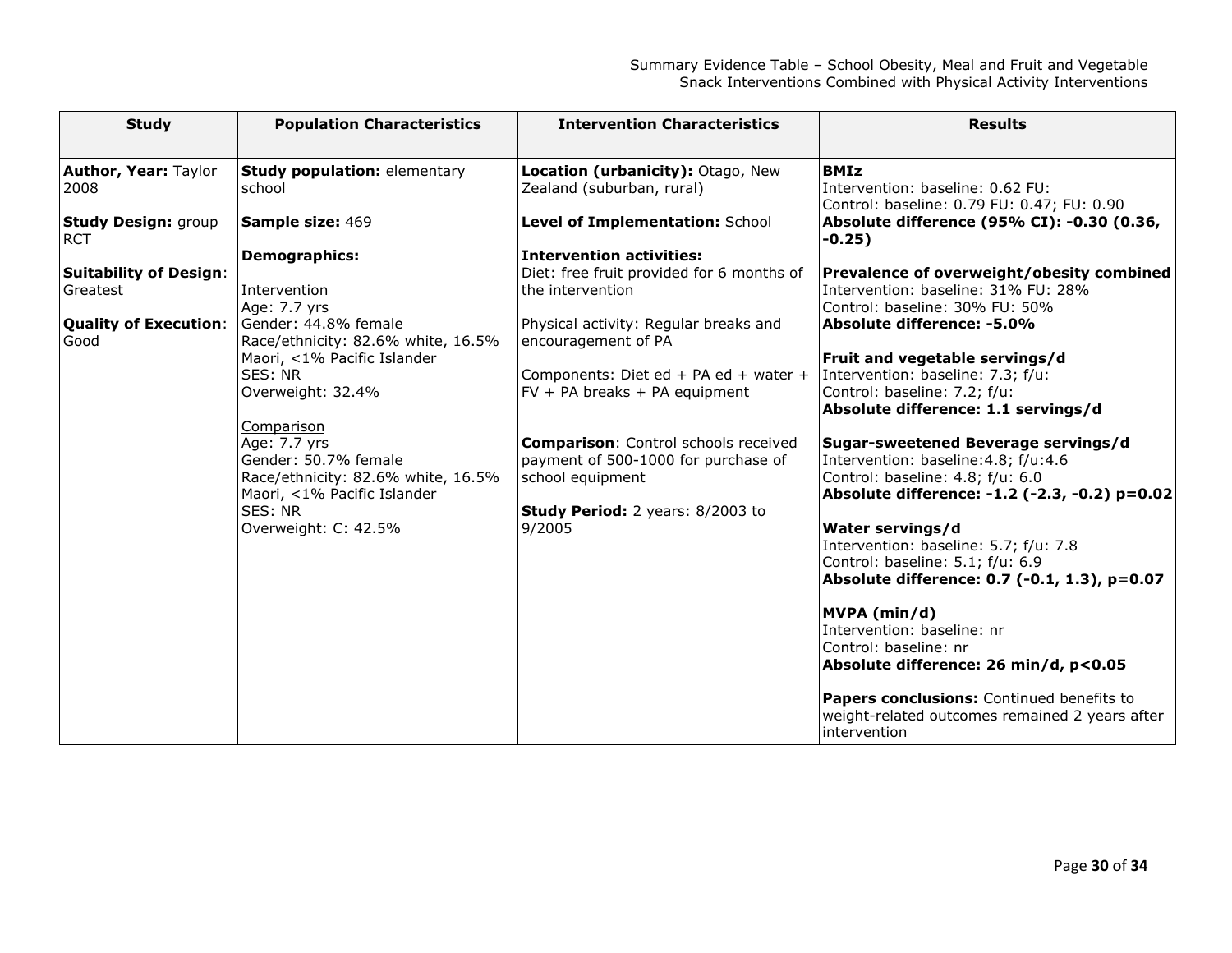| <b>Study</b>                                        | <b>Population Characteristics</b>                                    | <b>Intervention Characteristics</b>                                                                                  | <b>Results</b>                                                                               |
|-----------------------------------------------------|----------------------------------------------------------------------|----------------------------------------------------------------------------------------------------------------------|----------------------------------------------------------------------------------------------|
|                                                     |                                                                      |                                                                                                                      |                                                                                              |
| Author, Year: Utter,<br>2011                        | <b>Study population: Middle-high</b><br>school studens               | Location (urbanicity): New Zealand<br>(NR)                                                                           | <b>BMIz</b><br>Intervention: baseline: 1.02; f/u: 1.11<br>Control: baseline: 1.00; f/u: 0.95 |
| <b>Study Design: repeat</b><br>cross sectional with | Sample size (analytic): 1612                                         | Level of Implementation: School                                                                                      | Summary Effect: 0.14, p=0.18                                                                 |
| comparison                                          | <b>Demographics:</b>                                                 | $\,$ Intervention activities:                                                                                        | Body Fat (%)                                                                                 |
|                                                     | Intervention                                                         | Dietary: There were plans to redesign                                                                                | Intervention: baseline: 31.30; f/u: 31.82                                                    |
| <b>Suitability of Design:</b>                       | Mean age: nr                                                         | and rebrand the school canteen but this                                                                              | Control: baseline: 30.73; f/u: 30.18                                                         |
| moderate                                            | Gender: 49.6% female                                                 | was only successful in one of four                                                                                   | <b>Summary Effect: 1.07, p=0.16</b>                                                          |
| <b>Quality of Execution:</b>                        | Race/ethnicity: 70% Pacific, 23.3%<br>Maori, 14.6% Asian/other, 4.4% | intervention schools due to a school-food<br>service contract with an external provider <b>Prevalence of Obesity</b> |                                                                                              |
| fair                                                | European                                                             | (and there was no mandate to foster                                                                                  | Intervention: baseline: 31.9; f/u:34.7                                                       |
|                                                     | SES: nr                                                              | these improvements); schools installed                                                                               | Control: baseline: 28.5; f/u: 30.2                                                           |
|                                                     |                                                                      | new water fountains and distribution of                                                                              | Summary Effect: 1.1, p=0.46                                                                  |
|                                                     | Control                                                              | drink bottles. Breakfast clubs offered 1-                                                                            |                                                                                              |
|                                                     | Mean age: nr                                                         | 2/week that included 30-60min PA                                                                                     | <b>Soft Drink Consumption (% consuming on</b>                                                |
|                                                     | Gender: 54.3% female                                                 | session followed by healthy breakfast                                                                                | all of past 5 d)                                                                             |
|                                                     | Race/ethnicity: 55.4% Pacific, 23.3%                                 | school gardening program; covered area                                                                               | Intervention: baseline: 20.4; f/u: 14.2                                                      |
|                                                     | Maori, 9.7% Asian/other, 11.6%<br>European                           | to sit and eat; schoolwide food and<br>nutrition policy (policy was not further                                      | Control: baseline: 16.6; f/u: 17.5<br>Summary Effect: -7.1, p=0.42                           |
|                                                     | SES: socially deprived area                                          | described)                                                                                                           |                                                                                              |
|                                                     |                                                                      |                                                                                                                      | Lunch-time activity (% yes)                                                                  |
|                                                     |                                                                      | Physical Activity: The breakfast clubs                                                                               | Intervention: baseline: 29.8; f/u: 31.7                                                      |
|                                                     |                                                                      | offered 1-2/week included 30-60 min                                                                                  | Control: baseline: 34.2; f/u: 31.2                                                           |
|                                                     |                                                                      | physical activity sessions, lunch-time                                                                               | Summary Effect: 4.9, p=0.57                                                                  |
|                                                     |                                                                      | activities offered 2-3 times/wk, after-                                                                              |                                                                                              |
|                                                     |                                                                      | school dance activities organized and                                                                                | <b>Assessment of Quality of Life</b>                                                         |
|                                                     |                                                                      | offered in response to student interest,<br>health weeks; provision of sporting                                      | Intervention: baseline: 0.73; f/u: 0.76<br>Control: baseline: 0.75; f/u: 0.76                |
|                                                     |                                                                      | equipment; resources for external                                                                                    | Summary Effect: 0.02 p=0.09                                                                  |
|                                                     |                                                                      | providers/instructors (e.g. dance                                                                                    |                                                                                              |
|                                                     |                                                                      | instructors).                                                                                                        | <b>Pediatric Quality of Life Inventory</b>                                                   |
|                                                     |                                                                      |                                                                                                                      | Intervention: baseline: 79.4; f/u: 80.3                                                      |
|                                                     |                                                                      | school gardens + school lunch + school                                                                               | Control: baseline: 80.4; f/u: 81.1                                                           |
|                                                     |                                                                      | breakfast + built outdoor area for eating                                                                            | Summary Effect: 0.23 p=0.81                                                                  |
|                                                     |                                                                      | + PA breaks + PA equipment                                                                                           |                                                                                              |
|                                                     |                                                                      | (student support)                                                                                                    | Paper conclusions: In conclusion, there were                                                 |
|                                                     |                                                                      | <b>Comparison:</b> usual care                                                                                        | no significant improvements to anthropometry;<br>this may reflect the intervention's lack of |
|                                                     |                                                                      |                                                                                                                      | intensity, insufficient duration, or that by                                                 |
|                                                     |                                                                      |                                                                                                                      |                                                                                              |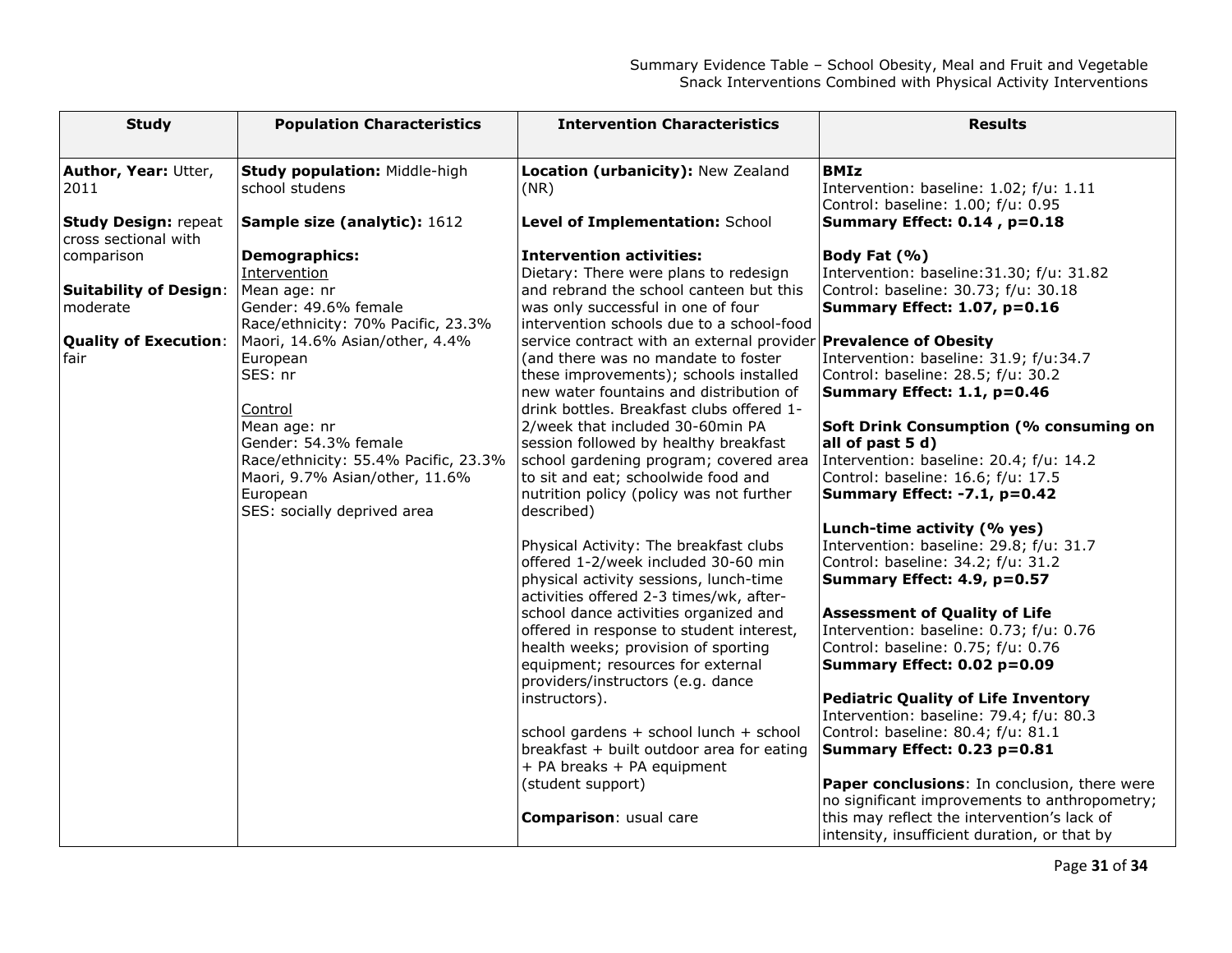| <b>Study</b> | <b>Population Characteristics</b> | <b>Intervention Characteristics</b>                       | <b>Results</b>                                                                          |
|--------------|-----------------------------------|-----------------------------------------------------------|-----------------------------------------------------------------------------------------|
|              |                                   | Study Period: Baseline 2005/2006,<br>posttest end of 2008 | adolescence changes in anthropometry and<br>related behaviors are difficult to achieve. |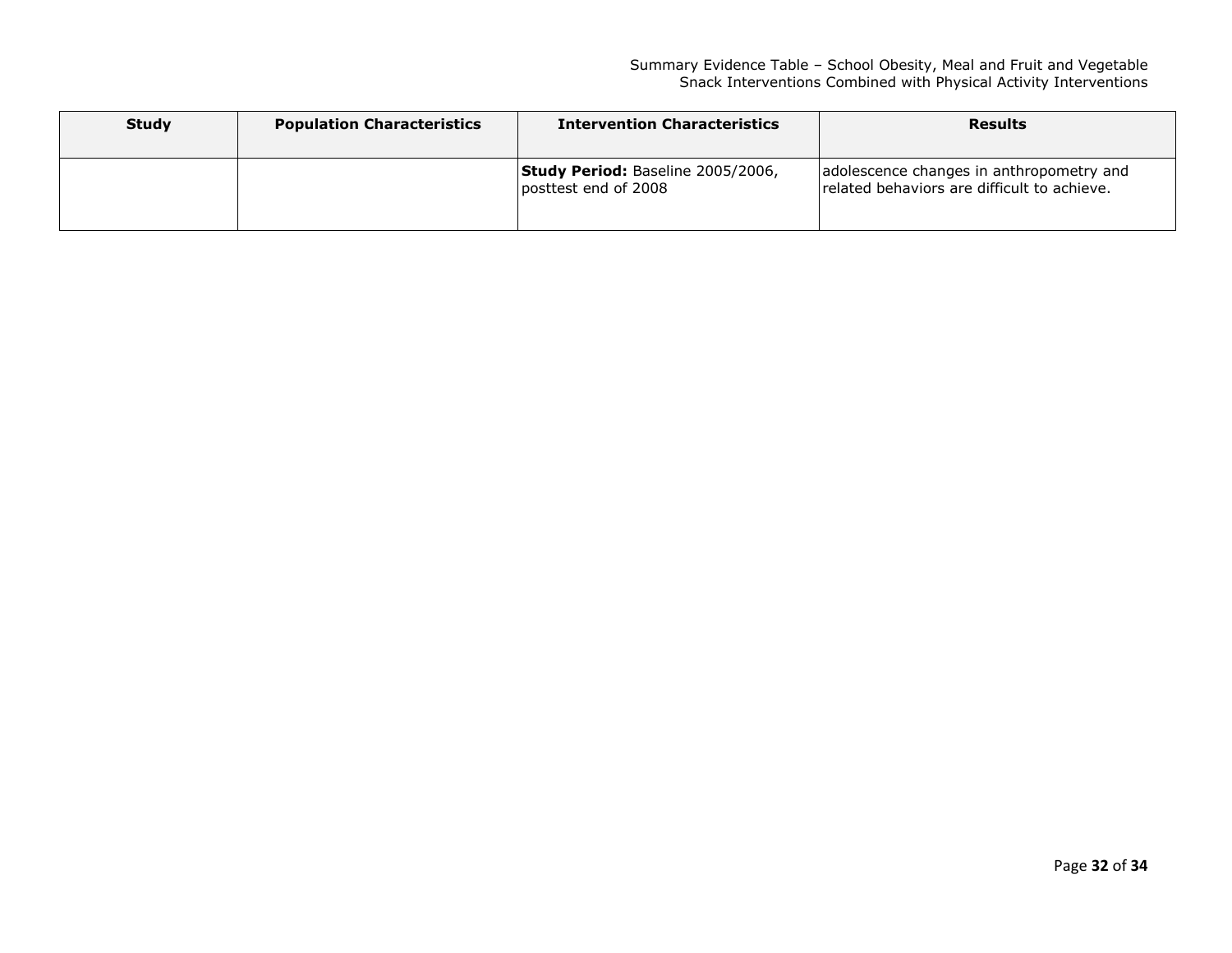| <b>Study</b>                                                                                                                                                                                  | <b>Population Characteristics</b>                                                                                                                                                                                                                                 | <b>Intervention Characteristics</b>                                                                                                                                                                                                                                                                                                                                                                                                                                                                                                                                                                                                                                                                                                                                                                                                                                                                        | <b>Results</b>                                                                                                                                                                                                                                                                                                                                                                                                                                                                                                                                                                                                                                                                                                                                                                                                                                                                                                                                |
|-----------------------------------------------------------------------------------------------------------------------------------------------------------------------------------------------|-------------------------------------------------------------------------------------------------------------------------------------------------------------------------------------------------------------------------------------------------------------------|------------------------------------------------------------------------------------------------------------------------------------------------------------------------------------------------------------------------------------------------------------------------------------------------------------------------------------------------------------------------------------------------------------------------------------------------------------------------------------------------------------------------------------------------------------------------------------------------------------------------------------------------------------------------------------------------------------------------------------------------------------------------------------------------------------------------------------------------------------------------------------------------------------|-----------------------------------------------------------------------------------------------------------------------------------------------------------------------------------------------------------------------------------------------------------------------------------------------------------------------------------------------------------------------------------------------------------------------------------------------------------------------------------------------------------------------------------------------------------------------------------------------------------------------------------------------------------------------------------------------------------------------------------------------------------------------------------------------------------------------------------------------------------------------------------------------------------------------------------------------|
| Author, Year:<br>Williamson, 2013<br>Williamson, 2007<br><b>Study Design: group</b><br><b>RCT</b><br><b>Suitability of Design:</b><br><b>Greatest</b><br><b>Quality of Execution:</b><br>Fair | <b>Study population:</b><br>2 <sup>nd</sup> to 6 <sup>th</sup> graders, private Catholic<br>schools<br>Sample size (analytic): 586<br><b>Demographics:</b><br>Mean age: 9.2yrs<br>Gender: NR<br>Race/ethnicity: 94.9% White, 2.4%<br>Black, 2.7% Other<br>SES: NR | Location (urbanicity): Louisiana (NR)<br>Level of Implementation: School<br><b>Intervention activities:</b><br>Dietary: The goals of the nutrition<br>components of the program were<br>compatible with conventional nutrition<br>recommendations, e.g., five fruits and<br>vegetables per day, 30% of dietary<br>energy from total fat, 10% of dietary<br>energy from saturated fat, and 20 to 30<br>g fiber/d (24). The Wise Mind staff<br>worked closely with the principal,<br>teachers, and cafeteria personnel to<br>encourage appropriate portion sizes,<br>calories, and nutrient content of school<br>lunches. Posters, handouts, and display<br>items in the classroom and cafeteria<br>promoted the nutrition goals.<br>with containers filled with indoor play<br>supplies (e.g., balloons, bean bags) and<br>outdoor play supplies (e.g., balls, jump<br>ropes) to promote active play during | <b>BMI z-score</b><br>Intervention: baseline & f/u: NR<br>Control: baseline & f/u: NR<br><b>Summary Effect: "no significant effects</b><br>related to treatment $arm''$ ( $p=0.43$ )<br><b>Healthy Eating Index</b><br>Intervention: baseline: NR; f/u: 3.3<br>Control baseline: NR; f/u: 0.7<br><b>Summary Effect: 2.60 (NS)</b><br>Time spent in (all) physical activity:<br>Intervention: baseline: NR ; f/u: 22 min/d<br>Control: baseline: NR ; f/u: -3 min/d<br>Summary Effect: 25 min/d (p=0.06)<br><b>Paper conclusions:</b><br>The finding indicate that this program for<br>children in Grades 2 to 6 was effective for<br>producing behavioral changes, i.e., improved<br>nutrition and increased physical activity.<br>Physical Activity: Teachers were provided However, in comparison with an active control<br>group, this environmental obesity prevention<br>program did not yield more effective weight gain<br>prevention. |
|                                                                                                                                                                                               |                                                                                                                                                                                                                                                                   | class time and recess. Posters<br>encouraged the use of these physical<br>activity centers (PACs), and brief lesson<br>plans provided academic games that<br>used the supplies contained in the PACs.                                                                                                                                                                                                                                                                                                                                                                                                                                                                                                                                                                                                                                                                                                      |                                                                                                                                                                                                                                                                                                                                                                                                                                                                                                                                                                                                                                                                                                                                                                                                                                                                                                                                               |
|                                                                                                                                                                                               |                                                                                                                                                                                                                                                                   | <b>Components:</b> diet ed + PA ed + lunch +<br>PA access + parental support<br>School level intervention<br><b>Comparison: Active control schools</b><br>received an intervention to modify<br>children's beliefs and attitudes                                                                                                                                                                                                                                                                                                                                                                                                                                                                                                                                                                                                                                                                           |                                                                                                                                                                                                                                                                                                                                                                                                                                                                                                                                                                                                                                                                                                                                                                                                                                                                                                                                               |